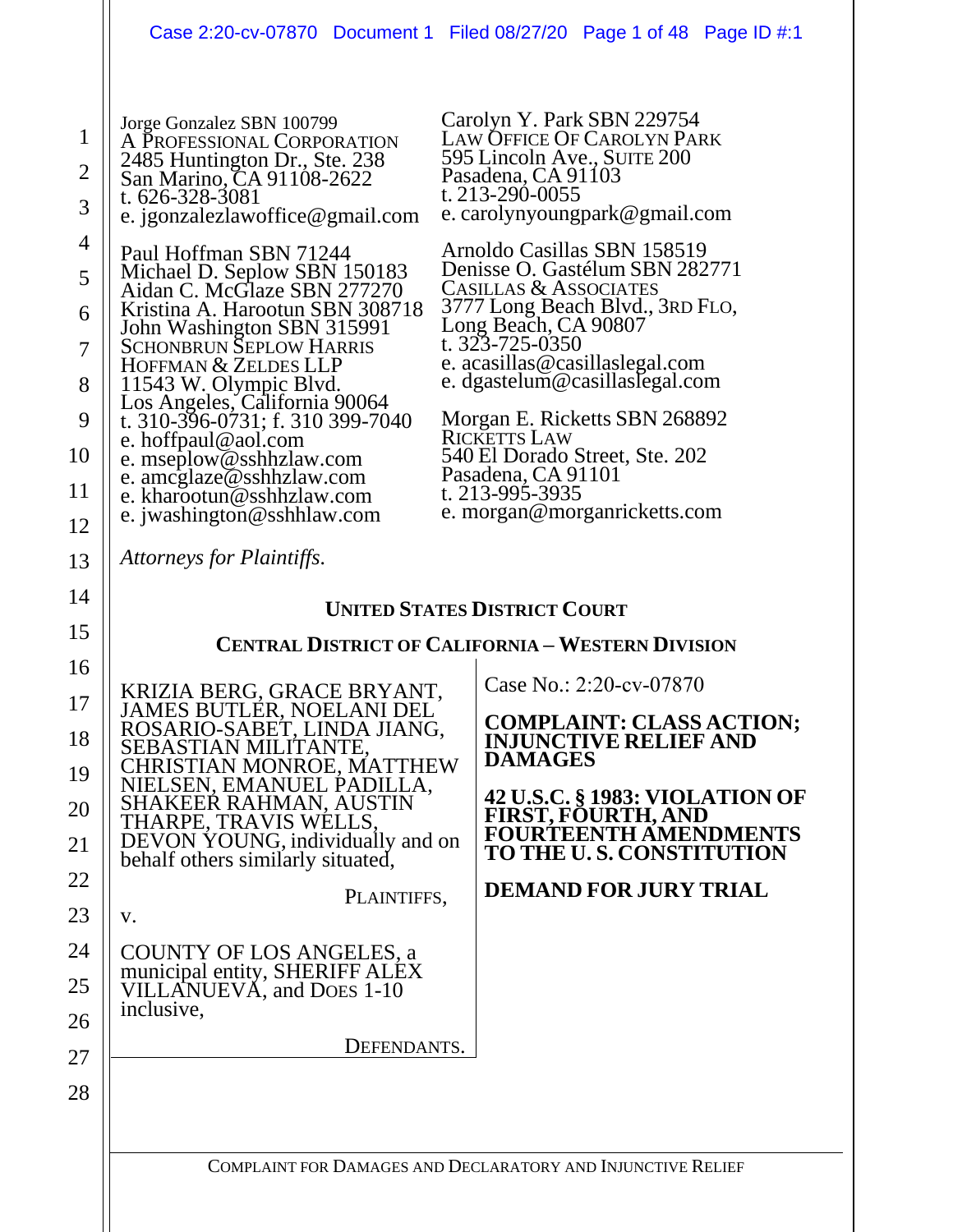The above-named Plaintiffs, individually and on behalf of others similarly situated, allege the following upon information and belief:

1

### **I. INTRODUCTION**

1. This action arises out of several of demonstrations against police brutality which took place in Los Angeles County in the wake of the murder of George Floyd and other instances of police violence directed at persons of color, including when a Los Angeles County Sheriff deputy fatally shot eighteen-year-old Andres Guardado five times in the back on June 18, 2020. In particular, on at least three occasions, May 30, 2020 at Pan Pacific Park, June 3, 2020 at Grand Park, and June 21, 2020 in Compton, deputies from the Los Angeles County Sheriff's Department ("LASD" or "the Sheriff's Department") used excessive force and committed other constitutional violations against peaceful protesters in violation of their civil rights. In many instances, including the May 30 and June 3 protests, the Sheriff's Department acted in concert with the Los Angeles Police Department ("LAPD") in their tactical responses to the demonstrators, cooperating by forming skirmish lines in various locations to help control the crowds of protesters.

2. The consistent, frightening, and forceful message that both the LAPD and the LASD have delivered to protesters in recent months is that the constitutional right to peaceably assemble, as enshrined in the First Amendment, will not stop the law enforcement agencies in Los Angeles County from unleashing rough, indiscriminate violence and dangerous, retaliatory abuses of the powers vested in them, when they are so inclined – particularly, it would seem, when people are in the streets protesting the manner in which these very law enforcement agencies operate with unjustified impunity when it comes to the systemically racist and violently disparate manner in which these agencies treat people of color, especially Black people. From the immediate, potentially life-threatening pain of being tear gassed or shot with a "less-lethal" projectile to the more psychologically degrading and terrifying experience of being handcuffed on a bus packed with other people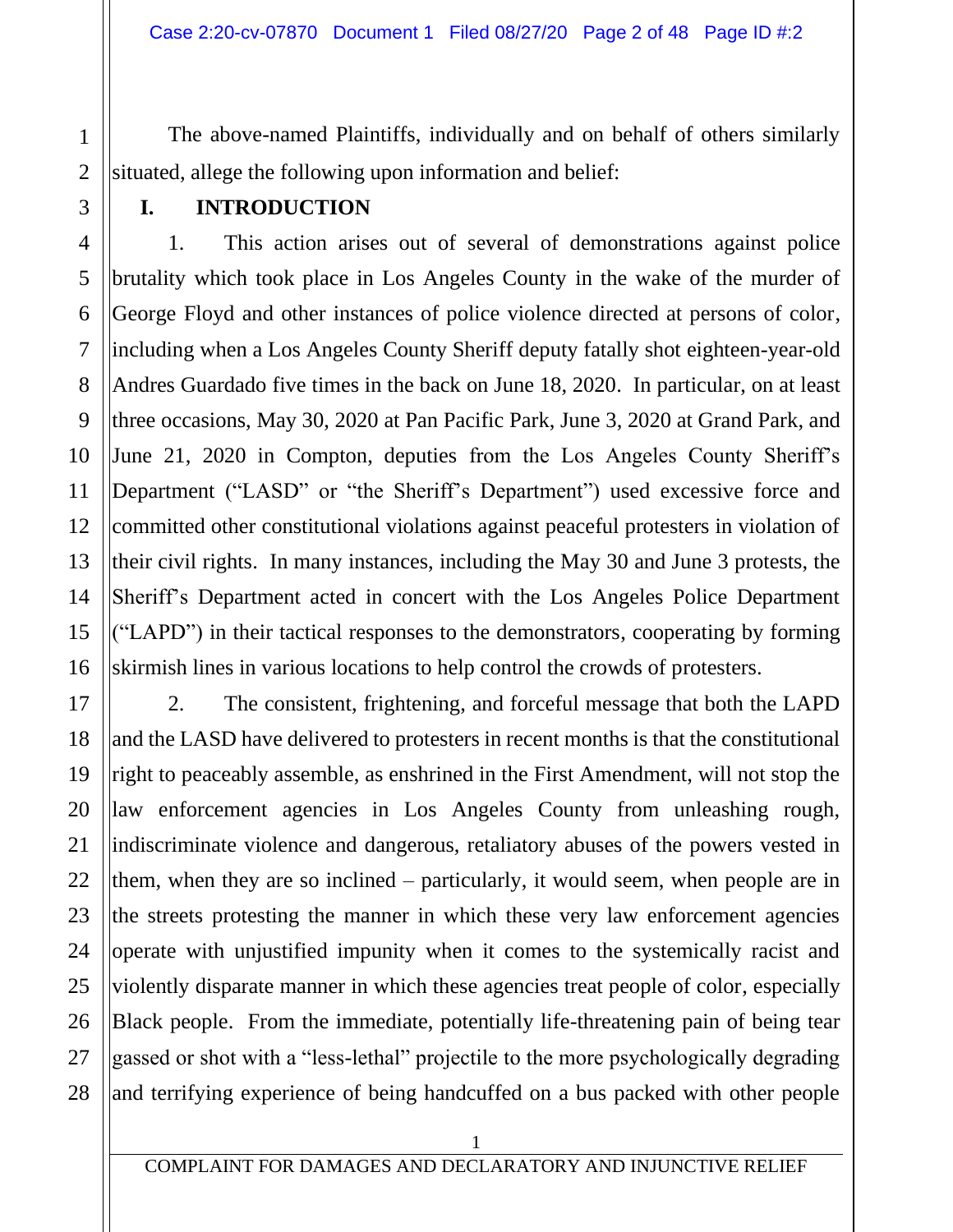during a pandemic, possibly after deputies removed one's mask, possibly after having to choice but to urinate on yourself – the LASD unleashed a host of horrors on protesters whose only crime was to exercise their right to protest, or who, if they did commit a minor misdemeanor or infraction such as a curfew violation, could have been swiftly booked and released.

3. Exactly 50 years ago on August 29, 1970, the LASD brutalized demonstrators at the Chicano Moratorium march in East Los Angeles in protest of the disproportionate number of poor and working class Latino soldiers killed in the Vietnam War . As the Los Angeles Times reports, "the Chicano Moratorium ended in clouds of tear gas before it could start. Following a report that a liquor store had been robbed, L.A. County Sheriff's deputies took action against the crowd. When the tear-gassing and shooting were all said and done, three people were dead. Among them: L.A. Times columnist and KMEX news director Ruben Salazar, shot in the head with a tear gas canister."<sup>1</sup>

4. The LASD's message is chilling, and it is intolerable. For at least the last 50 years, the LASD has delivered it repeatedly. Unfortunately, there is every indication that occasions will arise in the future in which they will do so again, so long as they are allowed to operate within and perpetuate this same culture of impunity. Just this week, in fact, in the aftermath of the shooting of Jacob Blake in Wisconsin and the subsequent vigilante murders committed by Kyle Rittenhouse at one of the ensuing protests in Kenosha, Wisconsin, the LASD has once again deployed excessive and unlawful force in response to peaceful protests. Plaintiffs therefore seek to hold the LASD accountable for these recent abuses and, just as importantly, to ensure that similar abuses will not, under any circumstances, be inflicted on peaceful protesters in the future.

<sup>1</sup> Miranda, Carolina, *A 'CATALYTIC MOMENT' for ART AND CULTURE*, Los Angeles Times, (August 23, 2020), *available at* https://www.latimes.com/projects /chicano-moratorium/chicano-moratorium-catalytic-moment-la-art/.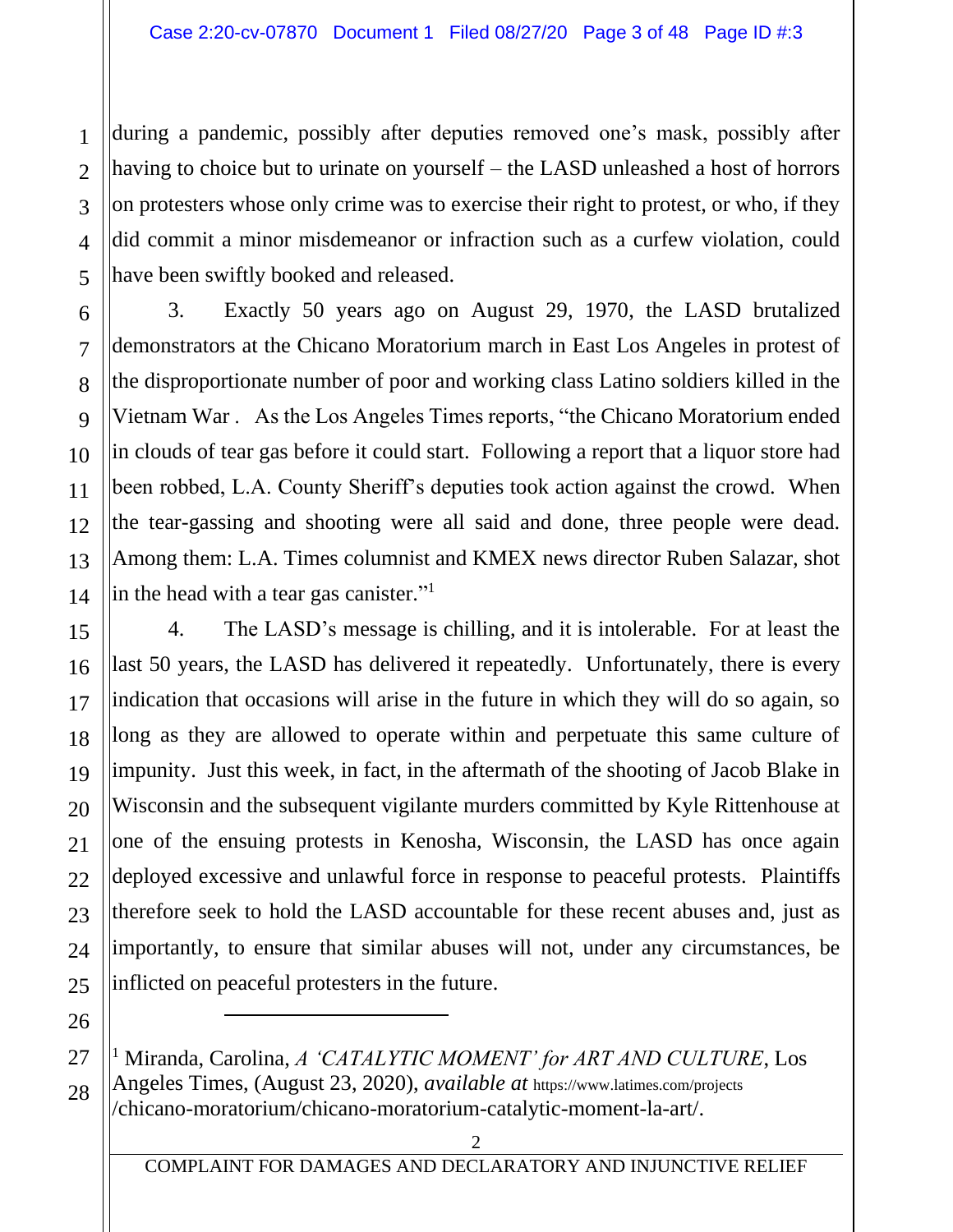1 2 3

## **II. JURISDICTION AND VENUE**

5. This Court has subject matter jurisdiction over the Plaintiffs' claims pursuant to 28 U.S.C. § 1331 (federal question) and 28 U.S.C. § 1343 (civil rights jurisdiction). This Court has jurisdiction to issue declaratory or injunctive relief pursuant to 28 U.S.C. §§ 2201 and 2202 and Federal Rule of Civil Procedure 57.

6. Venue is proper in the Central District of California pursuant to 28 U.S.C. § 1391, as all Defendants reside in, and events giving rise to the claims herein occurred in, the Central District of California.

## **III. PARTIES - PLAINTIFFS**

## **A. Pan Pacific Park Incident on May 30, 2020**

7. Plaintiff **Matthew Nielsen** (age 19) participated in the demonstration that began at Pan Pacific Park on May 30, 2020. He marched with the crowd through the neighborhoods in the Fairfax area, and sometime in the late afternoon, about 5:30-6:30 p.m., on Beverly Boulevard near Stanley Street, he was shot with rubber bullets and teargassed by a line of LASD deputies in full riot gear on the street, suffering severe bruising and contusions.

## **B. Grand Park Incident on June 3, 2020**

8. Plaintiff **Sebastian Militante,** who participated in a peaceful protest in Grand Park, was wrongfully arrested and detained in zip ties on a bus for several hours. LASD deputies ordered Sebastian to sit right next to other arrested protesters on the bus without appropriate social distancing. Sebastian (a gender-fluid female) was searched by a female officer, who ran her hand over Sebastian's genitals.

9. Plaintiff **Krizia Berg** was falsely arrested for failure to disperse on June 3, 2020, while peacefully protesting in Grand Park, and was detained in cuffs for several hours by LASD deputies and held in a bus without appropriate social distancing from other protesters.

10. Plaintiff **Travis Wells** was wrongfully arrested and detained by LASD deputies for several hours for peacefully protesting in Grand Park on June 3, 2020.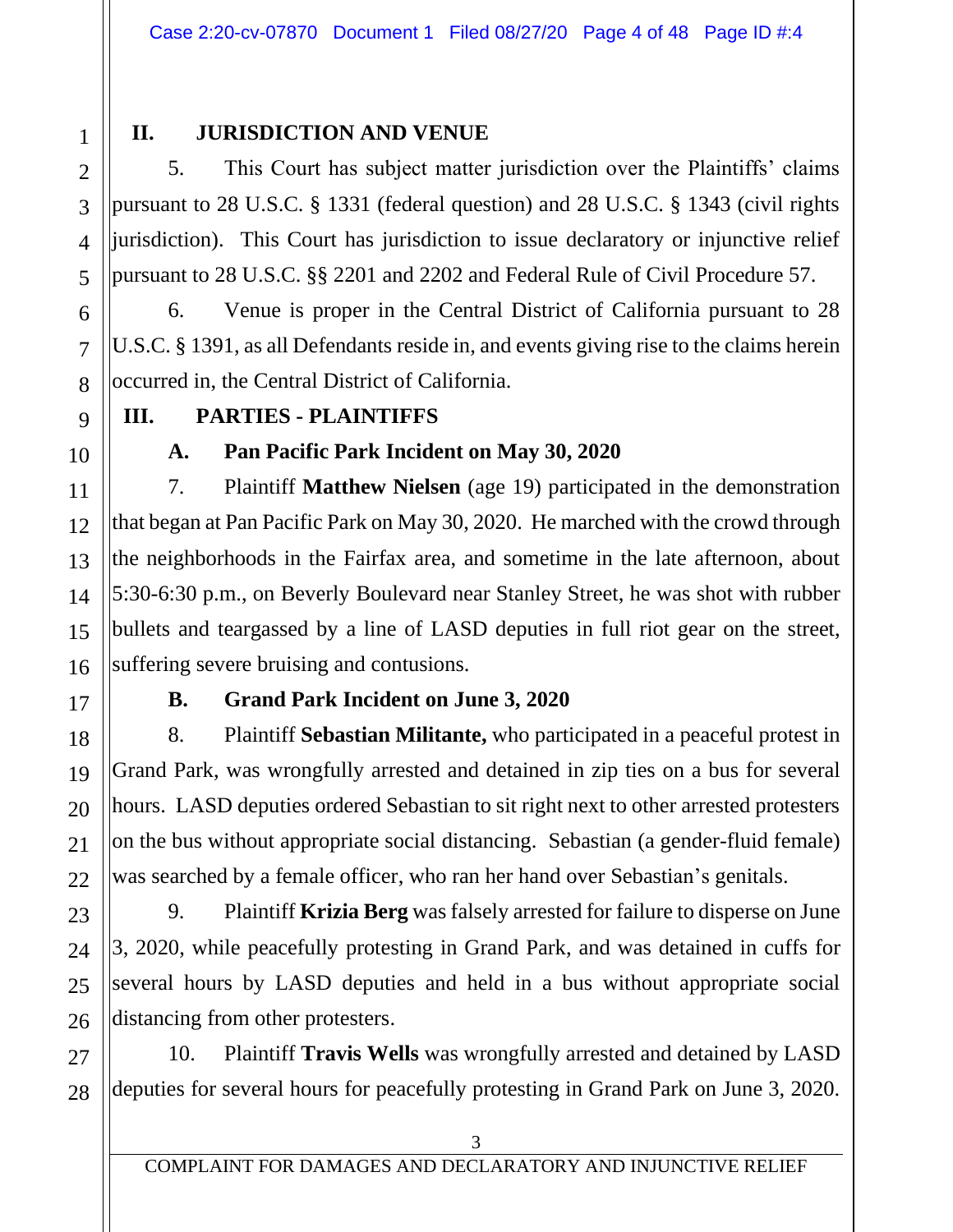He was kept in painful zip ties and ordered to sit on an unsafe, crowded bus until he was eventually released early the next morning. While Travis was held in a line with other protesters for about 30 minutes prior to being ordered on to the bus, a younger deputy was openly derogatory, calling them "punks" and telling them they were wasting their time and causing trouble for no reason. The deputy pulled down Travis's face mask and the face mask of the person next to him, and said, "If you're here to get attention, you might as well be identified." The deputy was not wearing a mask and told other deputies to take off the detained protesters' masks. Travis felt like he was being targeted for being Black because he did not see this happen to any white protesters – only to a group of people of color. Travis was put on the bus in a crowded cell. There were at least 20 people in the back – two people to a row. One protester who was already on the bus told him that a transgender woman was detained with the male protesters. Travis and the other protesters remained on the bus for another hour until, around 1:30 a.m., when they were driven a short distance. They then waited for almost two hours to be processed. By the time Plaintiff Wells was eventually released, his hands were swollen and purple, and his thumb was twitching.

11. Plaintiff **Christian Monroe** was protesting at Los Angeles City Hall around 8:00-9:00 p.m. He was wrongfully arrested by LASD deputies in Grand Park sometime after 11:00 p.m. The deputy who arrested him grabbed him by his belt and his pants, to pull him away from the group. He then began searching Christian very aggressively, grabbing his genitals and rear end during the arrest. The deputy also yanked Christian's mask around his neck and ripped it off.

12. Plaintiff Monroe was detained in handcuffs until he was cited and released approximately four hours later, at around 3:30 a.m.

- 
- **C. Compton Incident on June 21, 2020**

13. Plaintiff **Shakeer Rahman** attended the march and rally on Sunday, June 21, 2020, from Gardena to Compton, supporting the family of Andres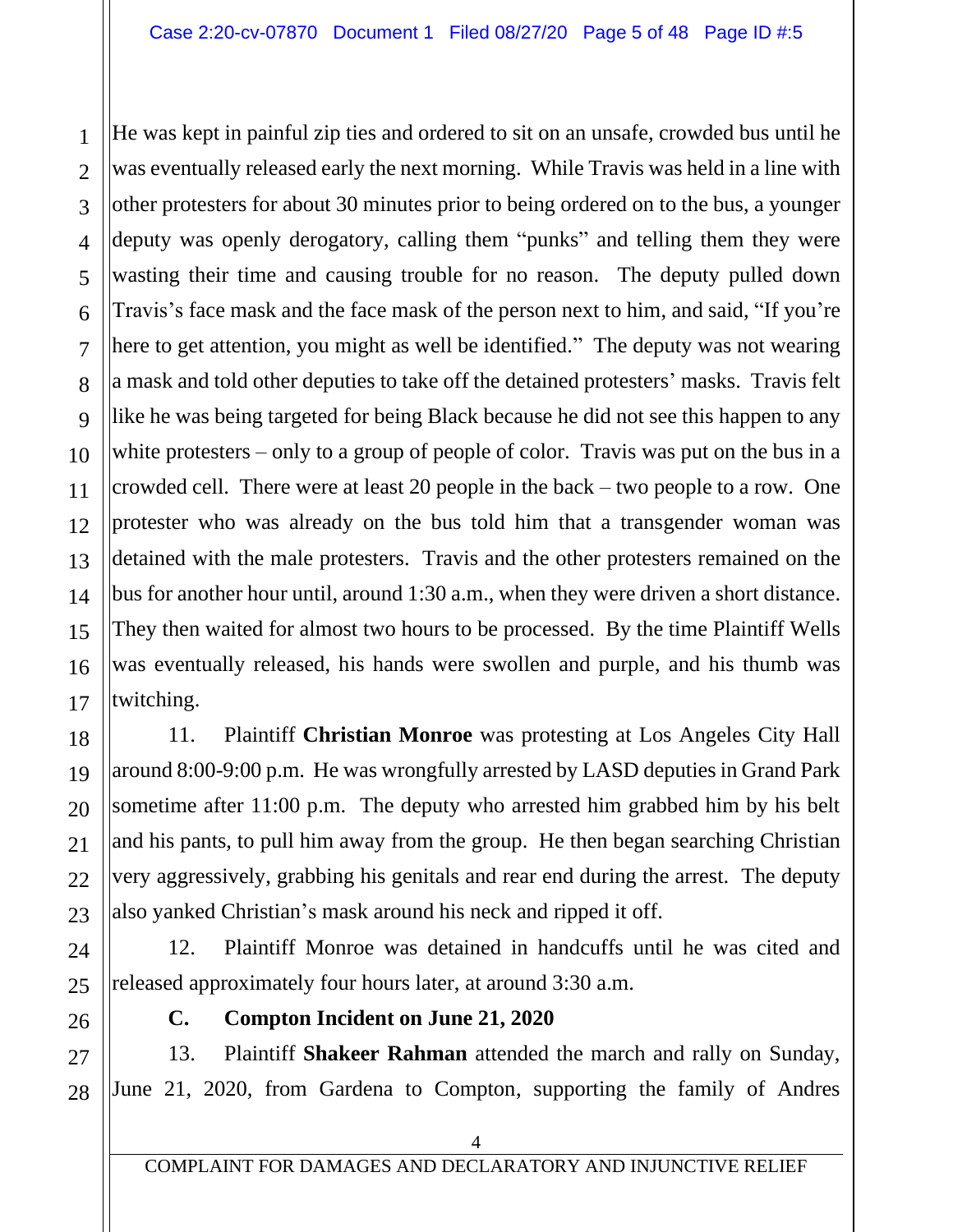Guardado, an 18-year-old whom LASD deputies had fatally shot in the back three days earlier. During the rally, an LASD deputy either hit or shot Shakeer on the side of his head with a tear gas grenade. The tear gas powder exploded in his hair, blanketing his face. He struggled to breathe and could barely see for several minutes. The protest had been peaceful prior to the deputies' attack, and Shakeer was simply standing in place when he was hit. No protesters around him had weapons, threw anything at the police, or were close enough to the deputies to touch them.

14. When the grenade exploded in Shakeer's hair, he immediately began to run and his ears were ringing from the explosion. As he ran, he felt a searing pain in his throat with every breath. He was uncontrollably coughing and spitting. He kept trying to open his eyes to see where he was going but his eyes burned with a severe stinging pain. At most, he could peek a little through the pain to make sure he did not run into anything.

15. Plaintiff **Devon Young** also participated in the peaceful march and protest of the Andres Guardado killing in Compton. After the march, although she was engaging in peaceful, lawful conduct, she was tear gassed and pepper balled by LASD deputies. During a speech, a protester suddenly yelled that LASD deputies were shooting at a smaller, more dispersed group of protesters. She ran toward the scene and hid behind a wall while trying to film the events. Eventually, LASD deputies noticed her and another female protester hiding behind the wall. They pointed a gun at them and told them to move. The deputies forced them to exit through the line of fire and tear gas. She inhaled so much gas that she could not breathe or see for several minutes, and experienced intense burning in her eyes and face. Volunteer medics helped her flush water into her eyes until Devon was able to see again. She stayed until LASD forced her and other protesters off the property. Plaintiff Young at no time heard an order to disperse or the declaration of an unlawful assembly.

1

2

3

4

5

6

7

8

9

10

11

12

13

14

15

16

17

18

19

20

21

22

23

24

25

26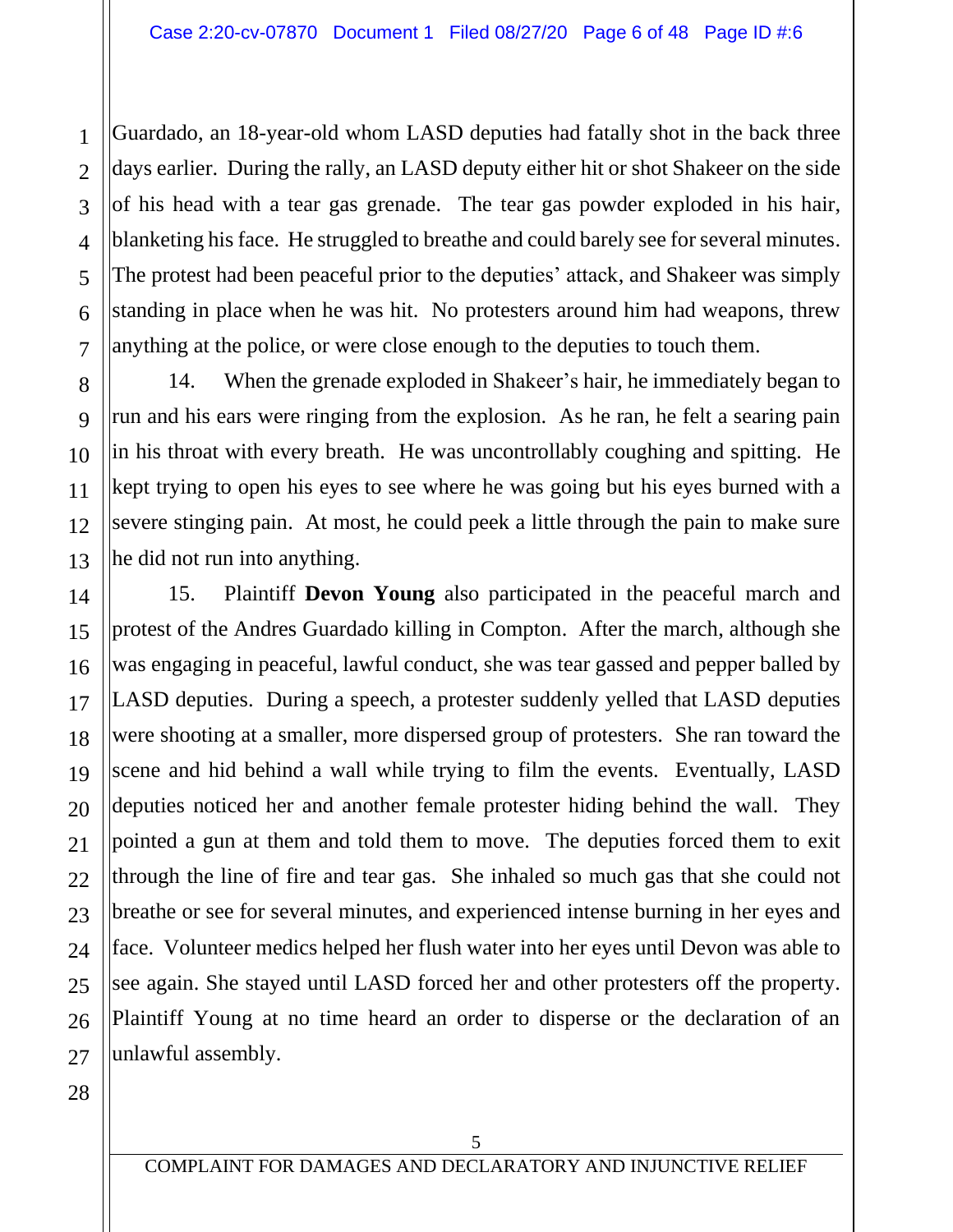16. Plaintiff **Noelani del Rosario-Sabet** was wrongfully arrested and detained by LASD deputies for failure to disperse at the Compton demonstration on June 21, 2020, in support of the Andres Guardado family. While peacefully protesting, she was arrested by LASD deputies who did not wear masks to prevent COVID-19 transmission despite the Governor's order to wear masks while outside. Noelani at no time heard an order to disperse or the declaration of an unlawful assembly. LASD deputies detained Plaintiff Del Rosario-Sabet in handcuffs, in a van with several other protesters, without proper distancing. She witnessed LASD deputies refuse to allow Grace Bryant, a protester detained in the same van, to use the restroom, causing Bryant to urinate in the van. All of the protesters were forced to remain in the van after Bryant had urinated.

17. Plaintiff **Emanuel Padilla** was shot multiple times with pepper balls and rubber bullets or foam rounds during the demonstration in Compton on June 21, 2020, suffering injuries. LASD deputies also threw a tear gas canister at his feet.

18. Plaintiff **Austin Tharpe** was tear gassed by LASD deputies during the demonstration in Compton on June 21, 2020. LASD deputies also wrongfully arrested him for failure to disperse, a misdemeanor.

19. Plaintiff **James Butler** was shot with pepper balls multiple times by LASD deputies during the demonstration in Compton on June 21, 2020. LASD deputies also arrested him for failure to disperse, a misdemeanor.

20. Plaintiff **Linda Jiang** was shot with pepper balls by LASD deputies during the demonstration in Compton on June 21, 2020.

21. Plaintiff **Grace Bryant** was wrongfully arrested and detained by LASD deputies for failure to disperse at the Compton demonstration on June 21, 2020. She was arrested while peacefully protesting, by LASD deputies who did not wear masks to prevent COVID-19 transmission, despite the Governor's order to wear masks while outside. Grace at no time heard an order to disperse or the declaration of an unlawful assembly. She was detained in a van in handcuffs with several other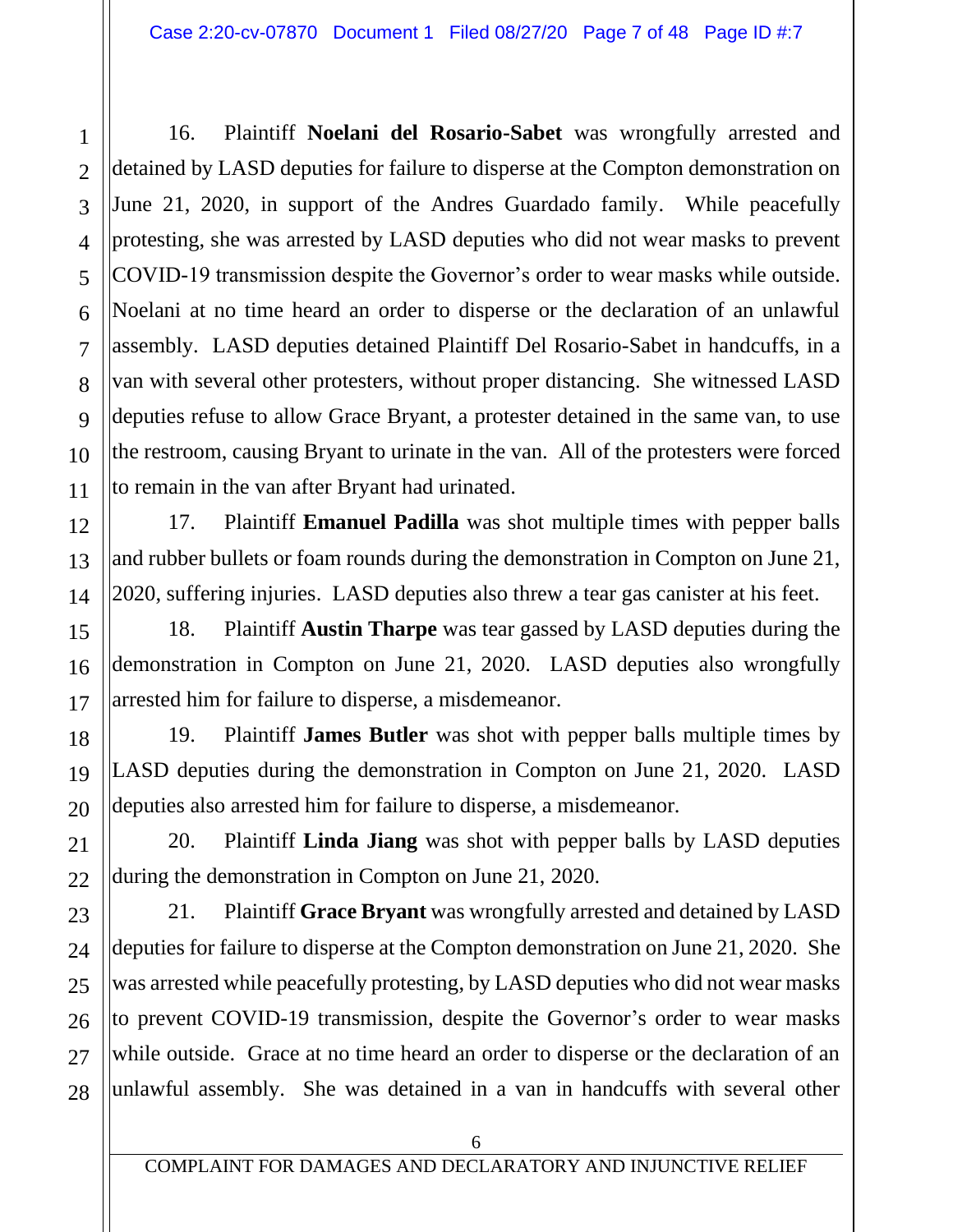protesters without proper distancing. LASD deputies refused to allow Grace to use the restroom, forcing her to urinate in the van. All of the protesters were detained in the van by LASD deputies after Grace was forced to urinate in the van. Plaintiff Bryant was also teargassed and/or inhaled dust from pepper balls that were thrown at protesters by LASD deputies.

## **IV. PARTIES-DEFENDANTS**

22. Defendant County of Los Angeles is a municipal corporation duly organized and existing under the Constitution and laws of the State of California. The LASD is a local government agency of Defendant County of Los Angeles. All actions of the LASD are the legal responsibility of the County of Los Angeles.

23. Defendant Sheriff Alex Villanueva, is and was, at all times relevant to this action, the LASD Sheriff and a policymaker for the Sheriff's Department. He is sued in both his individual and official capacities.

24. Defendant Villanueva, in response to footage of LASD deputies firing so-called "less-lethal" projectiles from a vehicle at fleeing protesters, publicly stated that he "expects" deputies to deploy such projectiles, which include rubber bullets, rubber batons, and pepper balls, during protests. <sup>2</sup> While he is quoted as saying that these weapons are "designed to get someone's attention without injuring them," he and the Sheriff's Department are aware the high risk of injury these weapons pose.

25. Furthermore, a press release from the Sheriff's Department states that Defendant Villanueva was in charge of the protest-related curfews imposed at the

<sup>2</sup> KTLA 5, *Video Shows Deputies Shooting Fleeing Protestors with pepper balls in Hollywood*, (June 3, 2020), https://ktla.com/news/local-news/video-showsdeputies-shooting-fleeing-protesters-with-pepper-balls-in-hollywood/ (last visited Aug. 27, 2020); KTLA 5, *L.A. County Sheriff Villanueva on the recent protests in Los Angeles*, (June 3, 2020), https://ktla.com/morning-news/l-a-county-sheriffvillanueva-on-the-recent-protests-in-los-angeles/ (last visited Aug. 27, 2020).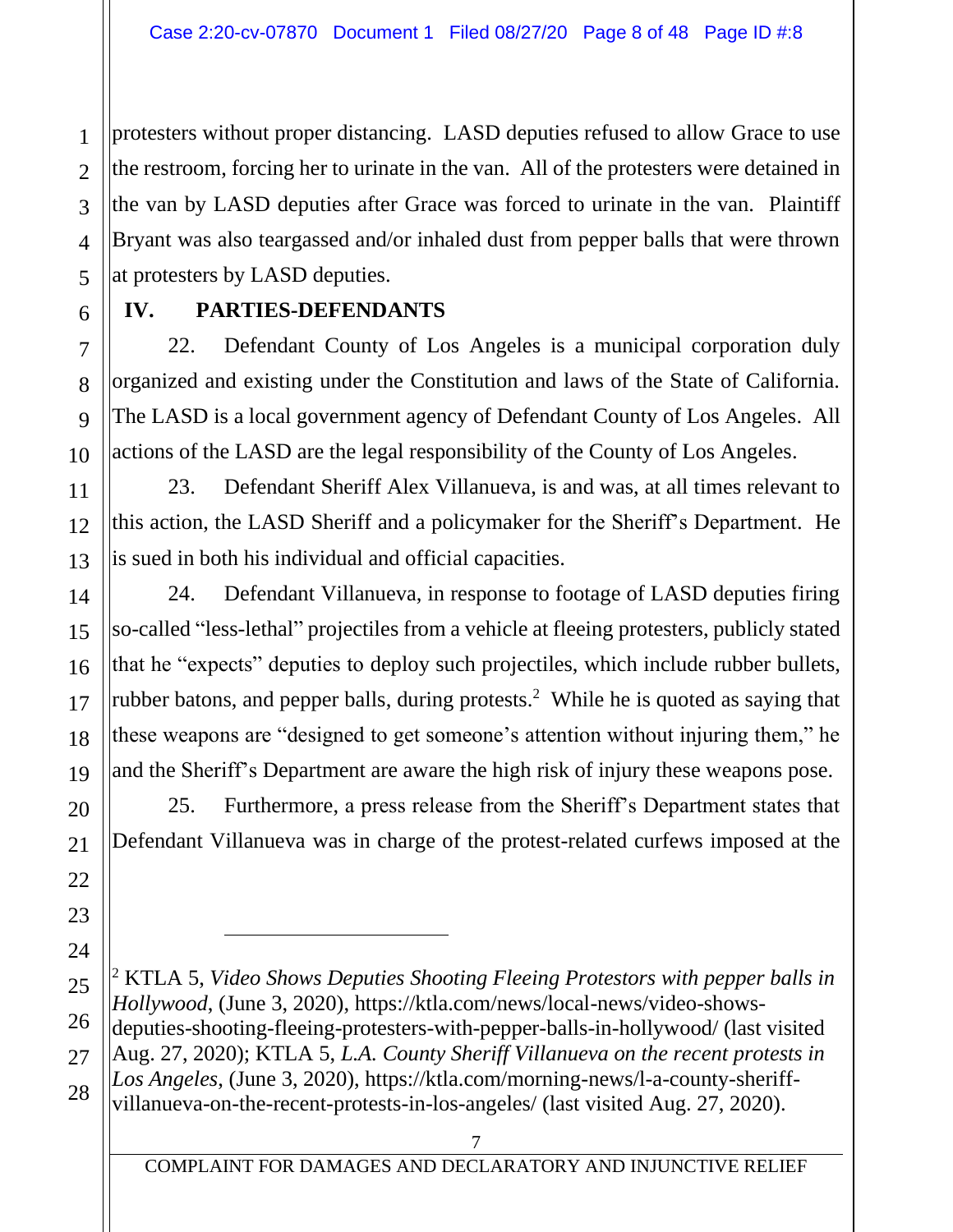start of the protests; these curfews were used to arrest many of the protesters in Los Angeles during the first weeks of the protest movement.<sup>3</sup>

26. Plaintiffs are informed, believe, and thereupon allege that Does 1 through 10 were the agents, servants, and employees of Defendant County of Los Angeles and/or the LASD. Plaintiffs are ignorant of the true names and capacities of Defendants sued herein as Does 1 through 10, inclusive, and therefore sue these Defendants by such fictitious names. Plaintiffs will amend this Complaint to allege their true names and capacities when ascertained. The individual Doe Defendants are sued in both their individual and official capacities.

27. Plaintiffs are informed, believe, and thereupon allege that at all times relevant hereto Does 1 through 10, in addition to the named Defendants, are responsible in some manner for the damages and injuries alleged herein.

28. A number of incidents have been reported, at times relevant to this action, where unknown LASD deputies used excessive force, participated in unlawful arrests, or perpetuated unconstitutional conditions of detention.

29. LASD deputies fired less-lethal weapons, without warning and in close range, on peaceful protesters in Compton on June 21, 2020. Prior to that incident, LASD Deputies were filmed shooting fleeing protesters with pepper balls in Hollywood.<sup>4</sup> In Lakewood, LASD deputies used tear gas on a large group of

<sup>3</sup> Press Release from LASD, *Sheriff orders County-Wide Curfew for Los Angeles County*, (June 3, 2020), https://lasd.org/sheriff-orders-county-wide-curfew-for-lacounty/ ("At the direction of Sheriff Alex Villanueva, and until further notification, a county-wide curfew was imposed.") (last visited Aug. 27, 2020).

<sup>4</sup> KTLA 5, *Video Shows Deputies Shooting Fleeing Protestors with pepper balls in Hollywood*, (June 3, 2020), https://ktla.com/news/local-news/video-shows-

deputies-shooting-fleeing-protesters-with-pepper-balls-in-hollywood (last visited Aug. 27, 2020).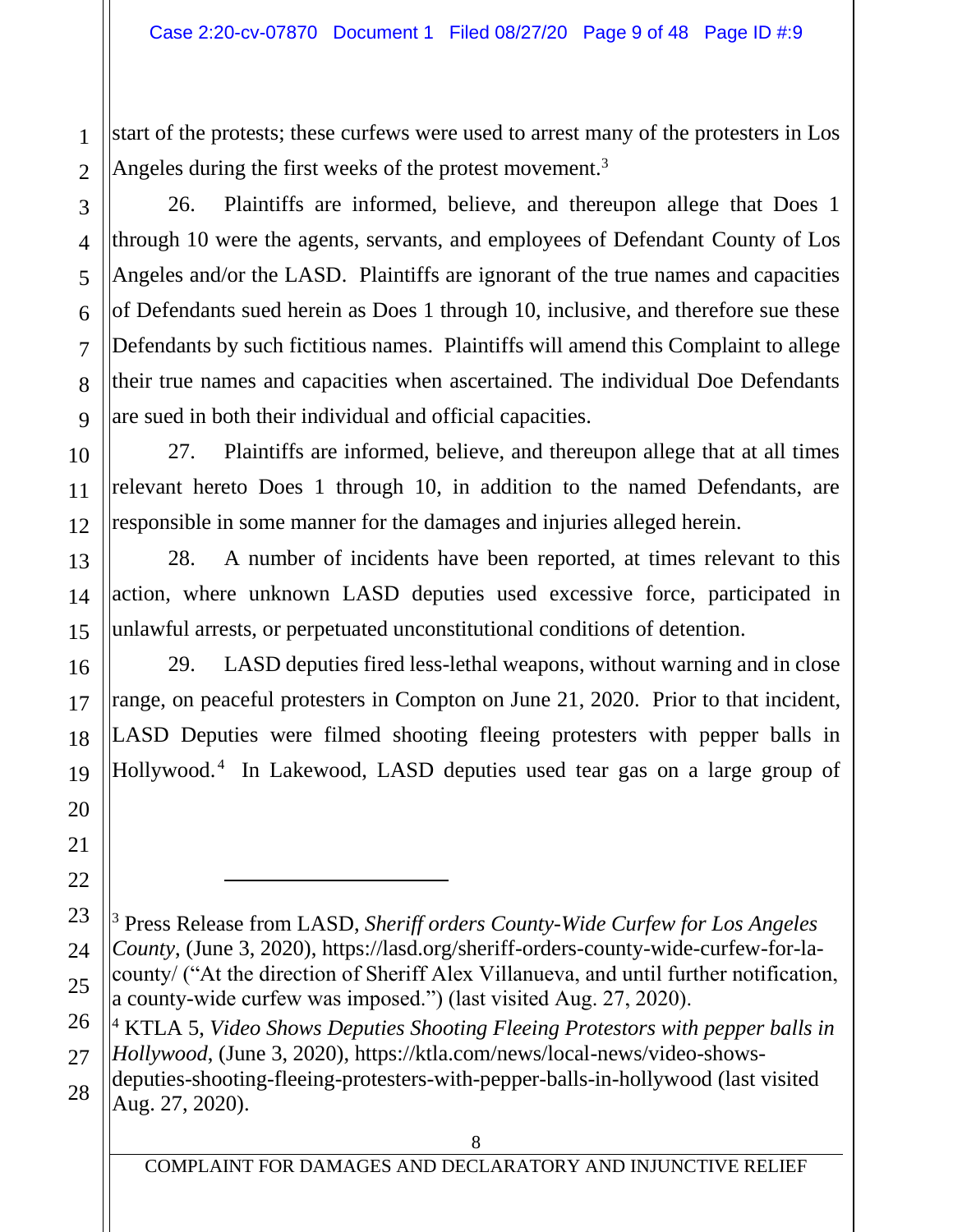protesters.<sup>5</sup> An LASD spokesperson has acknowledged that the LASD's widespread involvement in the May/June protests resulted in deputies firing a sufficient amount of non-lethal ammunition to warrant a resupply to the Sheriff's Department.<sup>6</sup>

30. LASD, through its deputies and other employees and supervisors, participated in unlawful arrests throughout Los Angeles where protesters charged with infractions or misdemeanors were taken into custody in violation of California Penal Code §§ 853.5, 853.6. Further, LASD buses were used to detain protesters under unconstitutional conditions. Protesters wrists were bound in zip tie restraints in a manner tight enough to leave lasting marks and injuries. LASD then transported protesters to far-away locations and released them in the middle of the night, while Sheriff Villanueva's own curfew was in effect. While they were detained on the buses, LASD did not provide protesters water or access to bathroom facilities, despite their repeated complaints.

31. While in detention on LASD buses, Plaintiffs were kept in close and unventilated quarters, which exposed them to an increased risk of COVID-19. As administrators of the Los Angeles County Jail system, Sheriff Villanueva and the LASD were and are aware of the health risks posed by the highly communicable nature of the coronavirus that causes COVID-19 and the risk of serious harm it poses to exposed individuals. Nonetheless, Defendants knowingly and with deliberate indifference detained, or authorized and approved the detention of Plaintiffs and other protesters in conditions which increased the likelihood of infection.

<sup>6</sup> Rainey, James, *Police say projectile launchers are safer than other 'less lethal' alternatives. Injured protesters disagree*, Los Angeles Times, (June 12, 2020),

*available at* https://www.latimes.com/california/story/2020-06-12/protesters-complain-about-excessive-force (last visited Aug. 27, 2020).

<sup>5</sup> The Eastsider LA, *Saturday protests underway across Los Angeles and Orange counties*, (June 6, 2020), https://www.theeastsiderla.com/saturday-protestsunderway-across-los-angeles-and-orange-counties/article\_3e05daf0-a816-11ea-923e-53dff702c33e.html (last visited Aug. 27, 2020).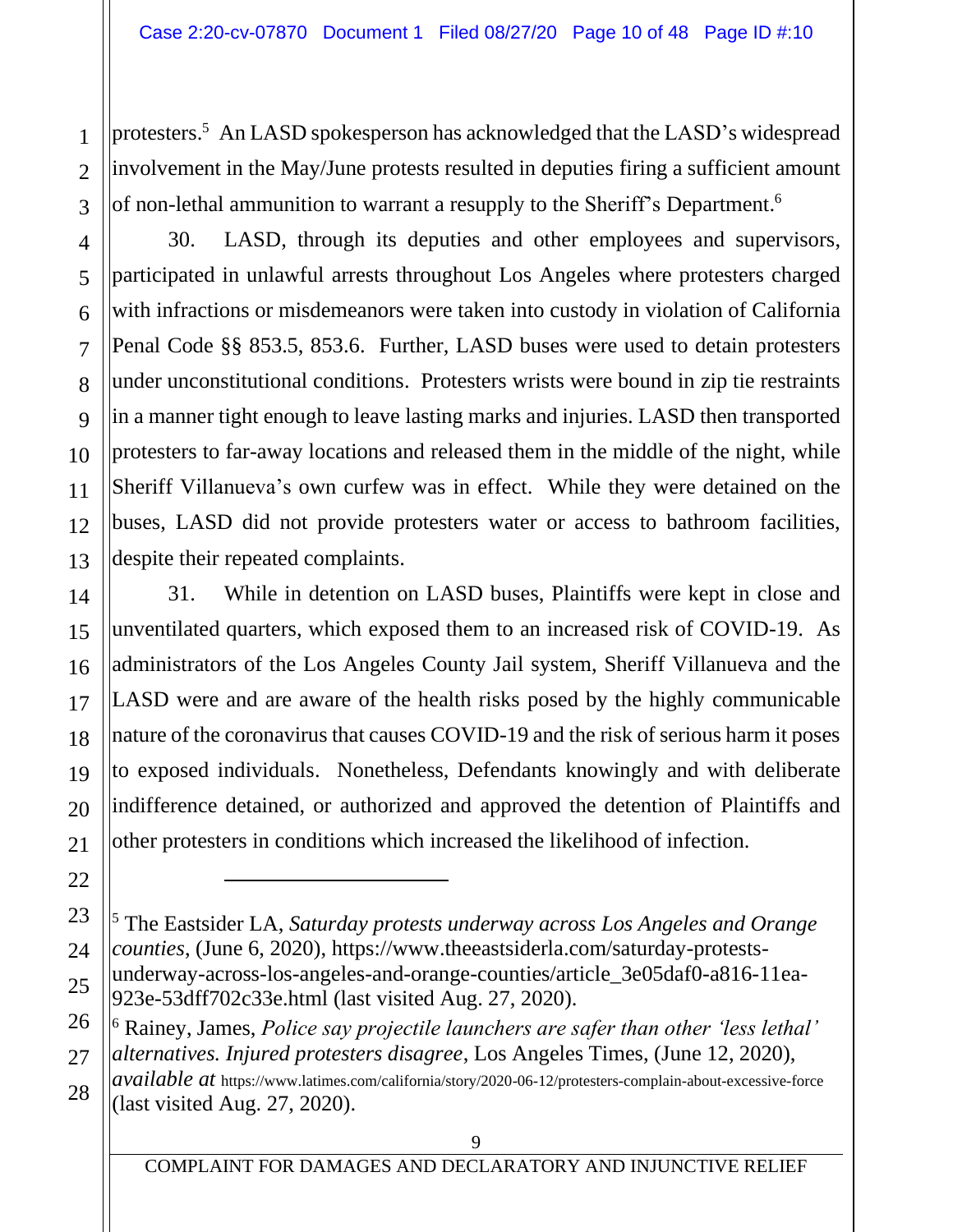32. Plaintiffs are informed, believe, and thereupon allege that at all times relevant hereto Defendants, and each of them, were the agents, servants and employees of the other Defendants and were acting at all times within the scope of their agency and employment and with the knowledge and consent of their principal and employer. At all times Defendants were acting under color of state law.

33. Plaintiffs are informed, believe, and thereupon allege that the practices, policies, and customs of the County of Los Angeles and/or the LASD caused the unlawful action taken against Plaintiffs.

#### **V. STATEMENT OF FACTS**

34. On May 25, 2020, Minneapolis Police Officer Derek Chauvin murdered George Floyd, suspected of forgery for attempting to use a purported counterfeit \$20 bill. Officer Chauvin, along with two other officers, held Mr. Floyd on the ground, handcuffed him behind his back, and ignored Mr. Floyd's pleas to get off his neck, back and legs and let him breathe. Mr. Floyd died on the street in Minneapolis.

35. On the basis of extensive video by onlookers, security cameras and police body cameras, both Minneapolis law enforcement and prosecutors, as well as the public, concluded that George Floyd was another victim in the long line of those who have died at the hands of police because of deliberate and unlawful tactics.

36. The death of George Floyd sparked an extraordinary wave of protests across the country and the world. In Los Angeles, thousands of people participated in lawful and peaceful protests. Based on the alleged unlawful conduct of a few, Defendants responded to these mass protests with expansive curfews and mass arrests for curfew violation, failure to disperse, unlawful assembly, failure to follow a "lawful" order of an officer, and similar misdemeanors and infractions, all designed to punish protesters. Defendants also routinely used dangerous dispersal techniques on peaceful crowds, including the use of rubber or foam bullets, flashbangs, pepper balls, and other irritants, causing serious injuries. The routine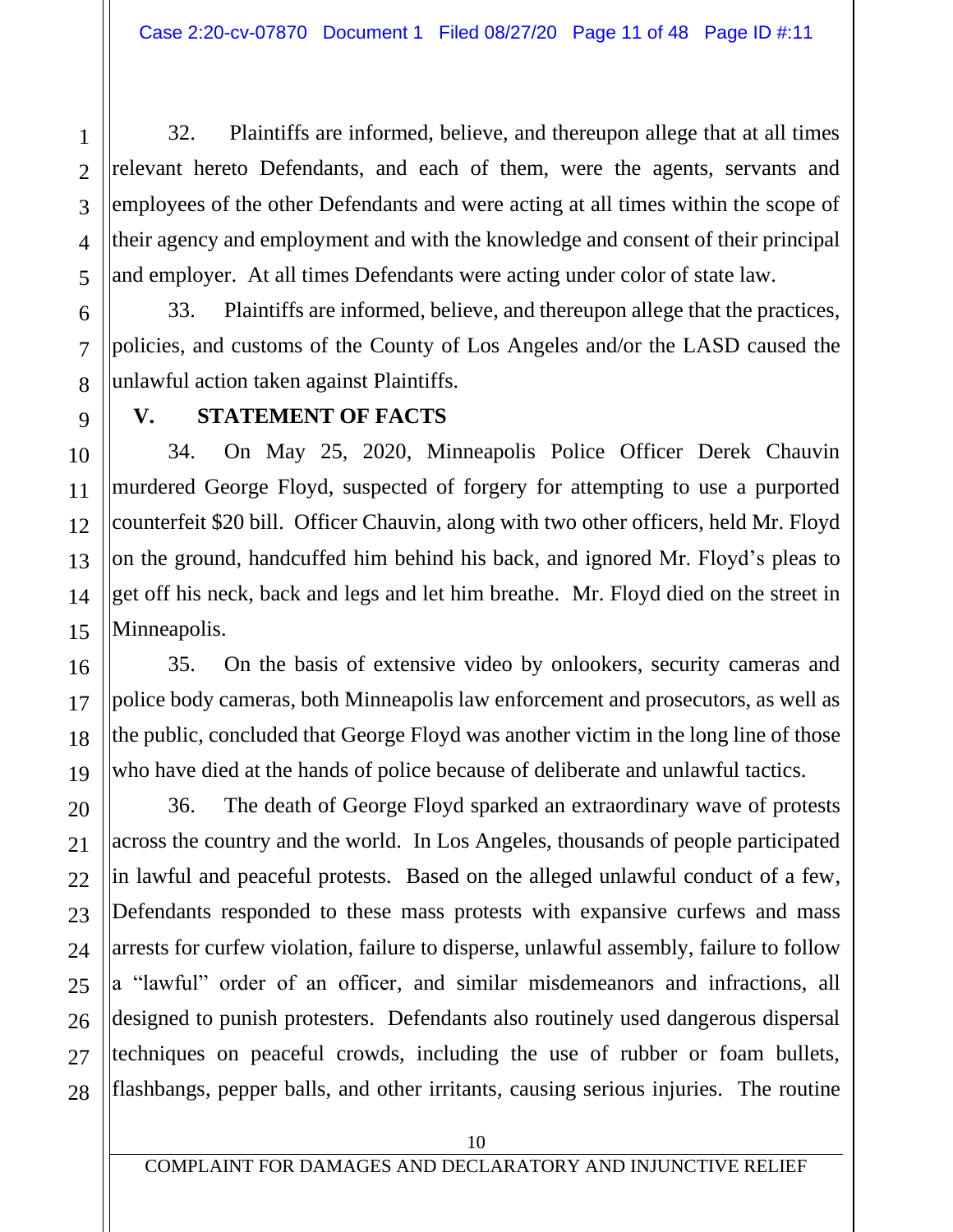and undifferentiated use of such widespread arrest and dispersal tactics impinged the protesters' right to engage in protected expressive activity in public spaces without preemption and curtailments.

37. LASD works in concert with other law enforcement agencies around the county, including the Los Angeles Police Department ("LAPD"), assisting those agencies during times of civil disturbance. Specifically, LASD coordinated with LAPD in their unlawful response to the Pan Pacific Park (May 30, 2020) and Grand Park (June 3, 2020) protests, among others.

38. LASD has a record of excessive force and has used excessive force against peaceful protests in other instances since the start of the 2020 Black Lives Matters protests in May. LASD also knew or should have known that its aggressive suppression tactics and punitive, retaliatory actions against peaceful protesters were unlawful and unconstitutional.

39. On information and belief, as well as the well-documented reports of their practices at the recent protests, LAPD and LASD have repeatedly deployed unlawful, coordinated tactics to suppress and "punish" peaceful protesters in order to chill constitutionally protected expressive activity and deter future instances of such activity.

## **A. Pan Pacific Park (May 30, 2020)**

40. On May 30, 2020, a Black Lives Matter demonstration/rally took place starting at 12:00 p.m. in Pan Pacific Park in the Fairfax area of Los Angeles. It was attended by several thousand demonstrators. After it ended, many of the participants continued peaceful protests, marching throughout the Fairfax area. Some protesters were closer to the Grove shopping center, and others were further north along Beverly and other streets.

26 27 28 41. Various pockets of demonstrators moved throughout the region, some on the sidewalks, and others spilled out into and took over the streets. The demonstrators moved at will, although at times they were blocked or corralled and

1

2

3

4

5

6

7

8

9

10

11

12

13

14

15

16

17

18

19

20

21

22

23

24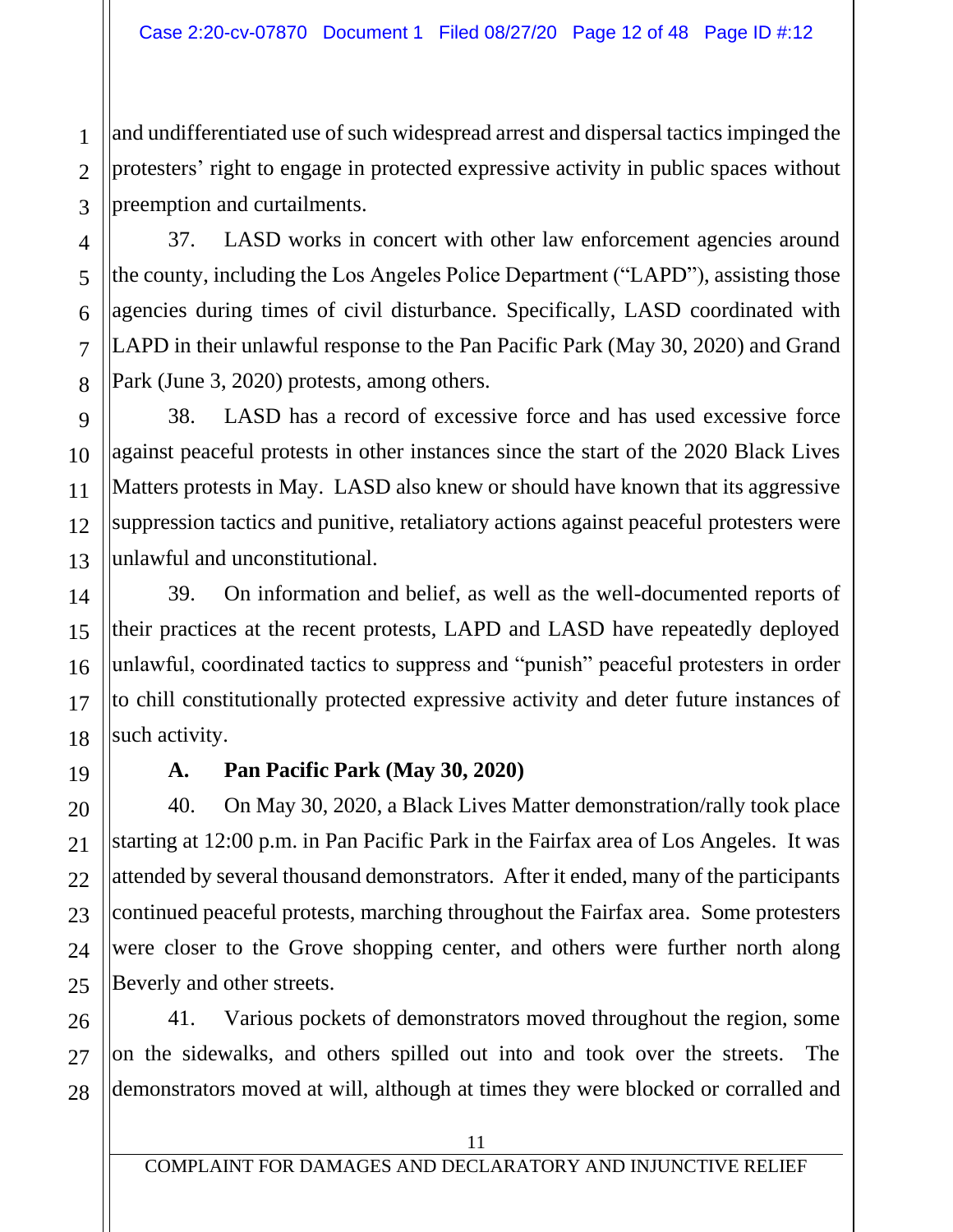contained (e.g. "kettled") by various police agencies, in particular the LAPD. However, due to the sheer mass of the crowds, which continued growing through the afternoon and evening, other law enforcement agencies, including the LASD, moved into the area and assisted with crowd control.

42. Officers were mostly wearing riot gear and brandishing weapons, including lethal and less-lethal armaments. At various points, demonstrators were fired upon with various less-lethal munitions, including rubber bullets and tear gas.

43. Throughout the demonstration, the LAPD and LAPD coordinated their crowd control operations to use excessive force and unlawfully arrest, detain, and search peaceful protesters, with the LAPD controlling certain intersections or areas, while the LASD controlled others. Similar to the manner in which their tactical deployment was coordinated, the aggressive and unlawful response of the LASD was consistent with, and sent the same message as, that of the LAPD. Essentially, protesters were to be punished.

44. Plaintiff **Matthew Nielsen** (age 19) participated in the demonstration that began at Pan Pacific Park on May 30, 2020. He marched with the crowd through the neighborhoods in the Fairfax area, and sometime in the late afternoon, about 5:30-6:30 p.m., on Beverly Boulevard near Stanley Street, he was shot with rubber bullets and gassed by a line of LASD deputies in full riot gear on the street, and also from above by LASD deputies on the roof tops of the surrounding buildings. At the time he was shot, Nielsen was trying to give water to another protester who had also been maced or tear gassed by LASD or LAPD. Nielsen looked up at the LASD deputies on the roof and spread his arms to show he was unarmed. LASD deputies merely laughed at Nielsen and fired at him. Nielsen was struck in the shoulder, chest, and upper thigh, suffering severe bruising and contusions, and made it to safety only with great difficulty because he was so overcome by the gas that he almost vomited.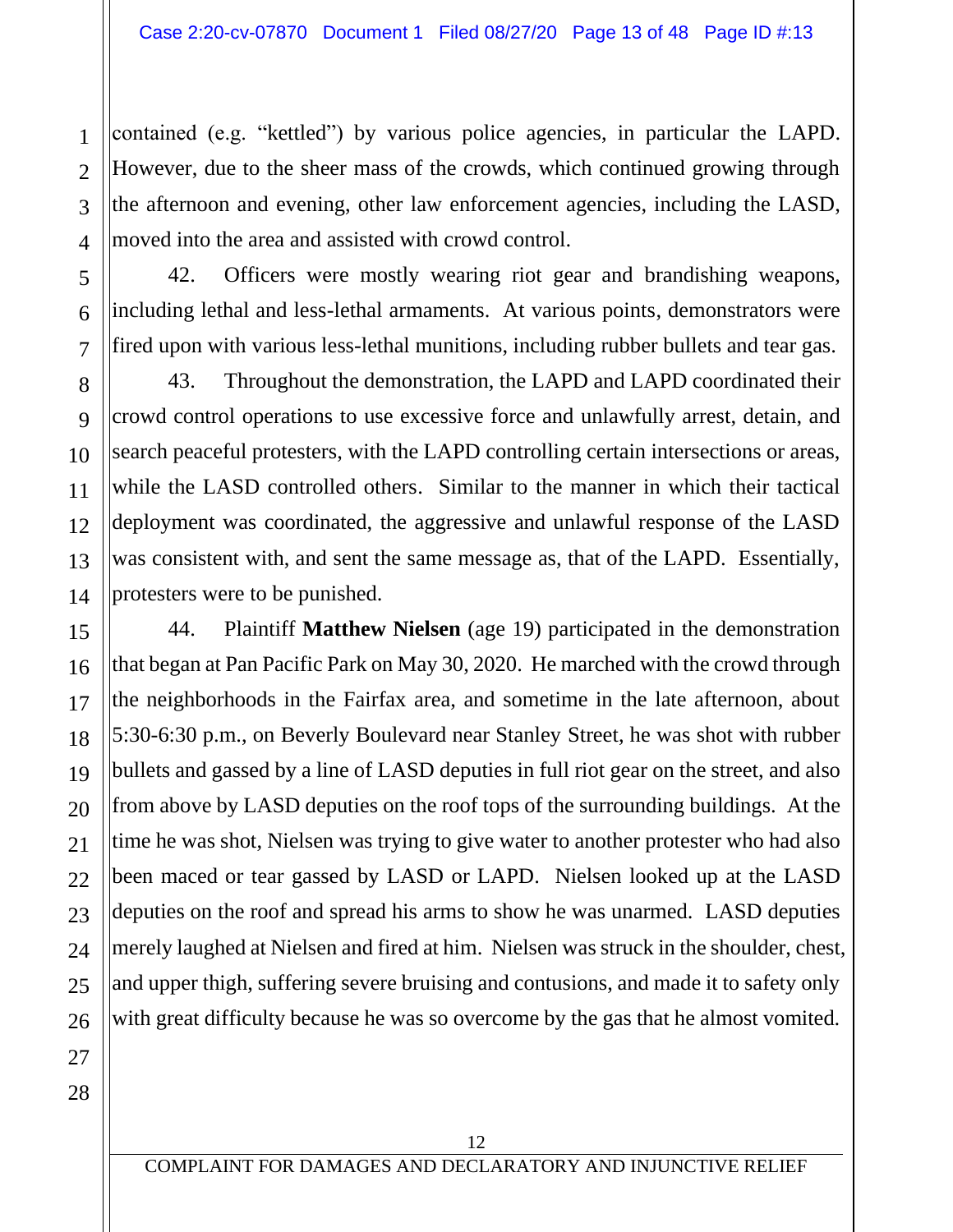#### **B. Grand Park Protest (June 3)**

45. In the afternoon of June 3, 2020, several thousand supporters of Black Lives Matter participated in a large demonstration on Spring Street in front of Los Angeles City Hall, protesting the murder of George Floyd in Minnesota. Because of the size of the crowd, the demonstrators spilled out down the street north to Temple Street, and south to First Street. Protesters occupied different and disparate groupings, some forming marches that circled the block as they chanted slogans.

46. The bulk of the protesters occupied Spring Street in front of City Hall, and many congregated in Grand Park across the street, which is owned by the County of Los Angeles and is accordingly patrolled by LASD deputies. The positioning of the demonstrators was fluid, moving back and forth between Spring Street and Grand Park.

47. The demonstration, while loud and boisterous, was peaceful. No disturbances of any kind marred the atmosphere. The police presence, both from LASD and LAPD, was heavy and obvious. Both were replete with riot gear of all types, including rifles that fired rubber bullets and other less-lethal projectiles.

48. Throughout the demonstration, LASD and LAPD coordinated to use excessive force, and unlawfully arrest, detain, and search peaceful protesters.

49. At about 9:30 p.m., officers began pushing the crowds of people back. Some were forced onto the County property at Grand Park, others were kettled in different directions. In Grand Park, demonstrators who attempted to leave were blocked from exiting by LAPD officers. Many demonstrators expressed confusion and frustration about not being permitted to leave. At approximately 10:00 p.m., deputies from LASD began pushing a large group of demonstrators into a small pocket. They announced they were going to begin arresting people. Demonstrators tried unsuccessfully to leave the area, but were kettled in by LASD deputies and prevented from exiting. Elsewhere, LAPD officers were kettling other groups of

28

1

2

3

4

5

6

7

8

9

10

11

12

13

14

15

16

17

18

19

20

21

22

23

24

25

26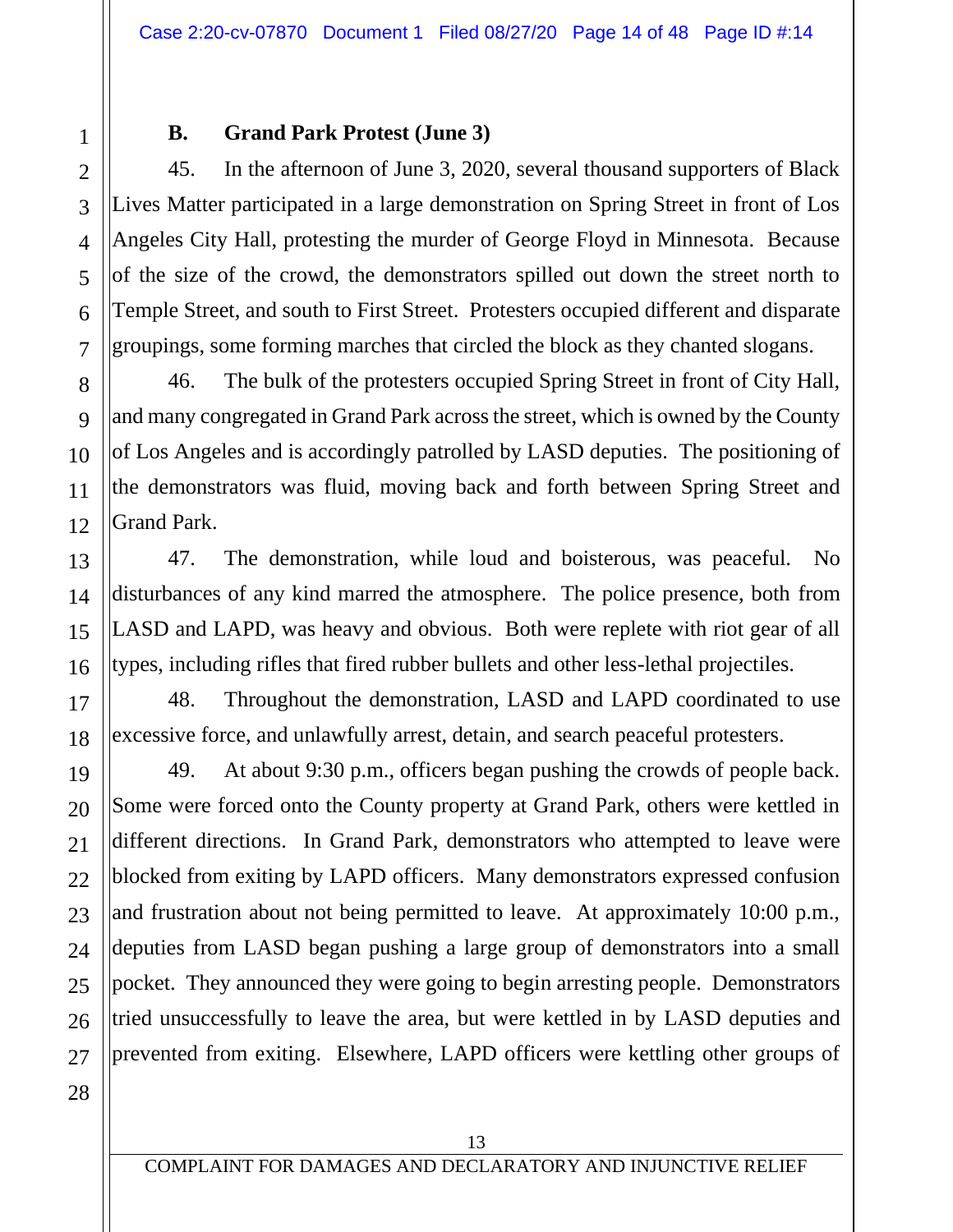protesters, seemingly evincing a coordinated effort to detain, if not arrest, as many people as possible.

50. The process was chaotic. One demonstrator was zip-tied, but was then allowed to roam freely. He drifted into the mass of demonstrators and someone cut off his zip ties. Demonstrators complained of being arrested without an opportunity to leave, to no avail. LASD deputies applied zip ties too tightly in some instances, inflicting great pain. Demonstrators complained of the tight zip ties, again to no avail. Complaints were universally ignored by the deputies. At one point, LASD deputies concentrated on zip-tying only White people, then singled out African American demonstrators for more aggressive treatment, including tighter zip ties. Many LASD deputies expressed negative comments about the demonstrators, calling them punks and outside agitators. Many of the demonstrators were subjected to extremely intrusive and unwarranted searches by LASD deputies, including the fondling of genitals, and touching females' breasts by searching underneath their clothing. Several transgender or gender fluid people were subjected to intrusive body searches by LASD deputies of the opposite gender. Searches were random and appeared punitive and demeaning in nature. LASD deputies also deliberately removed the protective masks of some of the demonstrators, exposing them to possible COVID-19 infection.

51. Despite the COVID-19 pandemic, protesters were then loaded onto buses in close quarters, where they were held for hours, then transported to disparate locations before release. Demonstrators were arrested primarily for refusal to disperse, a misdemeanor violation, without regard to California law mandating a cite and release procedure. Protests of mistreatment were met with punitive measures such as tightened zip ties and isolation in individual cells on the buses.

52. Despite arrests beginning at about 10:00-10:30 p.m., demonstrators were not released until 3:00-3:30 a.m. or later, well after the curfew that was then in

1

2

3

4

5

6

7

8

9

10

11

12

13

14

15

16

17

18

19

20

21

22

23

24

25

26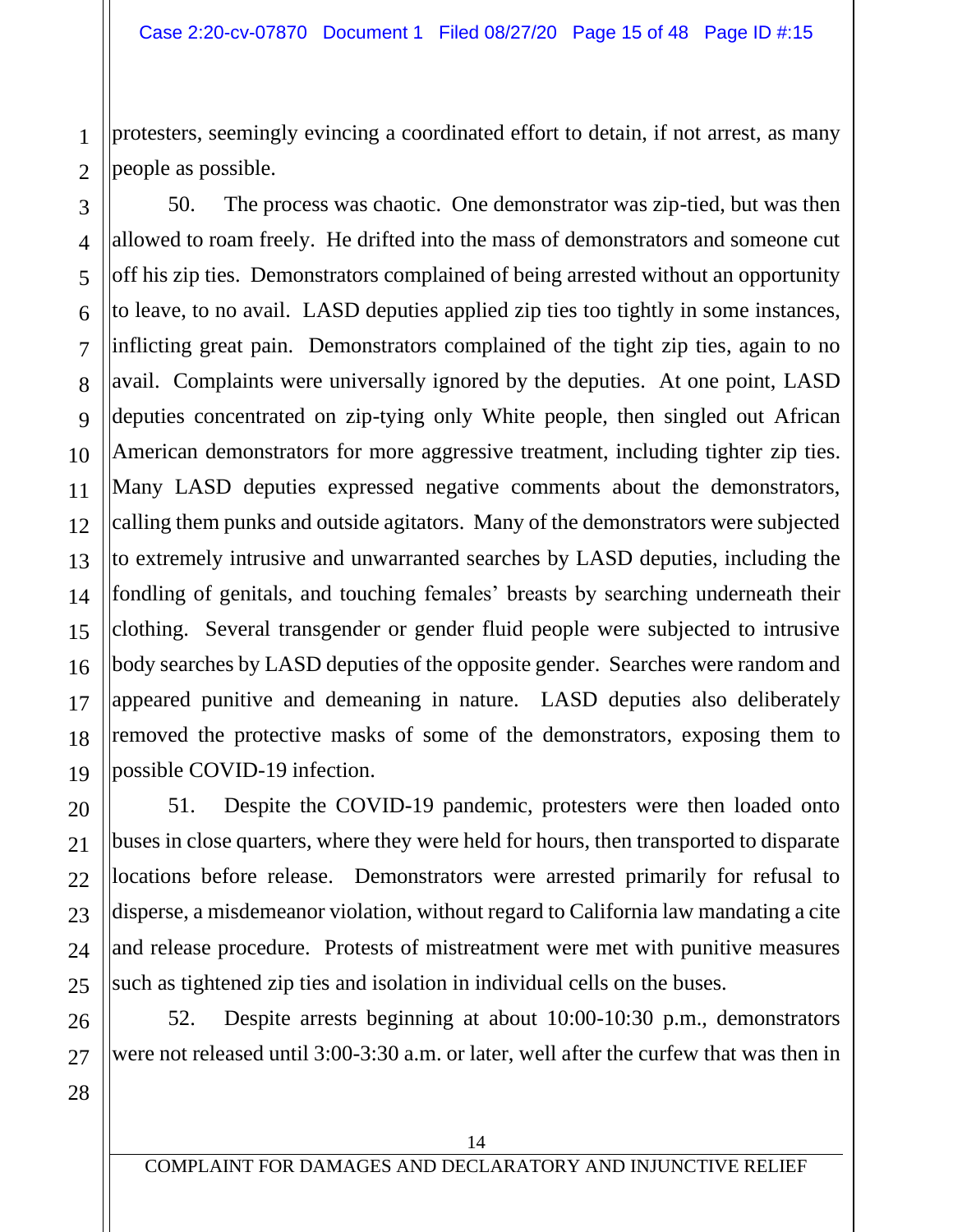effect had begun. Arrestees were held for an average of five hours, and after release, were forced to walk or find alternative transportation back to their vehicles.

1

### **C. Compton Protest (June 21)**

53. On June 18, 2020, LASD deputies shot and killed Andres Guardado, an eighteen-year-old Latino man from Gardena. This was the second killing by the LASD in two days: Terron Jammal Boone had been shot and killed by LASD deputies on June 17, 2020 in front of a seven-year-old girl.

54. In response to these killings, hundreds of members of the local community came together to demand transparency from the LASD. No footage had been released of either incident, and a hold had been placed on Guardado's autopsy results. These protesters gathered on Father's Day to hear speeches from Guardado's father and cousin, as well as family members of others killed by law enforcement. The group marched over three miles, from Redondo Boulevard in Gardena, where Guardado was killed, to the Compton Civil Complex where LASD's office is located.

55. By 2:15 p.m., several hundred protesters had gathered to march the roughly three miles to the Compton Complex containing the Sheriff's station. During the march, at least one LASD helicopter flew over the protesters. Upon arrival at the Complex, the protesters were met with metal barriers and deputies in full riot gear on multiple sides of the plaza. Protesters, listening to speeches and demanding that LASD release the tape of Guardado's killing, were monitored by a LASD helicopter from above. A voice from the helicopter called the protesters "troublemakers" and "outsiders," saying they were not welcome in Compton and they should leave so their children didn't get hurt.<sup>7</sup>

<sup>7</sup> Levin, Nicole, *LA Sheriff's Department Attacks Protesters in Compton*, Medium, (June 23, 2020), https://knock-la.com/la-sheriffs-department-attacks-protesters-compton-732bcd93c0c8 (last visited Aug. 27, 2020);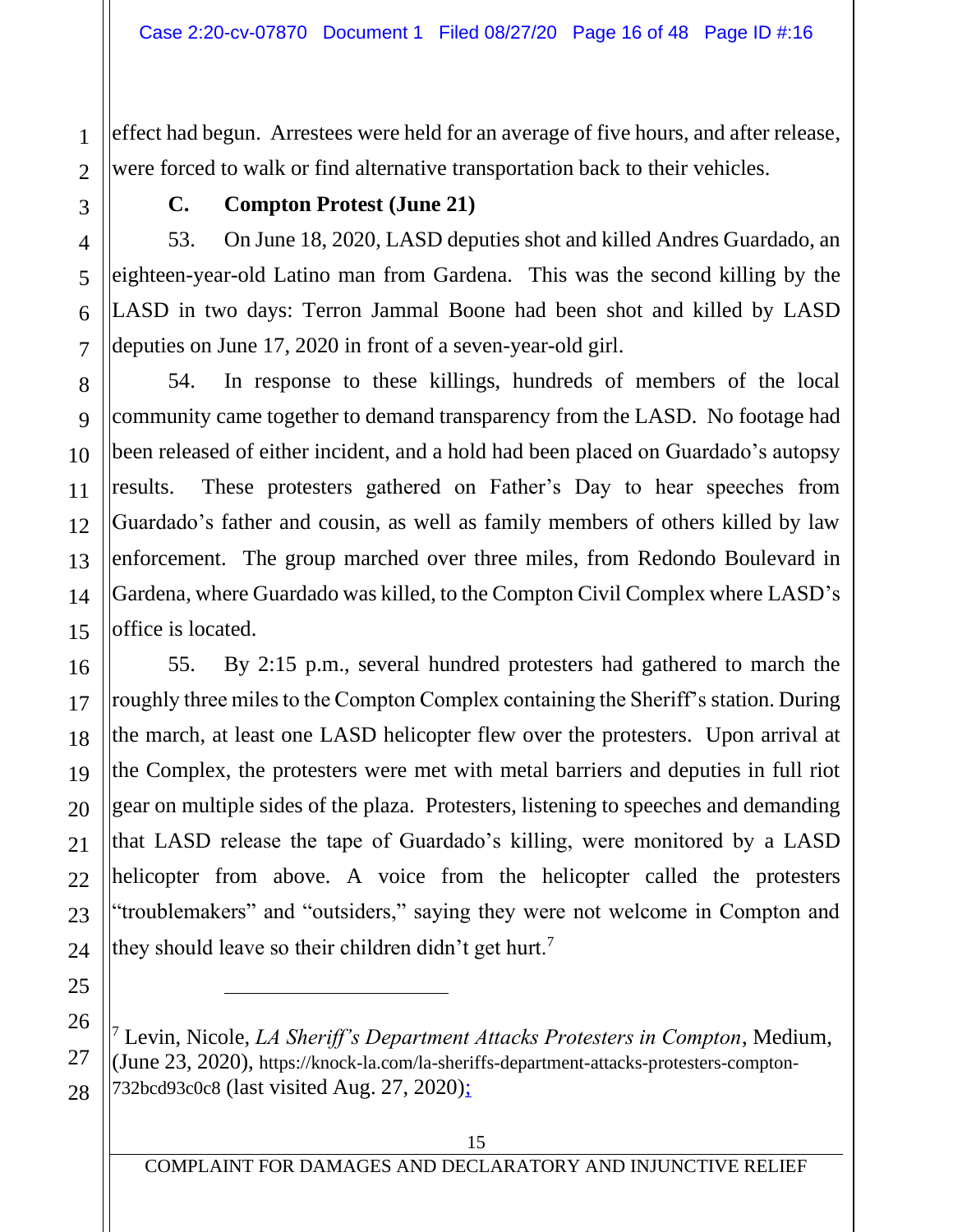56. By around 5:00 p.m., a group of roughly 100 protesters remained in the plaza, holding signs and chanting phrases like "release the tape" at the line of deputies behind a barricade. Without any provocation or warning, LASD deputies began to fire less-lethal rounds into the crowd at close range, less than twenty feet:

## L.A. TACO **T & O** @LATACO · Jun 21

**TACO** Sheriffs have fired rubber bullets, tear gas, and flash bangs at protesters for Andrés Guardado



https://twitter.com/fajardonews/status/1274869206295515136 (last visited Aug. 27, 2020).

LA

COMPLAINT FOR DAMAGES AND DECLARATORY AND INJUNCTIVE RELIEF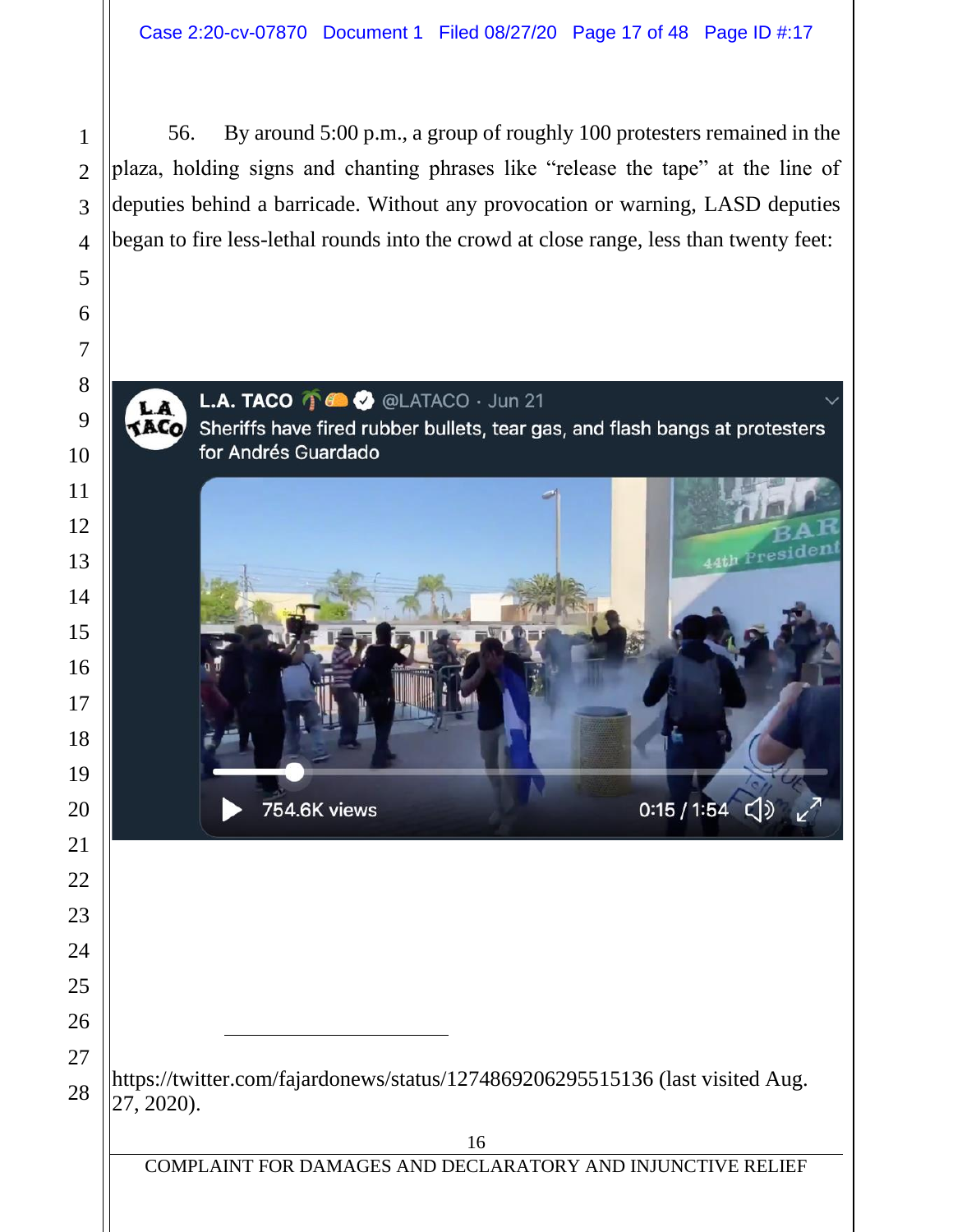**L.A. TACO**  $\bigcap_{n=1}^{\infty}$  **@LATACO**  $\cdot$  Jun 21

**TACO** Sheriffs have fired rubber bullets, tear gas, and flash bangs at protesters for Andrés Guardado



*See* https://twitter.com/LATACO/status/1274874827786997761 (depicting the unprovoked attack in a two-minute video). These rounds included pepper balls and flashbangs, as well as cannisters of pepper spray and tear gas.<sup>9</sup> Fleeing

 *See also, e.g.*, Chavez, Aida, After Killing of 18-Year-Old Andres Guardado, *LA Protestors Struggle Against the Limits of Police Reform*, The Intercept, (June 25, 2020, https://theintercept.com/2020/06/25/andres-guardado-los-angeles-police (last visited Aug. 27, 2020); ABC 7, *Pepper balls deployed at march over Garden deputy-involved fatal shooting*, (June 22, 2020), https://abc7.com/gardena-deputy-involved-shootingcompton-sheriff-protest-police-brutality/6259240/ (last visited Aug. 27, 2020); https://twitter.com/josie\_huang/status/1274860188898430976 (posting videos) (last visited Aug. 27, 2020); https://twitter.com/JenaeLien/ status/1275238292045180928 (posting photographs) (last visited Aug. 27, 2020). https://twitter.com/LATACO/status/1274874827786997761 (last visited Aug. 27, 2020); https://www.instagram.com/p/CBy8iWXBo5G (last visited Aug. 27, 2020); https://twitter.com/josie\_huang/status/1274859389921267713 (last visited

COMPLAINT FOR DAMAGES AND DECLARATORY AND INJUNCTIVE RELIEF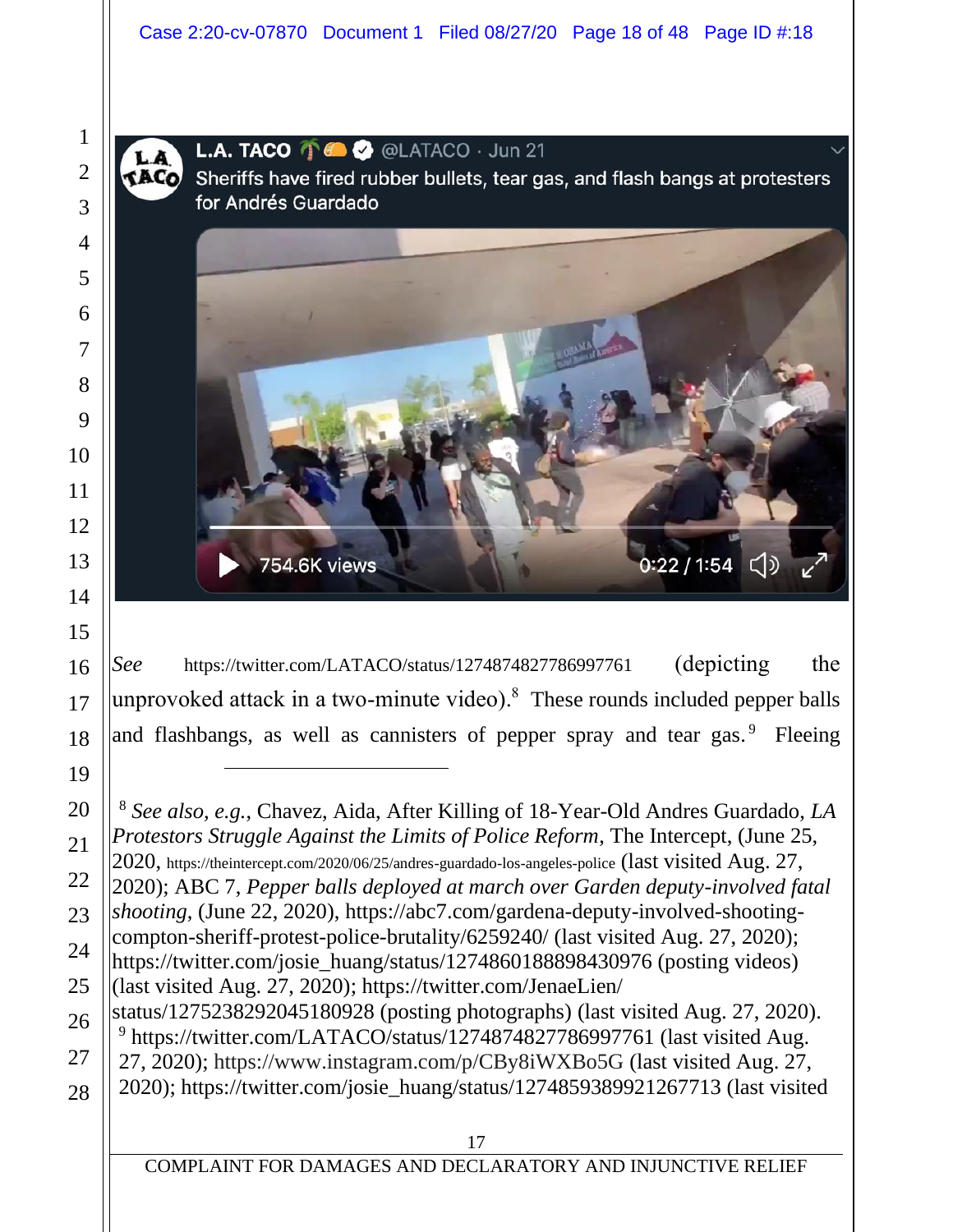protesters were injured, as well as medics assisting the wounded and media personnel documenting the event. KPCC reporter Josie Huang reported that she herself was teargassed.<sup>10</sup> There are conflicting reports over whether rubber bullets or foam rounds were used, but multiple protesters suffered injuries from projectiles fired by the deputies. Several protesters with their hands up were shot directly in the back, and those assisting injured attendees were themselves struck by rounds. LASD deputies continued to fire indiscriminately into the crowd after protesters began to disperse, striking protesters who struggled to flee through the narrow passage.

57. After this initial group was forcibly dispersed, an even smaller group of protesters returned to the spot to continue to chant and hold up signs. At one point, a water bottle was thrown from the smaller group toward the deputies, striking the metal barricade instead. Despite there being only approximately ten individuals near the barricade, deputies fired additional flashbangs into the back of the crowd. At no point did deputies attempt to contain or isolate any particular protester(s) they deemed to be threatening, choosing instead to fire indiscriminately at all those remaining, even those at a significant distance away. No orders to disperse were given until some fifteen minutes after the initial incident, when the Sheriff's Department helicopter announced that the gathering was an unlawful assembly.

58. News sources report that between six and ten individuals were seized at the protest, and LASD's own records show that at least two individuals were arrested for protest-related behavior in Compton that day.<sup>11</sup>

Aug. 27, 2020); https://twitter.com/desertborder/status/1274857566091149313 (last visited Aug. 27, 2020).

<sup>&</sup>lt;sup>10</sup> https://twitter.com/josie\_huang/status/1274860188898430976 (last visited Aug. 27, 2020).

<sup>&</sup>lt;sup>11</sup> Daily Breeze, https://www.dailybreeze.com/2020/06/22/arrests-made-atcompton-protest-over-andres-guardados-death-near-gardena/ (less than 10 arrested) (last visited Aug. 27, 2020); CBS 2 L.A., at 2:30, *Protestors, Deputies* 

*Clash During Demonstrations Against LASD Shooting of 18-Year-Old Andres*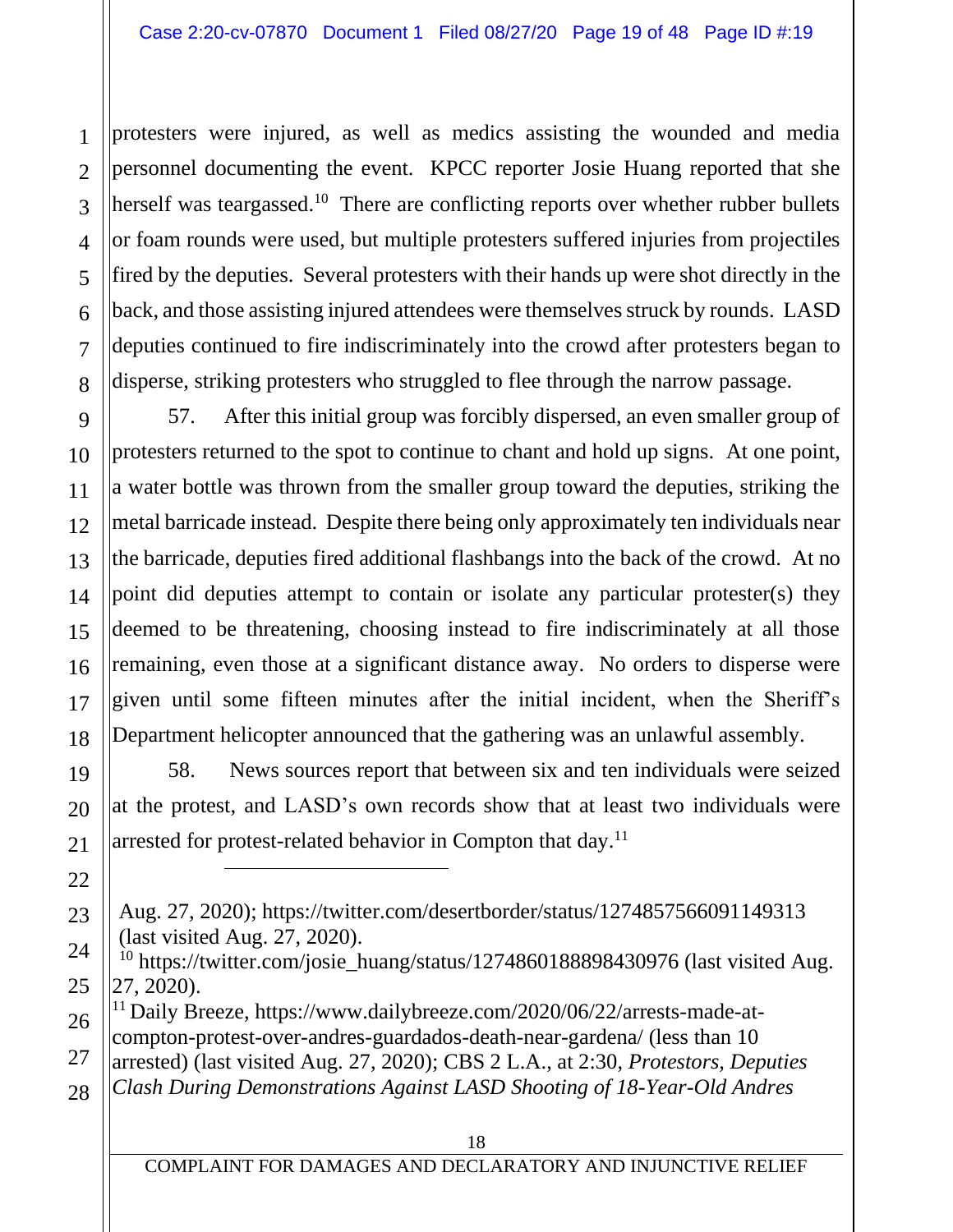59. Protesters reported that deputies opened fire without warning and LASD issued their initial dispersal order fifteen minutes after the munitions were fired. Those fleeing the clouds of pepper spray, tear gas, foam rounds and "lesslethal" munitions further cleared the Complex, as Sheriff's Department members made several arrests. According to one reporter: "A group of protesters were arrested that were standing in front of the police line that had very few people. When we ran over to record what they were doing, the cops fired at us indiscriminately."<sup>12</sup>

60. According to protesters, LASD deputies gave no warning prior to their use of "less-lethal" munitions. People were running away, eyes red from tear gas and pepper balls, throats burning. Community medics quickly tended to the wounded, while LASD deputies paused for a few moments before firing more rounds as gutsy protesters regrouped and continued to approach the line of LASD deputies.

61. In addition to pepper spray and pepper balls, LASD deputies shot rubber bullets and threw flash grenades that were loud and disorientating. Reporters and medics alike were teargassed and shot at with pepper balls, foam rounds and/or rubber bullets. Around 5:25 p.m., LASD deputies arrested a small group of protesters (who were kneeling) near the adjacent fence where the speakers had been. The protesters were peaceful and not near the fence where LASD deputies were shooting, so it is unclear why they were targeted for arrest. Around 6:30 p.m.,

<sup>12</sup> Levin, Nicole, *LA Sheriff's Department Attacks Protesters in Compton*, Medium, (June 23, 2020), https://knock-la.com/la-sheriffs-department-attacks-protesters-compton-732bcd93c0c8 (last visited Aug. 27, 2020).

*Guardado*, (June 21, 2020), https://www.youtube.com/watch?v=nzveuJttTJQ (7 arrested, cited, and released) (last visited Aug. 27, 2020); Fox 11, *March for security guard killed by LA County sheriff deputies was peaceful, until the end*,

<sup>(</sup>June 22, 2020), https://www.foxla.com/news/march-for-security-guard-killed-byla-county-sheriff-deputies-was-peaceful-until-the-end (crew saw at least 6 people placed in handcuffs) (last visited Aug. 27, 2020); *see also* http://shq.lasdnews.net/ CrimeStats/CAASS/desc.html (providing relevant department records, specifically entry numbers 19294617 and 19294604) (last visited Aug. 27, 2020).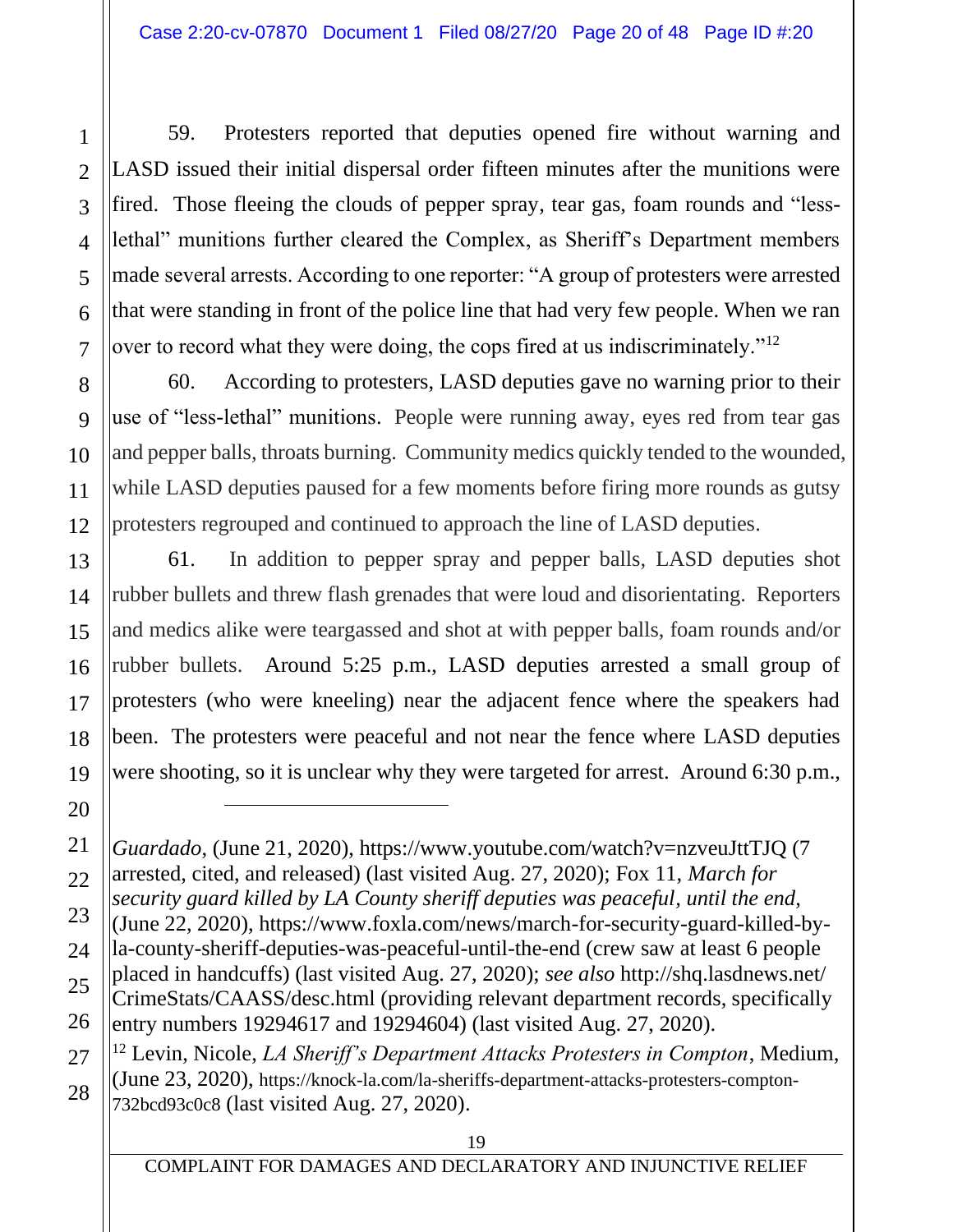LASD deputies marched in a line to push remaining protesters toward the sidewalk away from City Hall and the LASD station. LASD deputies gave dispersal orders at this time. At least one protester who refused to move to the sidewalk was arrested by LASD deputies.

1

2

3

**D. The LASD Willfully Violated the Rights of Plaintiffs and Other Peaceful Protesters to Send a Message.**

62. California Penal Code § 409, which defines an unlawful assembly, has repeatedly been construed to require a showing of imminent violence that so permeates a lawful expressive activity permitting law enforcement to curtail the rights of all demonstrators. Facts justifying the declaration of an unlawful assembly order anywhere, let alone throughout the County, in advance of any expressive activity, did not exist. Instead, Sheriff Villanueva announced an unlawful assembly without adequate notice and unlawfully employed indiscriminate, untargeted use of force, in an attempt to silence protesters and discourage future protests. During at least one incident, LASD deputies gave no warning or announcement of unlawful activity prior to their indiscriminate use of force against non-violent protesters.

63. LASD deputies transported hundreds of peaceful protesters to jails and make-shift detention sites throughout the County. LASD held many of those arrested on buses for extended periods of time before being off-loaded into garages, parking lots, or stadiums to be cited and released. Because there was no plan for processing mass arrests, many arrestees were held on the buses and driven around the County for long periods of time in close contact in unventilated buses – handcuffed and without any bathroom access – while the LASD attempted to locate a place where they could be processed and released. As a result, arrestees for infractions and misdemeanors were driven to far distant locations in the County and, after processing, released in the middle of the night without their property and with no way to get home, all the while being out during a time of Sheriff Villanueva's own curfew and risking re-arrest if detained again by LASD or other law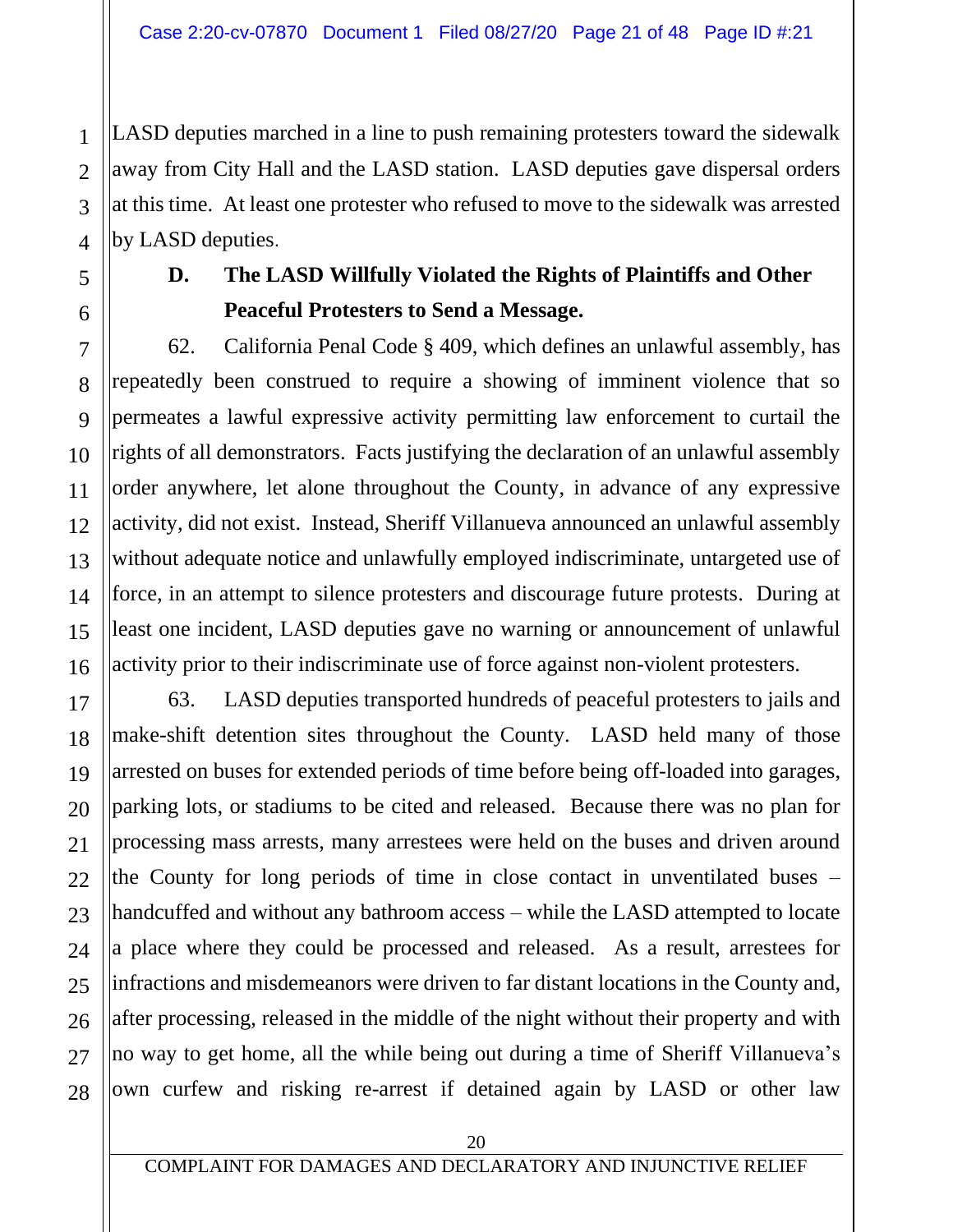enforcement agencies. Notably, any public transit or ride-sharing options that might have been available posed significant risk to arrestees during the COVID-19 pandemic.

64. Throughout the time they were arrested and held in LASD custody, Plaintiffs were handcuffed tightly behind their backs and denied food, water, and access to bathroom facilities, resulting in many arrestees urinating on themselves in the closed buses. All arrestees, regardless of the alleged crime, were unnecessarily and unreasonably confined in close, enclosed quarters without any ventilation, dramatically increasing the risk of COVID-19 exposure. It is well known and was, or should have been known to Defendants, that being in closed spaces without vigorous air movement significantly increases the risk of COVID-19 exposure. Moreover, both LASD and Sheriff Villanueva were well aware of the increased risk of COVID-19 exposure because of 1) LASD's role in administering the L.A. County Jail system; 2) the County and LASD's involvement in mitigation efforts for COVID-19 for individuals in congregate spaces, including the temporary placement of unhoused individuals at the County's recreation centers; and 3) the pending class action lawsuit against LASD regarding its management of the jail system during COVID-19.

65. All members of the Arrest Class (defined in  $\P$  98(a)) were held by LASD in restraint for a minimum of three hours in these excruciatingly painful conditions from the time they were first handcuffed. Some class members experienced numbness in their hands, and their requests to loosen the zip ties or remove them went unanswered. Without access to bathrooms, some arrestees were forced to urinate on themselves.

66. The unlawfulness and harm of such handcuffing practices is wellestablished. The Ninth Circuit has long recognized that tight handcuffs for even relatively short periods of time can cause significant pain and damage. For nearly three decades, if not longer, law enforcement in California have been "on notice that

1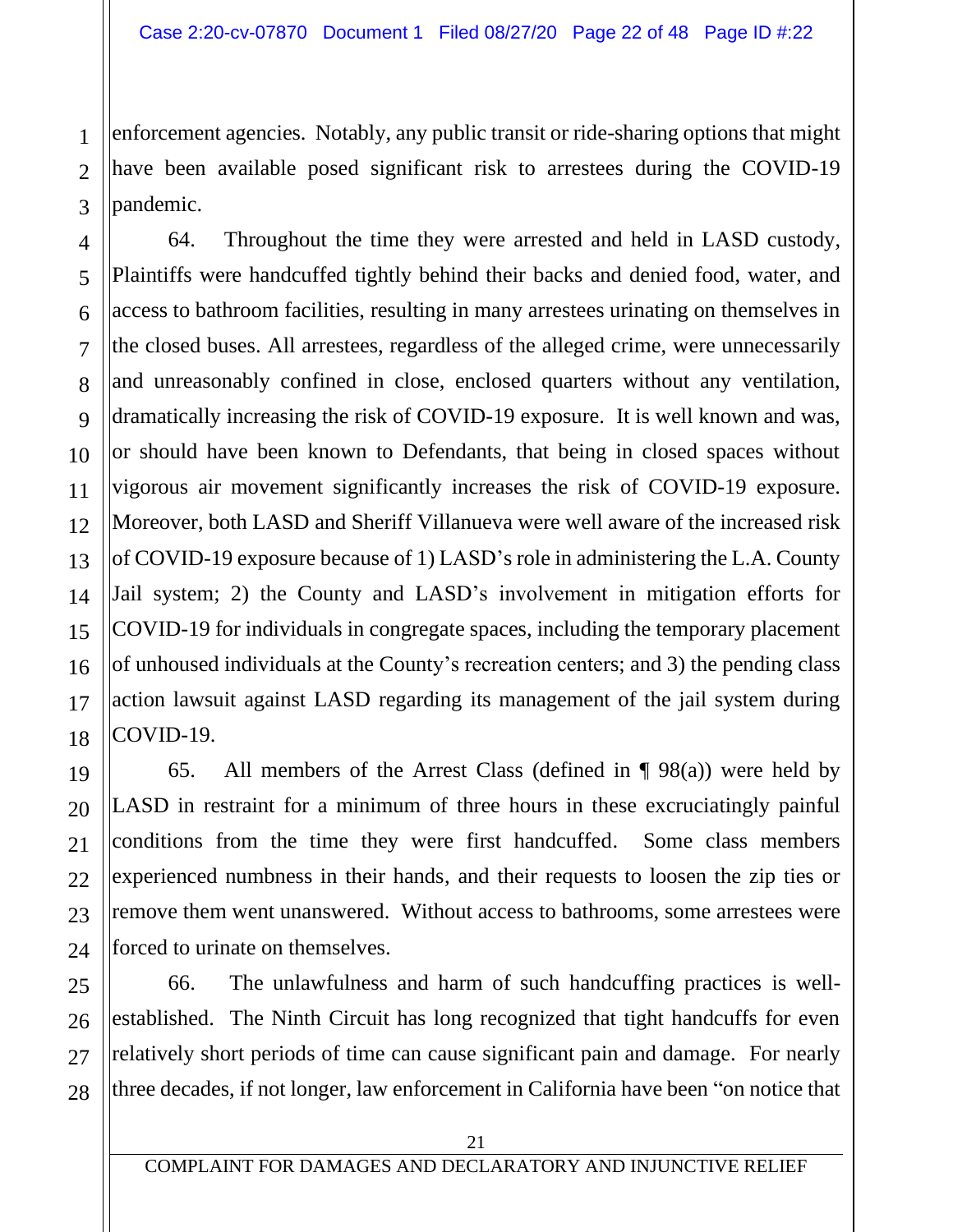abusive handcuffing can amount to excessive force and no officer could reasonably believe it is proper to fail to assist arrestees who complain that their handcuffs are too tight." *Taylor-Ewing v. City of Los Angeles*, No. CV075556GHKJWJX, 2009 WL 10681951, at \*3 (C.D. Cal. July 31, 2009) (citing *Alexander v. County of Los Angeles*, 64 F.3d 1315, 1323 (9th Cir. 1995); *Meredith v. Erath*, 342 F.3d 1057, 1061, 1063–64 (9th Cir. 2003); *LaLonde v. County of Riverside*, 204 F.3d 947, 960 (9th Cir. 2000); *Maley v. County of Orange*, 224 Fed. App'x 591, 593 (9th Cir. 2007)); *see also Palmer v. Sanderson*, 9 F.3d 1433, 1436 (9th Cir. 1993) ("Contrary to defendants' assertion, the use of excessive force by officers in effecting an arrest was clearly proscribed by the Fourth Amendment at least as early as 1985.").<sup>13</sup>

67. Arrestees were uniformly held under these unlawful conditions of confinement despite the fact that, to address the COVID-19 pandemic, a \$0 bail was in effect throughout Los Angeles County for any misdemeanor where the bail would formerly have been less than \$50,000. The prolonged detention of the Arrest Class is even more unjustified in light of the California Penal Code §§ 853.5 and 853.6, which permits individuals suspected of an infraction or misdemeanor violation to be cited and released promptly, in the field or after booking, unless one of a limited number of restrictions apply. On information and belief, in this instance the LASD elected to transport every arrestee, regardless of the offense, to a "station" for booking, even though many, if not nearly all, were processed outside of a building and simply cited and released at that location. This was done to punish demonstrators for their protest activity, an exercise of their First Amendment rights, and to deter future demonstrations.

<sup>13</sup> *See generally* JJ Payne-James, *Restraint Techniques, Injuries, and Death: Handcuffs Encyclopedia of Forensic and Legal Medicine*, Volume 4 (December 2016), *available at* https://www.researchgate.net/publication/301776305\_ Restraint Techniques Injuries and Death Handcuffs (listing studies of neurology injuries caused by handcuffing) (last visited Aug. 27, 2020).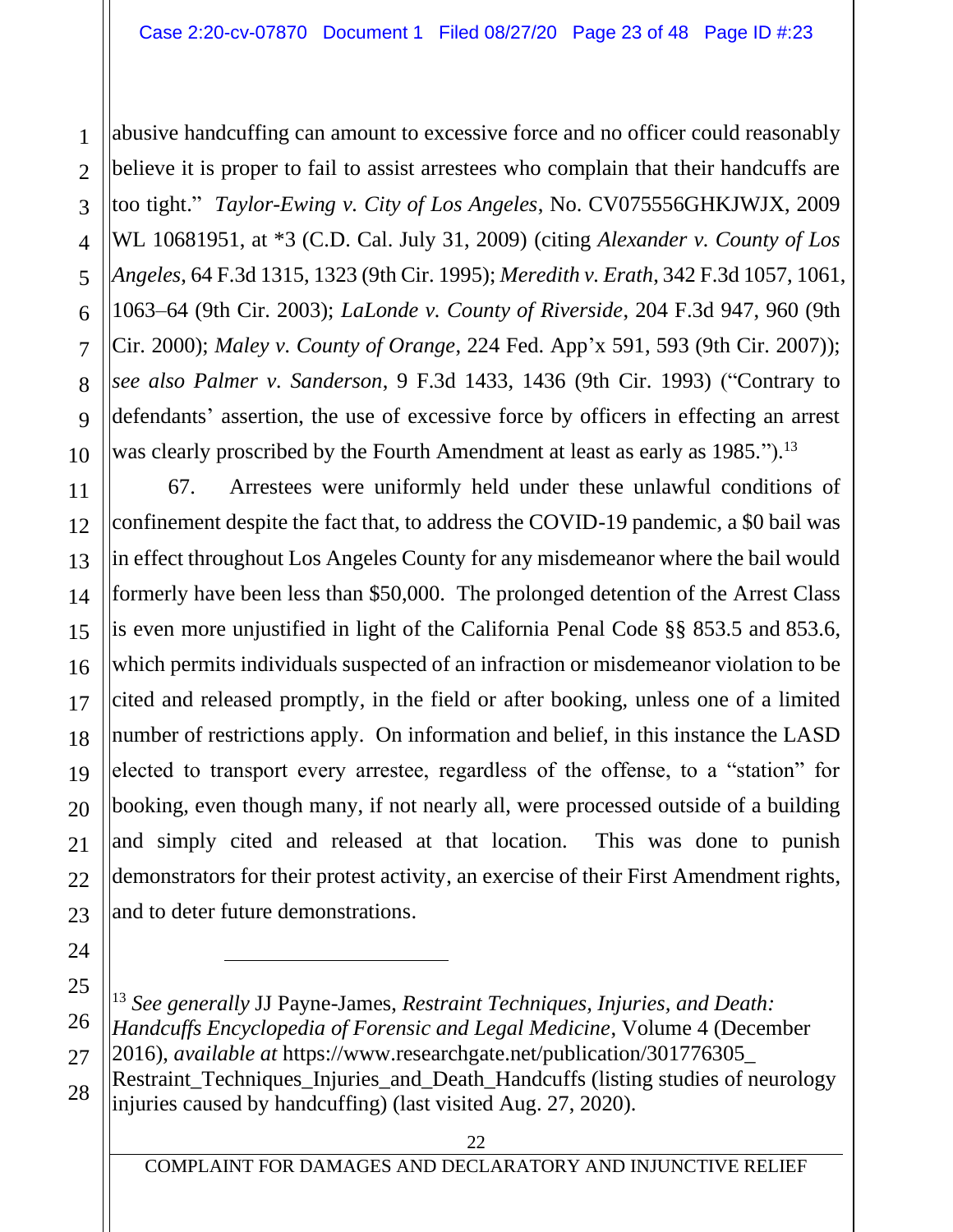68. Official LASD policies state that "misdemeanor prisoners shall be released in the field whenever it is reasonable and safe to do so." Los Angeles Sheriff's Department Manual of Policies and Procedures ("LASD MPP") 5- 03/115.05. According to this policy, individuals who are not under the influence of alcohol, narcotics or dangerous drugs, and who do not fall into the mandatory and non-release policies defined in 5-03/115.20 should be given a field release following the procedures laid out in 5-03/115.10 "as soon as such person may reasonably and safely be released." LASD MPP 5-03/115.00. All LASD squad cars have the ability to issue citations and release individuals according to 5-03/115.10.

69. Defendants detained members of the Arrest Class for several hours, in many if not most instances, rather than cite and release them in the field as mandated by Penal Code §§ 853.5 and 853.6. On information and belief, Plaintiffs allege that, without any individual suspicion that the arrestees would violate the law if released, Defendants opted to arrest and detain all protesters both to preempt and/or punish lawful expressive activity, and to deter such activity in the future.

70. In this instance, Defendants' failures were exacerbated because the obligation to release those arrested in the field and charged with infractions or misdemeanors is mandatory under California Penal Code §§ 853.5 and 835.6. LASD's conduct reflects Defendants' intent to deny Plaintiffs' basic rights without justification in retaliation for the exercise of their First Amendment rights violated the First, Fourth, and Fourteenth Amendment rights of Plaintiffs and the class members, and with the specific and deliberate intent to interfere with the exercise of Plaintiffs' rights to assembly and due process.

71. Defendants had ready alternatives to the prolonged detention of the Arrest Class. The LASD has the technological capability to cite and release in the field using modern technology. LASD vehicles in the field are equipped with technology that allows deputies to perform cite and release arrests, inputting the information of arrestees reliably without the need to confine them in unsafe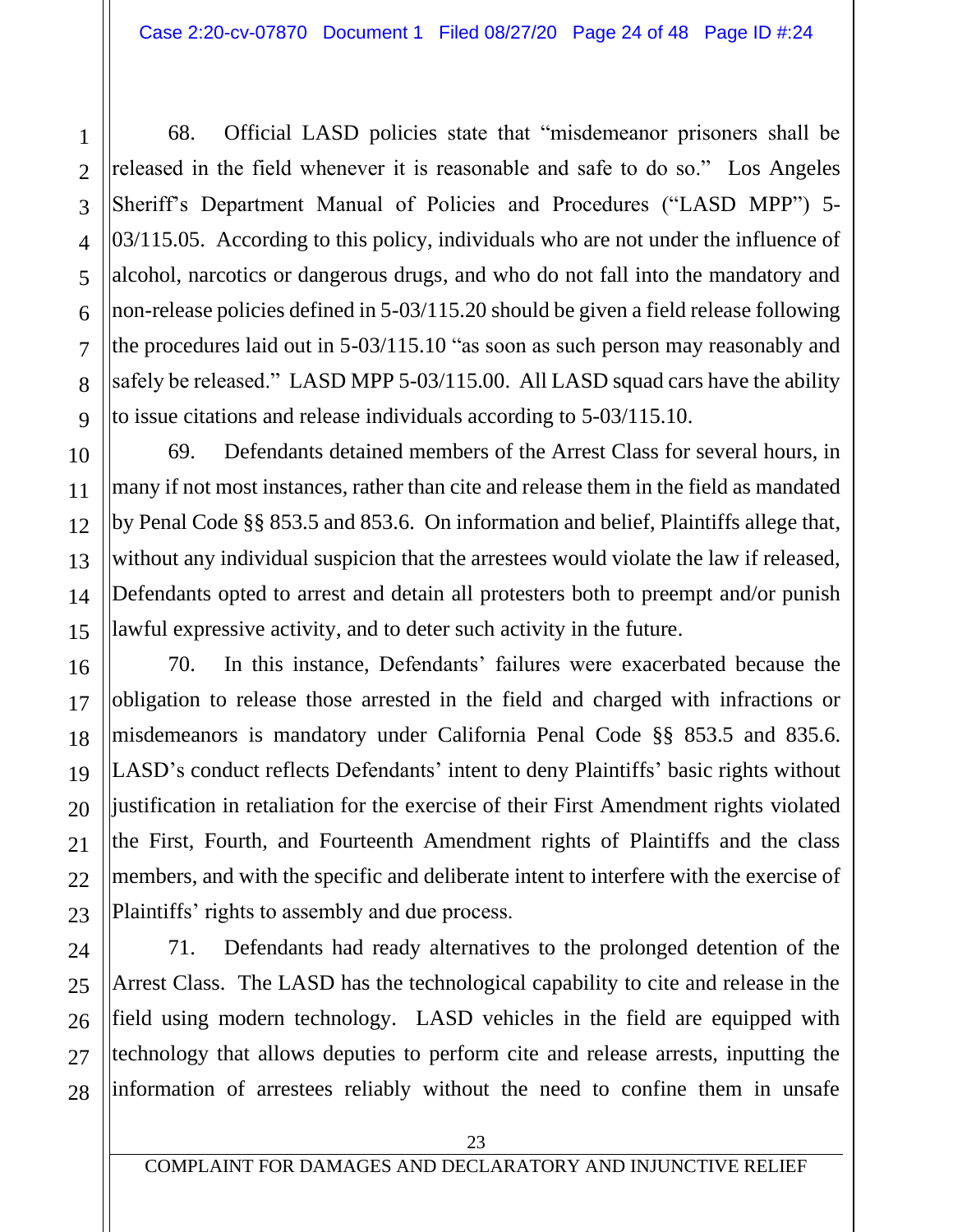situations for prolonged periods of time. There is no reason why the protesters in the Arrest Class could not have been processed, without injury or anguish, exactly the same way.

**VI. MONELL ALLEGATIONS**

72. Based upon the principles set forth in *Monell v. New York City Department of Social Services*, 436 U.S. 658 (1978), Defendant County is liable for all injuries sustained by Plaintiffs as set forth herein. Defendant County bears liability because its policies, practices and/or customs were a cause of and Plaintiffs' injuries, and/or because Defendant County ratified the unlawful actions of its employees that caused Plaintiffs' damages.

73. The LASD has implemented and endorsed multiple policies, customs, and practices resulting in repeated, widespread violations of law, as outlined above, including:

- a. shutting down the exercise of First Amendment activities by imposing arbitrary curfews without accommodating, or attempting to accommodate, the right to peaceable assembly and protest;
- b. at times, declaring unlawful assemblies without adequate sound amplification audible enough to be heard and understood by the protesters, and without providing directions, means and opportunity to disperse before taking aggressive police action;
	- c. kettling lawful demonstrators in order to arrest them without affording them an opportunity to leave, and taking aggressive police action without declaring an unlawful assembly;
- d. the use of indiscriminate and unreasonable force against hundreds of protesters – hitting many protesters with batons, foam rounds, and/or "rubber bullets" and subjecting non-violent protesters to the indiscriminate use of pepper balls and tear gas, and flash bong grenades;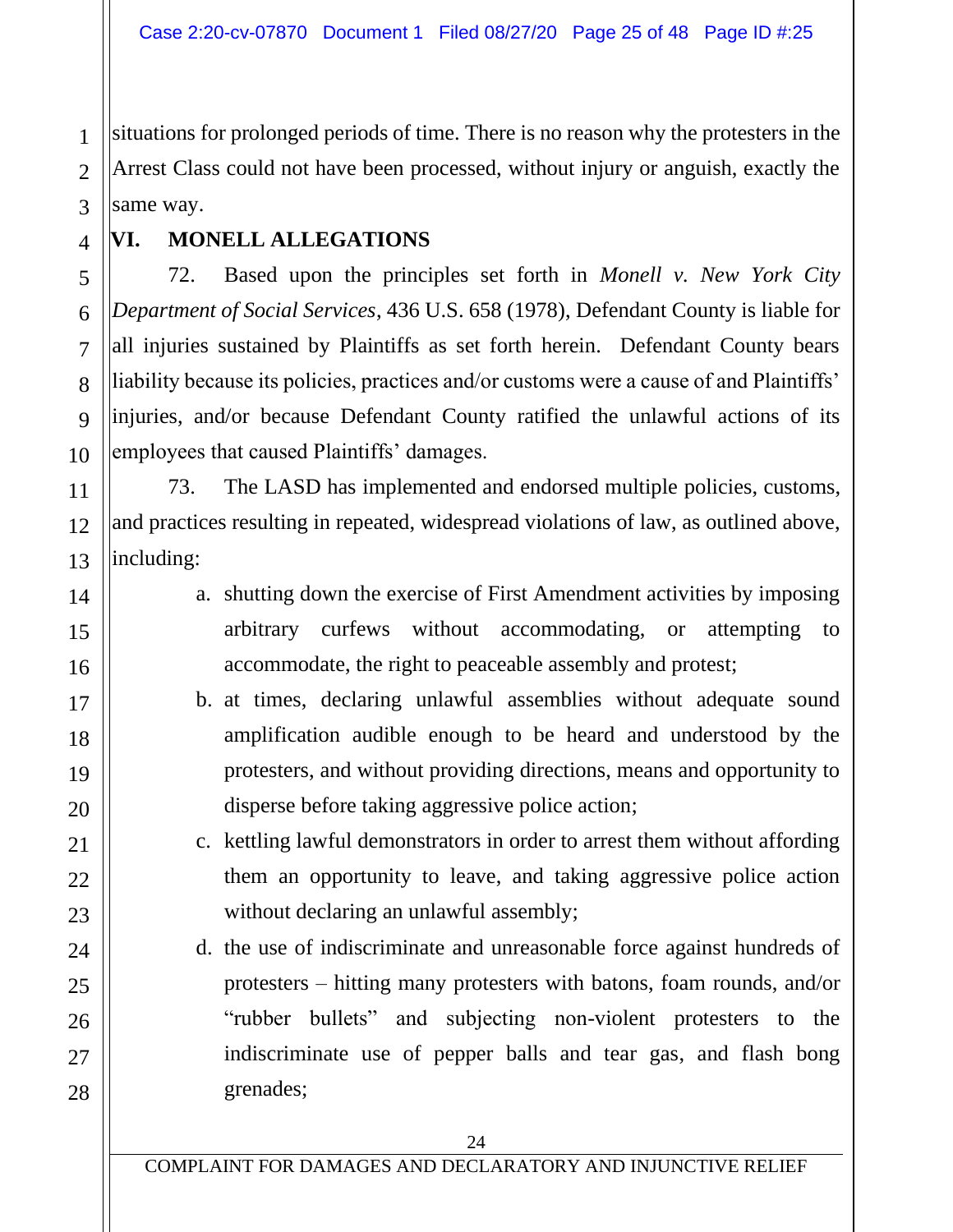- e. arresting and not releasing in the field persons charged solely with infractions or misdemeanors in violation of California law; and
- f. unlawfully imposing on arrestees unlawful and unduly prolonged conditions of confinement for many hours – including but not limited to tight handcuffing, no bathroom access, no access to food or water, and lack of ventilation in small congregate spaces – while on buses as previously outlined.

74. Defendants' repeated widespread and unlawful acts over several weeks and involving many locations throughout the County of Los Angeles constitute an unlawful custom and policy of violating protest participants' constitutional rights.

75. Sheriff Villanueva, as the official head and leader of the Sheriff's Department, was the person most responsible for the hiring, training, and supervision of the LASD deputies working under his command, and ensuring that their actions, conduct, policies, practices and customs complied with the Constitutions of the United States and the State of California, regarding their response to the ongoing demonstrations. Sheriff Villanueva was fully knowledgeable and apprised of the actions taken by his deputies on May 30 during the widespread demonstrations in the Fairfax area of Los Angeles. He stated in a news conference on June 2 that LASD deputies would be working with protesters to ensure their rights and maintain public safety.<sup>14</sup>

76. However, Villanueva did not thereafter repudiate or stop the actions of the LASD officers, thereby ratifying them. Moreover, in public statements, he stated that the actions of the LASD were proper, and that he expected "deputies to defend themselves" using so-called "less-lethal" force when facing protesters throwing objects at deputies in full riot gear. He has stated that he expects officers to use the

<sup>&</sup>lt;sup>14</sup> Mercury News report on protests in Los Angeles County (June 2, 2020), https://www.mercurynews.com/2020/06/02/2100-plus-arrested-so-far-in-losangeles-county-while-protests-rage/ (last visited Aug. 27, 2020).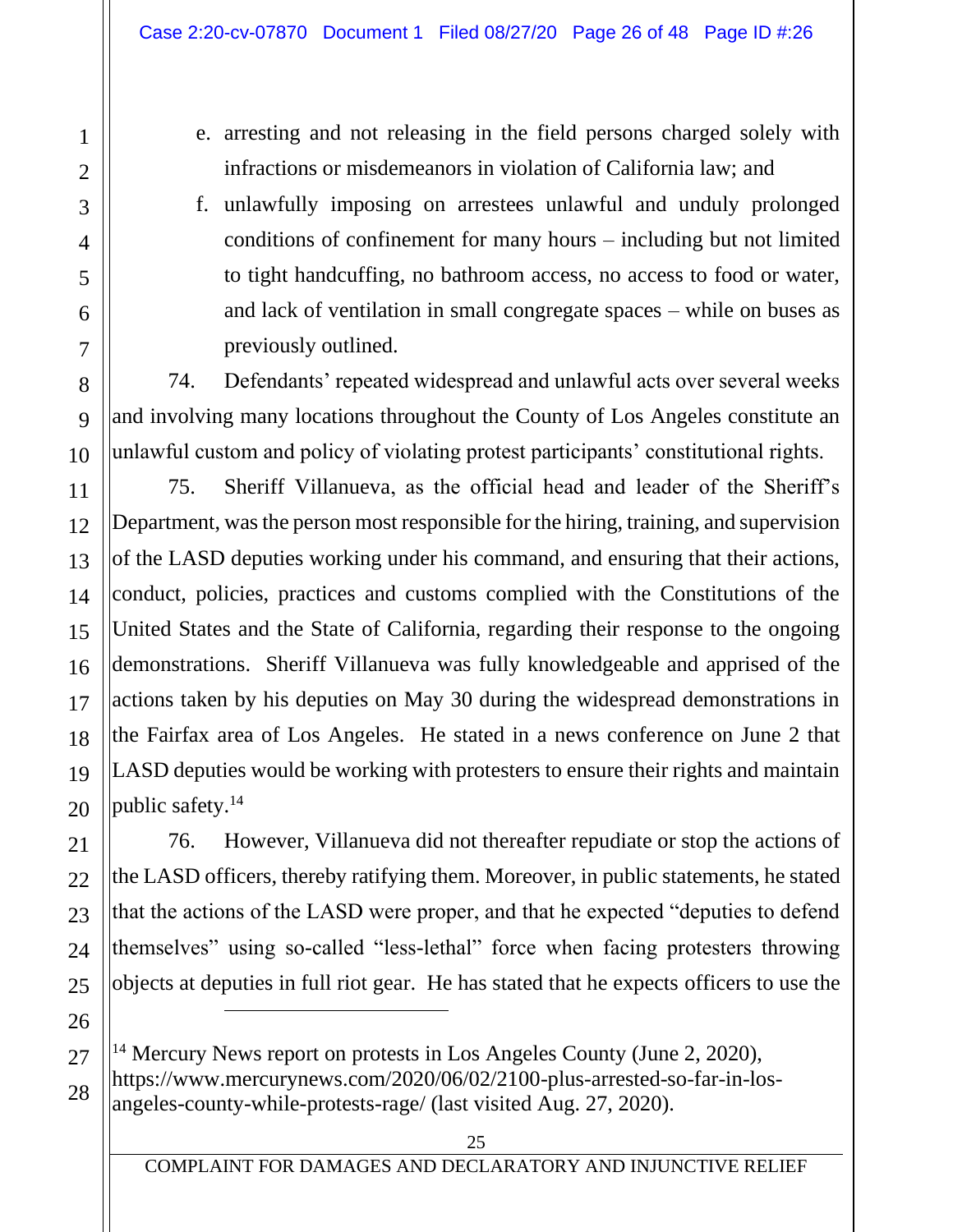specific less-than-lethal rounds at issue in this action, and falsely claimed that they do not cause injury to protesters.<sup>15</sup>

77. Indeed, following his public comments on June 2, 2020, the demonstration regarding the Andres Guardado killing by Sheriff's deputy took place in Compton, resulting in the widespread violations of protesters' rights under the First Amendment, and the indiscriminate and aggressive use of violence against the demonstrators, including the use of less-lethal armaments, and described above, and the use of pepper spray and tear gas against non-violent protesters, resulting in numerous injuries and painful reactions. Sheriff Villanueva's comments did not result in any significant change in the response of LASD deputies to lawful protesters, but, instead, resulted in significant and extreme tactics to break up the demonstration even though the majority of the demonstrators were peaceful, and non-violent, and the overwhelming and widespread use of violence by deputy sheriffs against them.

78. The so-called "less-lethal" force used by LASD deputies is actually quite often lethal with intended use and with unintended use, such as when a chemical irritant canister is directly targeted at individuals in close range. A 2017 report by Physicians for Human Rights states that "[d]irect impact by the canisters and grenades carrying tear gas can cause significant blunt trauma and death.<sup>"16</sup> A more recent report issued by Physicians for Human Rights, in June 2020, points out that tear gas canisters have been fired as projectiles to target individuals during

COMPLAINT FOR DAMAGES AND DECLARATORY AND INJUNCTIVE RELIEF

<sup>&</sup>lt;sup>15</sup> KTLA 5 video of interview with Sheriff Villanueva (June 3, 2020)

https://ktla.com/morning-news/l-a-county-sheriff-villanueva-on-the-recent-protests-in-los-angeles/ (last visited Aug. 27, 2020).

<sup>16</sup> Physicians for Human Rights, *Health Impacts of Crowd-Control Weapons:* 

*Chemical Irritants (Tear Gas and Pepper Spray)*, Physicians for Human Rights

website (January 1, 2017), https://phr.org/our-work/resources/health-impacts-of-crowd-control-weaponschemical-irritants-tear-gas-and-pepper-spray/ (last visited Aug. 27, 2020).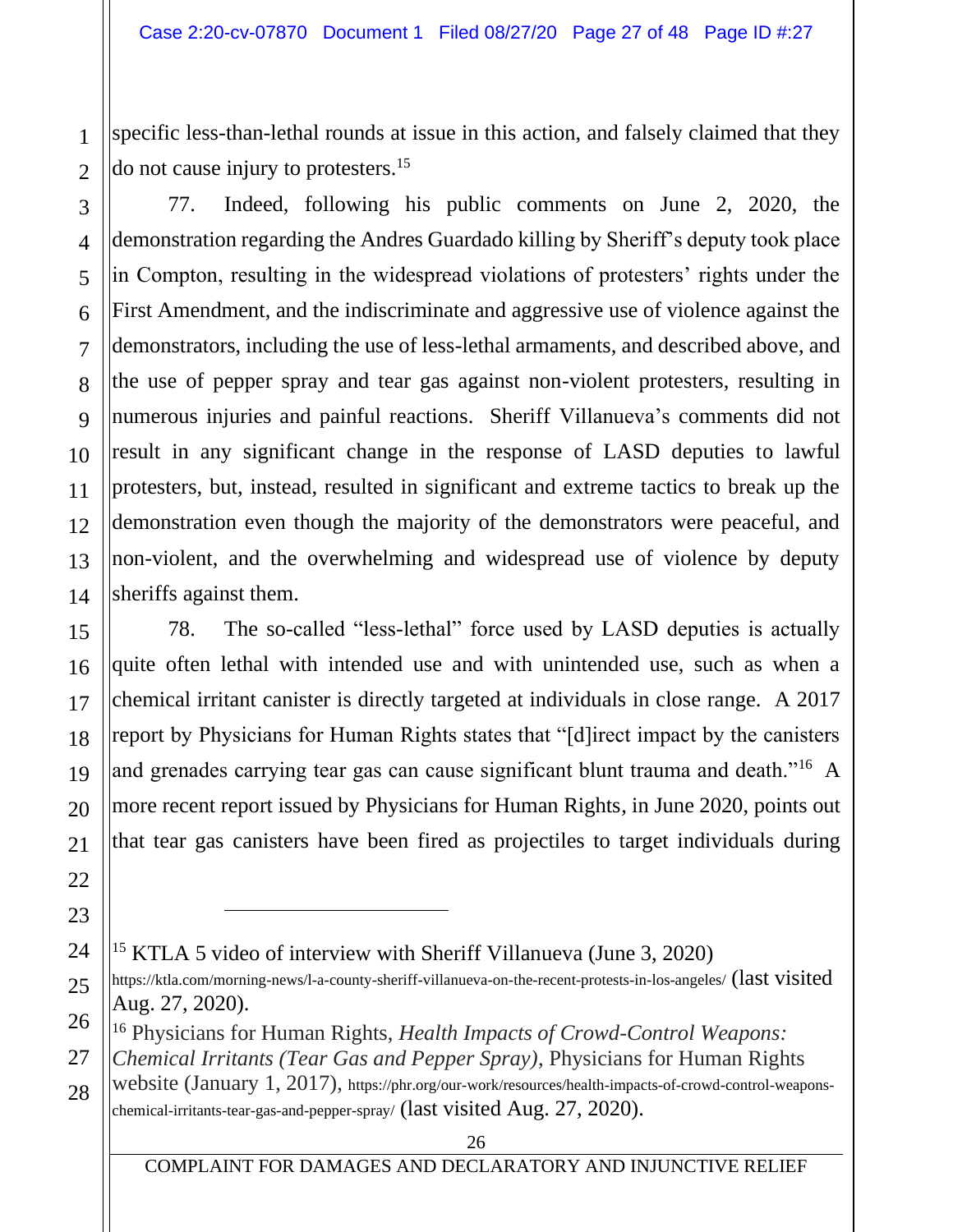recent protests.<sup>17</sup> The report recommends, among other things, that (1) firing gas canisters or grenades directly into a crowd or towards individuals should be prohibited; (2) firing grenades or canisters containing chemical irritants into closed spaces or open spaces where there is no safe egress should be prohibited; and (3) firing multiple canisters in the same spot or firing repeatedly should be avoided, as this can cause serious injury or even death. Moreover, Physicians for Human Rights notes that while the stated objective of disorientation devices, such as flashbangs, is to cause disorientation and a sense of panic, the potential for injuries cause by the pressure of the blast or by shrapnel from the fragmentation of the grenade is disproportionately high, and could even lead to death. Therefore, they assert that "these weapons have no place in effective crown management."<sup>18</sup>

79. LASD operates within the California law enforcement mutual aid framework, alongside the LAPD and other municipal agencies during times of civil unrest. The Black Lives Matter and related protests which have occurred in May and June 2020 fall under the mutual aid systems definition of civil disorder or unrest, as outlined by the City of Los Angeles Emergency Operations Plan, Civil Disturbance Hazard Specific Annex (Feb. 2018). That document notes that "The County Sheriff is a key role player within the system with each sheriff serving as the Regional Mutual Aid Coordinator." *Id.* at 16. Further: "Any requirement for additional public safety presence should be addressed through contractual arrangements." *Id*.

<sup>17</sup> Physicians for Human Rights, *Crowd-Control Weapons and Social Protest in the United States*, Physicians for Human Rights website (June 2020),

https://phr.org/wp-content/uploads/2020/06/PHR-Fact-Sheet\_Crowd-Control-Weapons-and-Social-Protest-US.pdf (last visited Aug. 27, 2020).

<sup>18</sup> Physicians for Human Rights, *Disorientation Devices*, Physicians for Human Rights website, https://phr.org/wp-

content/uploads/2020/06/PHR\_INCLO\_Fact\_Sheet\_Disorientation\_Devices.pdf (last visited Aug. 27, 2020).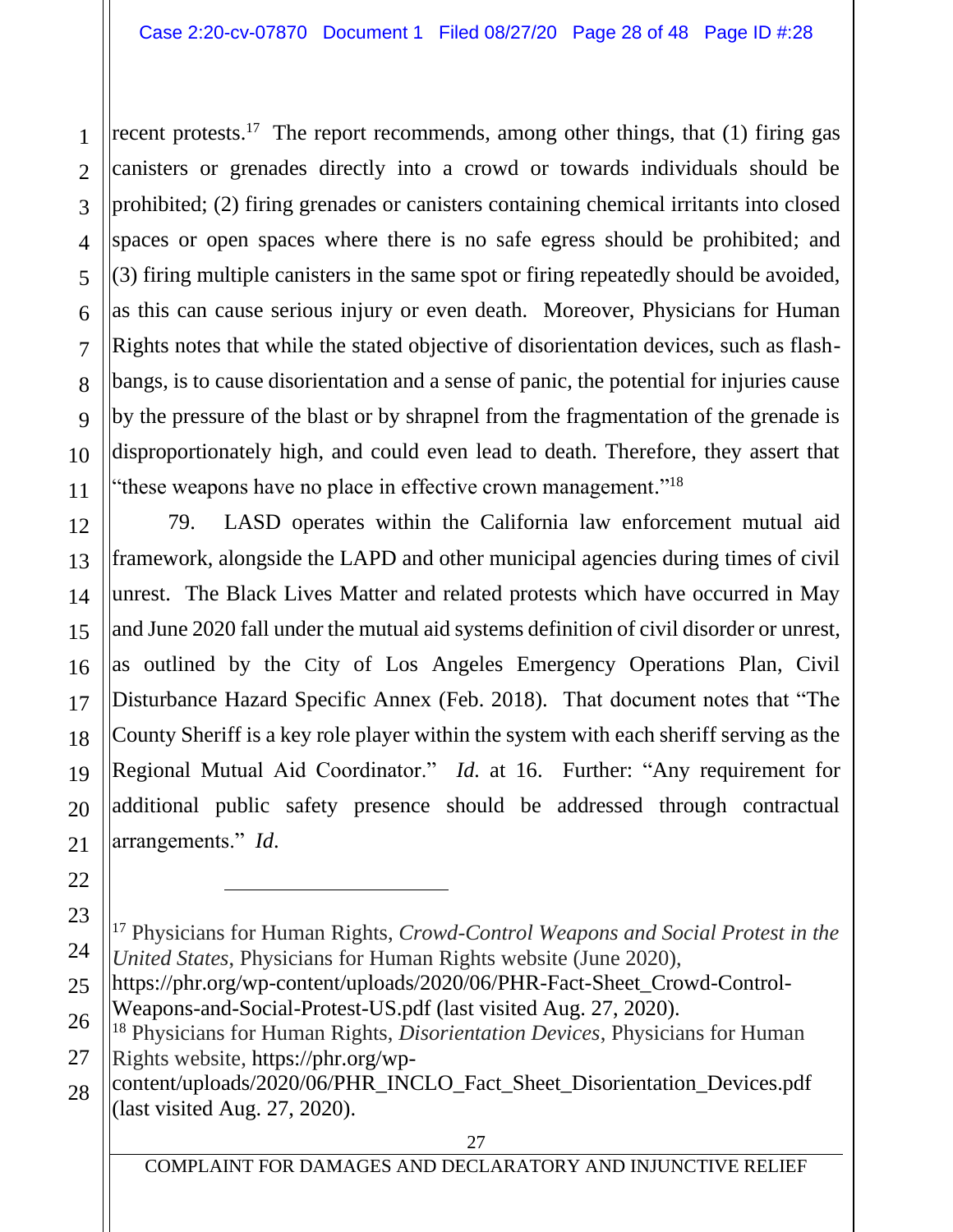80. The LASD operates on a contract basis to provide services for fortytwo cities within Los Angeles County, as well as being the primary law enforcement agency responsible for the unincorporated areas of the County. Thus, the LASD and Sheriff Villlanueva are responsible for any law enforcement needs by contract or otherwise in those areas, including presence at protests and demonstrations.

81. As stated above, the County, through Sheriff Villanueva and the LASD, has failed to train its officers in the appropriate constitutional responses to peaceful demonstrations. The County is well aware of its constitutional duties in these circumstances in light of litigation over the years that has specified these duties in no uncertain terms.

82. In fact, 50 years after LASD's brutalization of protesters at the Chicano Moratorium march which resulted in the murder of Ruben Salazar and three other protesters, LASD's unconstitutional response to protests persists. The LASD's response to the recent protests, as detailed above, confirms either that no effective training was provided, or that the LASD's culture of impunity and endorsement of deputies who engage in punitive violence empowered deputies to disregard their "training," knowing what was truly expected of them and having confidence that they would not be disciplined or otherwise held accountable.

20 26 83. As stated above, the County, through Sheriff Villanueva and the LASD, has failed to train its officers in the appropriate constitutional responses to peaceful demonstrations. The County is well aware of its constitutional duties in these circumstances in light of litigation over the years that has specified these duties. The LASD is fully aware of the inadequacy of police training may serve as the basis for § 1983 liability . . . where the failure to train amounts to deliberate indifference to the rights of persons with whom the police come into contact." *City of Canton,* 489 U.S. 378, 388 (1989). "[W]here a municipality's failure to train its employees in a relevant respect evidences a 'deliberate indifference' to the rights of its inhabitants

28

27

1

2

3

4

5

6

7

8

9

10

11

12

13

14

15

16

17

18

19

21

22

23

24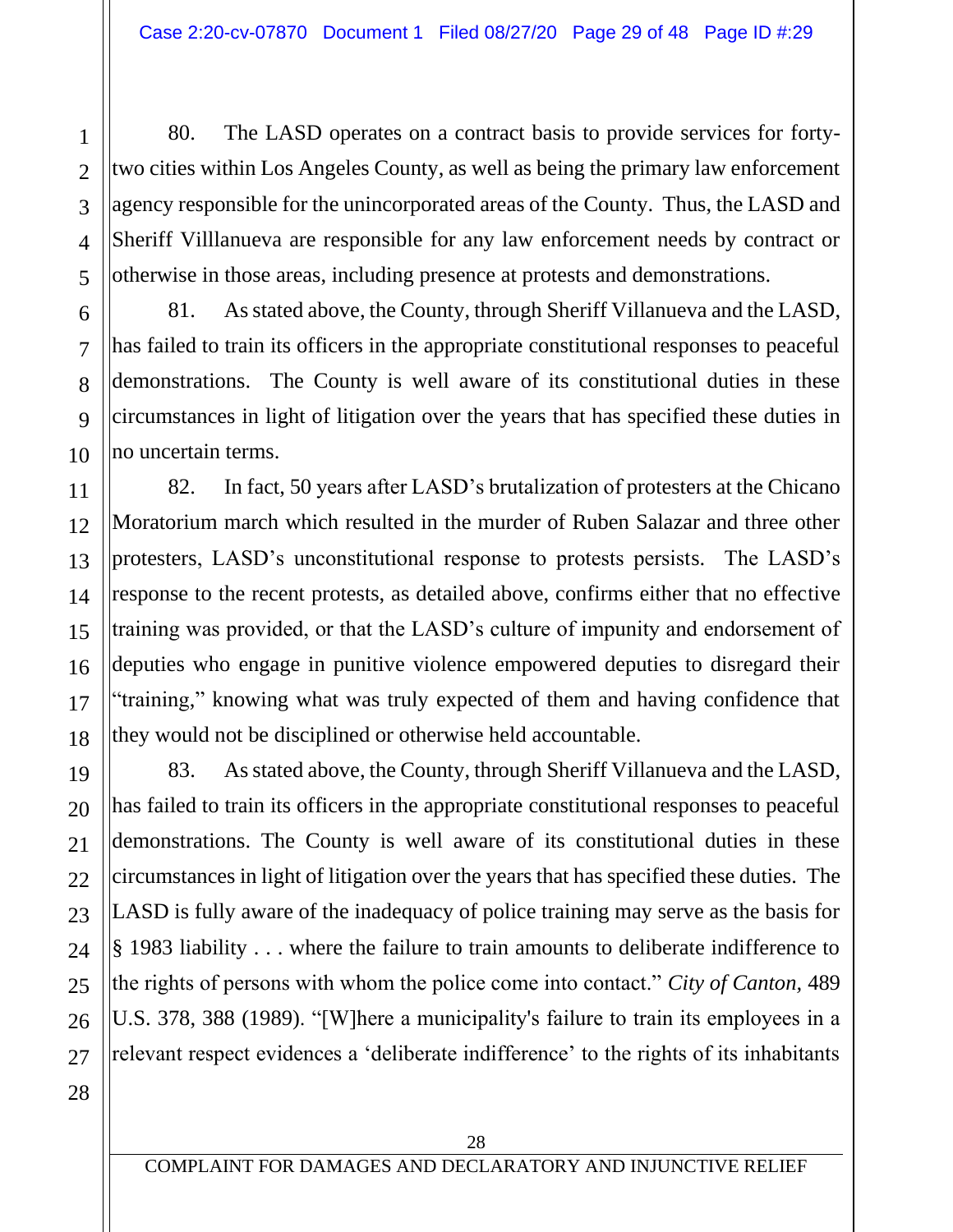such a shortcoming can be properly thought of as a city 'policy or custom' that is actionable under § 1983." *Id.*

84. Plaintiffs' failure-to-train claim is based on the Supreme Court's explanation that in some cases "in light of the duties assigned to specific officers or employees the need for more or different training is so obvious, and the inadequacy so likely to result in the violation of constitutional rights, that the policymakers of the city can reasonably be said to have been deliberately indifferent to the need" for additional training.

# **A. LASD's Internal Gangs Actively Encourage Deputies to Commit Constitutional Violations and Act with Impunity.**

85. LASD's custom and policy of violating constitutional rights is also rooted in LASD's internal gangs that actively encourage deputies to conduct illegal seizures, use excessive force, and utilize a general style of aggressive policing.<sup>19</sup>

86. Nearly three dozen federal civil rights lawsuits were filed against LASD claiming that LASD has a "gang culture that encourages excessive force, particularly against minorities."<sup>20</sup>

87. The "Executioner" gang that dominates Compton sheriff station are a band of deputies that are known to wield power at the Compton station. The Executioners receive tattoos of skulls with Nazi imagery and AK-47s – also known as "inking" – after killing or seriously harming members of the public.

88. Nearly all high-profile shootings involving the LASD Compton station deputies have been linked to the Executioners gang.

<sup>&</sup>lt;sup>19</sup> Los Angeles Times, LA County deputy alleges 'Executioner' gang dominates Compton sheriff station, July 30, 2020, *available at* https://www.latimes.com/ california/story/2020-07-30/sheriff-clique-compton-station-executioners (last visited Aug. 27, 2020). <sup>20</sup> The Appeal, Claims of Racism and Brutality Dog Los Angeles County Sheriff 'Deputy Gangs', September 28, 2018, available at https://theappeal.org/claims-of-racismbrutality-dog-los-angeles-county-sheriff-deputy-gangs/ (last visited Aug. 27, 2020).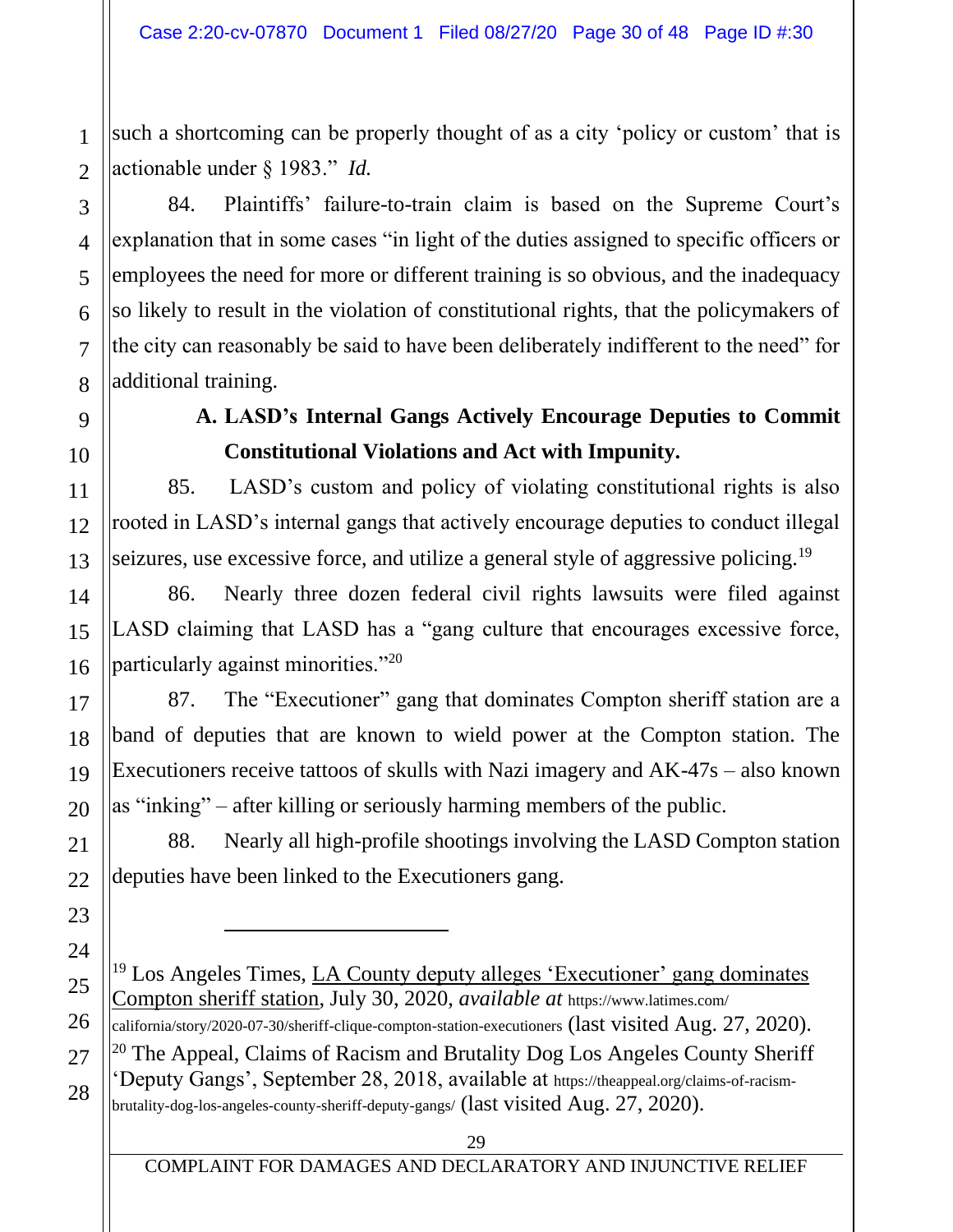89. Other well-documented LASD deputy gangs include the Spartans, Regulators, Grim Reapers, and Banditos, which all operate out of several LASD stations. At least 17 LASD gangs have been identified by Sean Kennedy, member of the Civilian Oversight Commission and professor at Loyola Law School.

90. LASD deputies who are a part of these internal gangs retaliate against and ostracize deputies who report their fellow deputies for misconduct.

91. LASD Deputy Austreberto "Art" Gonzalez confidentially reported an assault by an Executioner deputy on a fellow deputy to the LASD's Internal Affairs Bureau. Within 48 hours, his report leaked to an Executioner gang member and graffiti was found on the Compton station's entrance keypad that read, "ART IS A  $RAT.$ "<sup>21</sup>

92. Based on the above events, Deputy Gonzalez filed a claim for retaliation against LASD stating that he was forced to step down from his field training officer position after deputies refused to partner with him. Whistleblower Gonzalez estimates that as many as 40% of Compton deputies are members or prospects of the Executioners gang. Alan Romero, Deputy Gonzalez's attorney, asserts that "Deputy Gonzalez was never asked to join the Executioners, as the gang identified prospects as those Deputies most likely to engage in violence or shootings. . . This created an emergent public safety issue as gang prospects, hoping to get into the gang, would have been incentivized to engage in a beating or killing to gain gang prestige, when the situation may have otherwise been de-escalated to avoid violence."<sup>22</sup>

https://www.foxnews.com/us/lasd-has-been-permeated-by-a-violent-deputy-gangwith-matching-tattoos-called-the-executioners (last visited Aug. 27, 2020).

COMPLAINT FOR DAMAGES AND DECLARATORY AND INJUNCTIVE RELIEF

<sup>&</sup>lt;sup>21</sup> ABC 7, Deputy gang with matching tattoos rules Compton patrol station, LASD deputy alleges, July 31, 2020, *available at* https://abc7.com/lasd-executioners-deputygang-sheriff-alex-villanueva-art-gonzalez/6343979/ (last visited Aug. 27, 2020).

 $^{22}$  Fox News, LASD has been 'permeated' by a violent deputy gang with matching tattoos called the 'executioners', August 3, 2020, *available at*,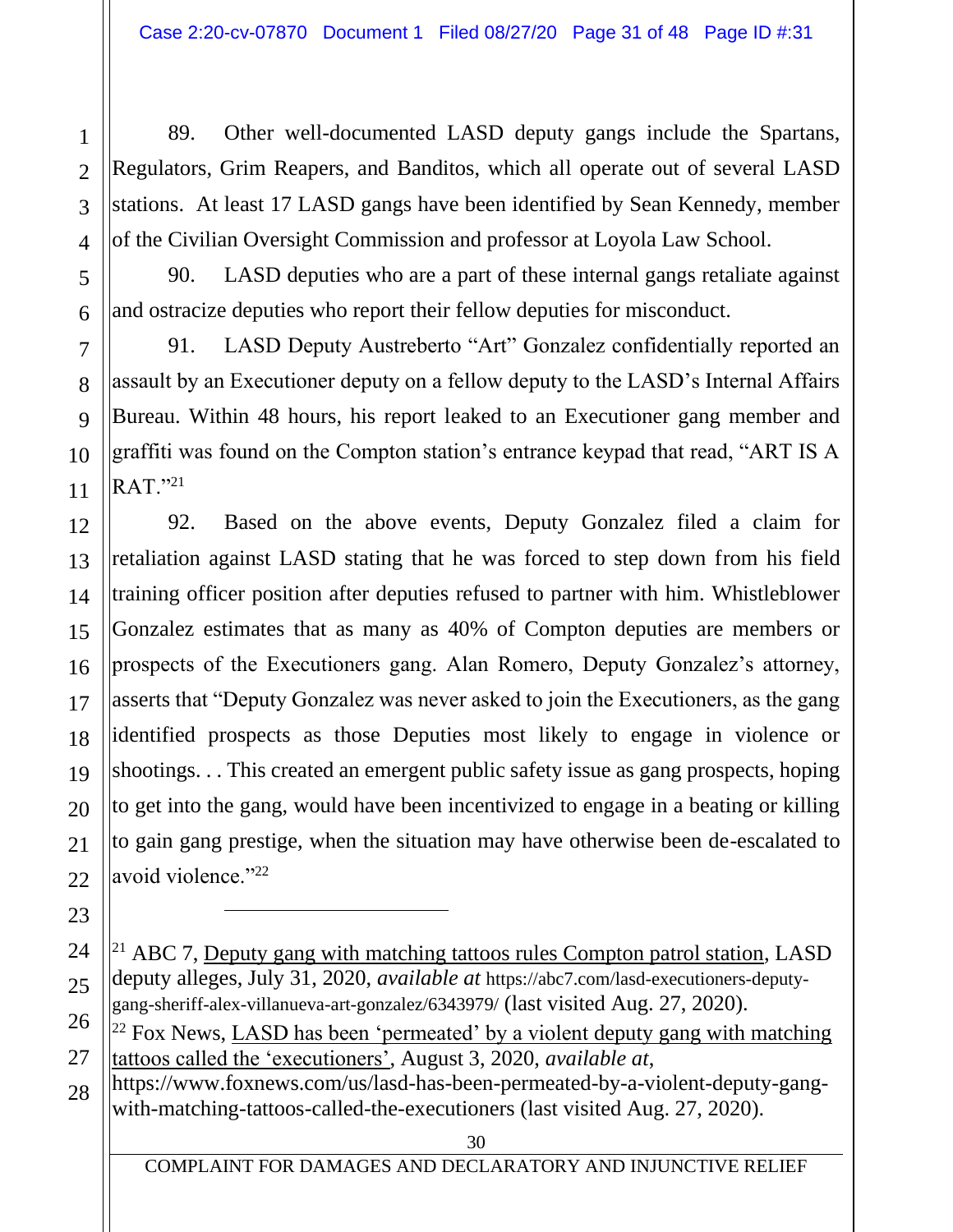93. LASD Sherriff Villanueva has repeatedly turned a blind eye to gangs within his own department despite an FBI investigation and several internal investigations. Inspector General Max Huntsman stated that he has been unable to investigate these LASD gangs "because of the obstruction of the Sheriff's Department."

94. Plaintiffs allege that the existence of these deputy gangs, and the unwillingness or inability of Sheriff Villanueva to prohibit deputies from belonging to these gangs or participating in their activities, fosters a culture in which violence and excessive force by deputies is tolerated, promoted, and rewarded.

95. The County had either actual or constructive knowledge of the existence of the "Executioners" but failed to take any reasonable steps to stop them. Such failure to stop the "Executioners" fostered a custom and practice that encouraged deputies to engage in unconstitutional conduct such as using excessive force on civilians.

96. Consistent with these allegations, the LASD deputies at the Compton protest on June 21, 2020, unleashed an unprovoked and flagrantly unlawful deluge of dangerous attacks on a peaceful crowd of protesters, without any warning or attempt to disperse the crowd. The deputies' willingness to deploy such violence, knowing that reporters were present and people would use their phones to record the incident, indicates that the deputies were confident that they would not be held accountable for their gross misconduct. Such confidence is only possible in a culture of impunity.

## **VII. CLASS ACTION ALLEGATIONS**

## **A. CLASS DEFINITION – 23(B)(2)) (INJUNCTIVE RELIEF CLASS)**

97. The injunctive relief class is defined as all persons who have in the past participated, presently are participating, or may in the future participate in, or be present at, demonstrations within the County of Los Angeles in the exercise of their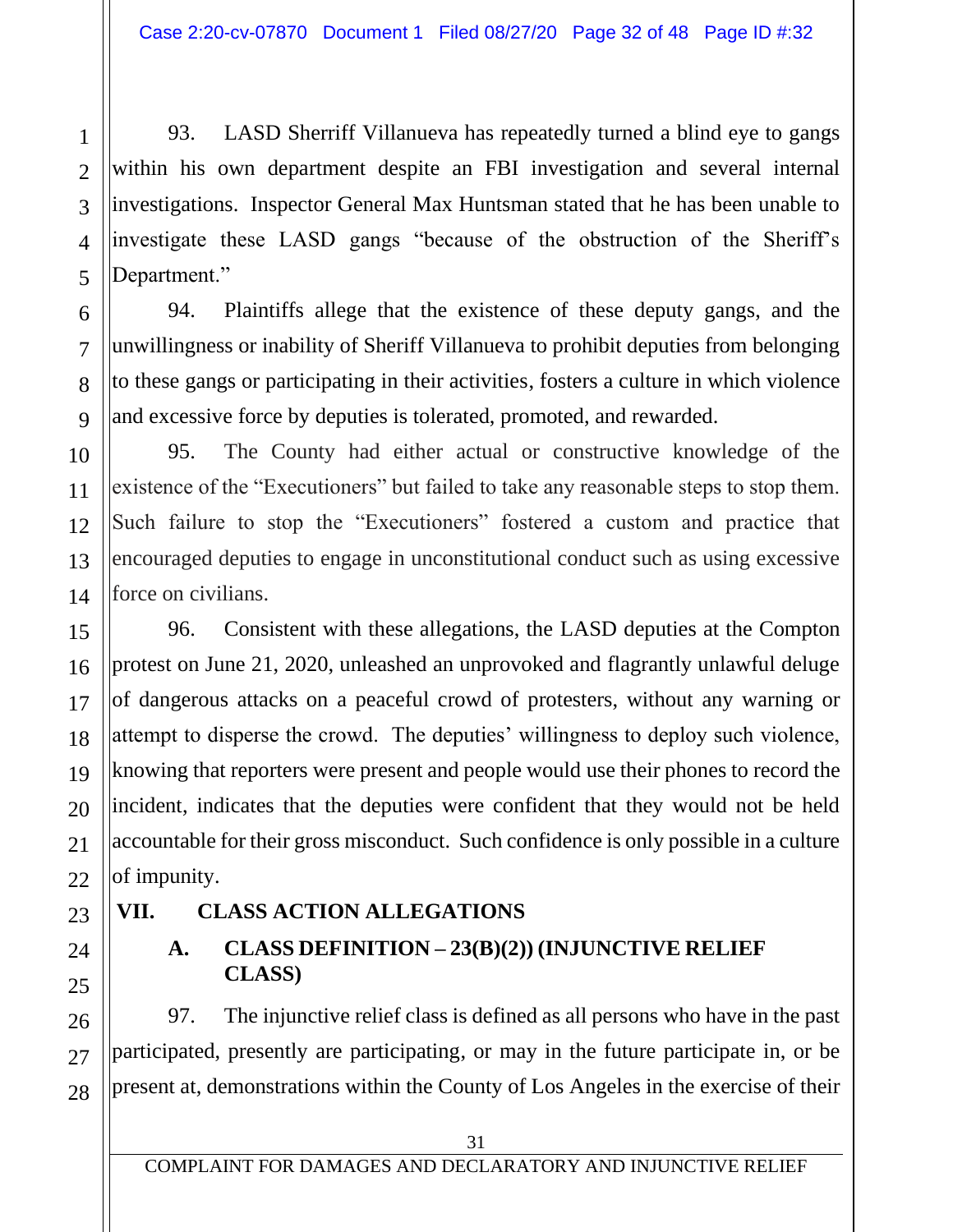rights of free speech, assembly and petition in general, and particularly as it relates to protesting police violence and discrimination against people of color, especially Black Americans.

1

#### **B. CLASS DEFINITIONS – 23(B)(3) (DAMAGES CLASSES)**

98. One or more of the named Plaintiffs (which are indicated for each class or subclass) bring this action individually and on behalf of a proposed class of all other persons similarly situated pursuant to the Federal Rules of Civil Procedure, Rule  $23(b)(1)$ ,  $(b)(2)$  and  $(b)(3)$ . The damages classes are defined as:

a. **ARREST CLASS:** Beginning May 30, 2020 through the present, and continuing until judgment or other resolution of this case, all persons present at or during the aftermath of protests regarding the killing of George Floyd and Andres Guardado and/or other protests regarding related incidents in the County of Los Angeles, who were solely engaged in peaceful protest and/or observing the proceedings and were arrested by the LASD for either misdemeanor charges of failure to obey a curfew, failure to disperse, failure to follow a lawful order of a police officer and/or unlawful assembly, and who were held on buses and subjected to prolonged tight hand-cuffing, denied access to bathrooms, water and food, and enclosed, crowded spaces without ventilation. The Class Representatives for this class are Sebastian Militante, Krizia Berg, Travis Wells, Christian Monroe, Austin Tharpe, James Butler, and Grace Bryant.

b. **DIRECT FORCE CLASS:** Beginning May 30, 2020 through the present, and continuing until judgment or other resolution of this case, all persons present at or during the aftermath of protests regarding the killing of George Floyd and Andres Guardado, and/or other protests regarding related incidents in the County of Los Angeles, who were solely engaged in peaceful protest and/or observing the proceedings and were subjected to force with so-called "less-lethal weapons," such as batons, rubber bullets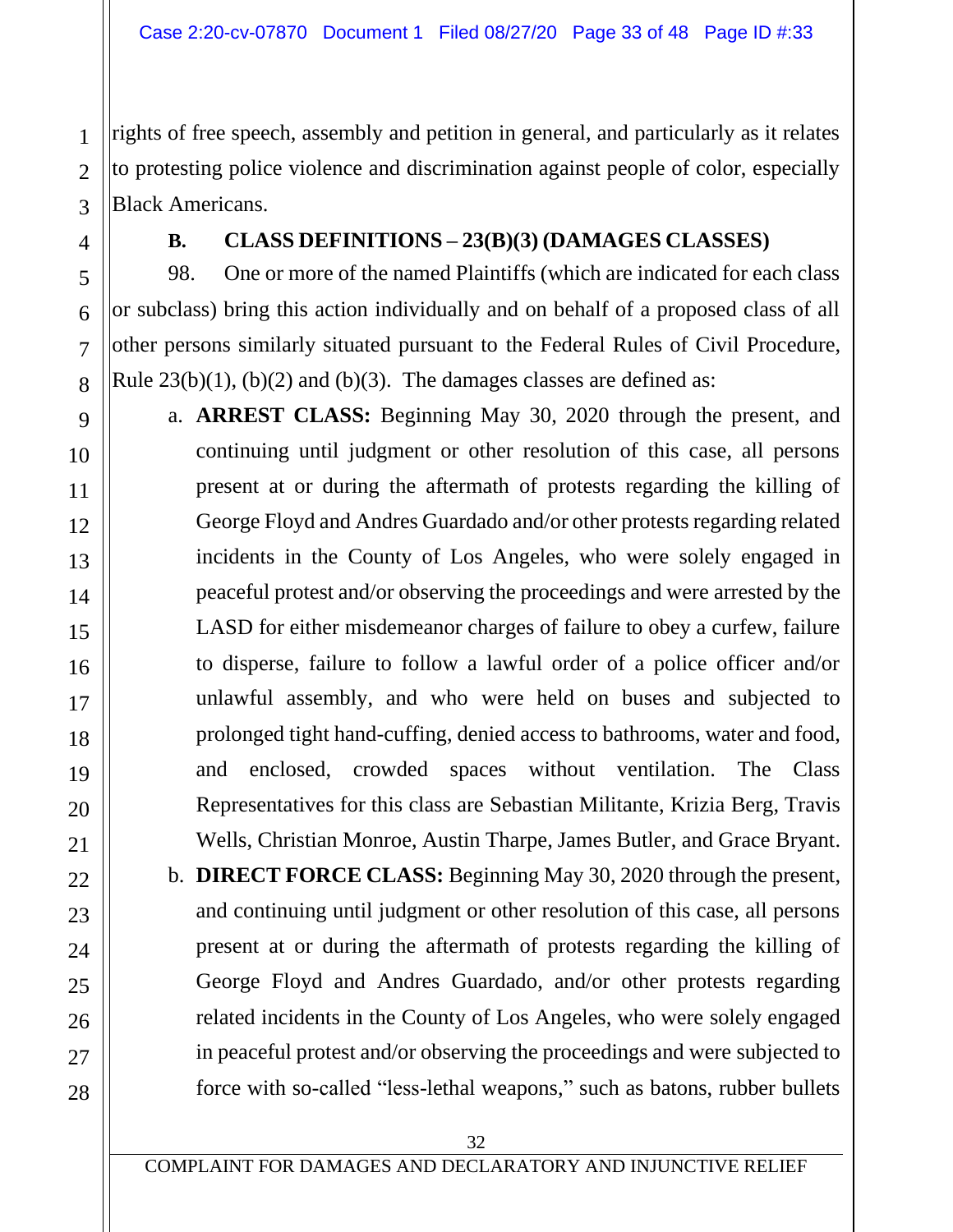or foam rounds, pepper spray in various forms, and flashbangs, by LASD deputies. The Class Representatives for this class are Matthew Nielsen, Shakeer Rahman, Devon Young, Noelani del Rosario-Sabet, Emanuel Padilla, Austin Tharpe, James Butler, Linda Jiang, and Grace Bryant.

### **C. RULE 23 PREREQUISITES**

#### **i. Numerosity**

1

2

3

4

5

6

7

8

9

10

11

12

13

14

15

16

17

18

19

20

21

22

23

24

25

26

27

28

99. Each class is inclusive of people present to protest and those otherwise present in the vicinity as bystanders. In accordance with Federal Rules of Civil Procedure, Rule 23(a), the members of the class are so numerous that joinder of all members is impracticable.

#### **ii. Common Issues of Fact or Law**

100. Although the actions complained of in this Complaint occurred at different times and locations, Defendants acted uniformly with respect to each class. For example, all arrestees were placed on buses and subjected to the described conditions of confinement, i.e., crowded, poorly-ventilated buses in the midst of a pandemic even though they were entitled to field release; and so forth.

101. Plaintiffs are informed and believe and thereon allege that the LASD officers acted in accordance with orders given by supervisors from the highest command positions, in accordance with policies and procedures instituted by the LASD and the County of Los Angeles.

- 102. The common questions of fact include, but are not limited to:
	- a. Did Defendants impose curfews without accommodating, or attempting to accommodate, the right to peaceable assembly and protest;
	- b. Did Defendants declare unlawful assemblies without adequate sound amplification and without providing both directions, means and opportunity to disperse before taking aggressive and injurious – potentially deadly police action;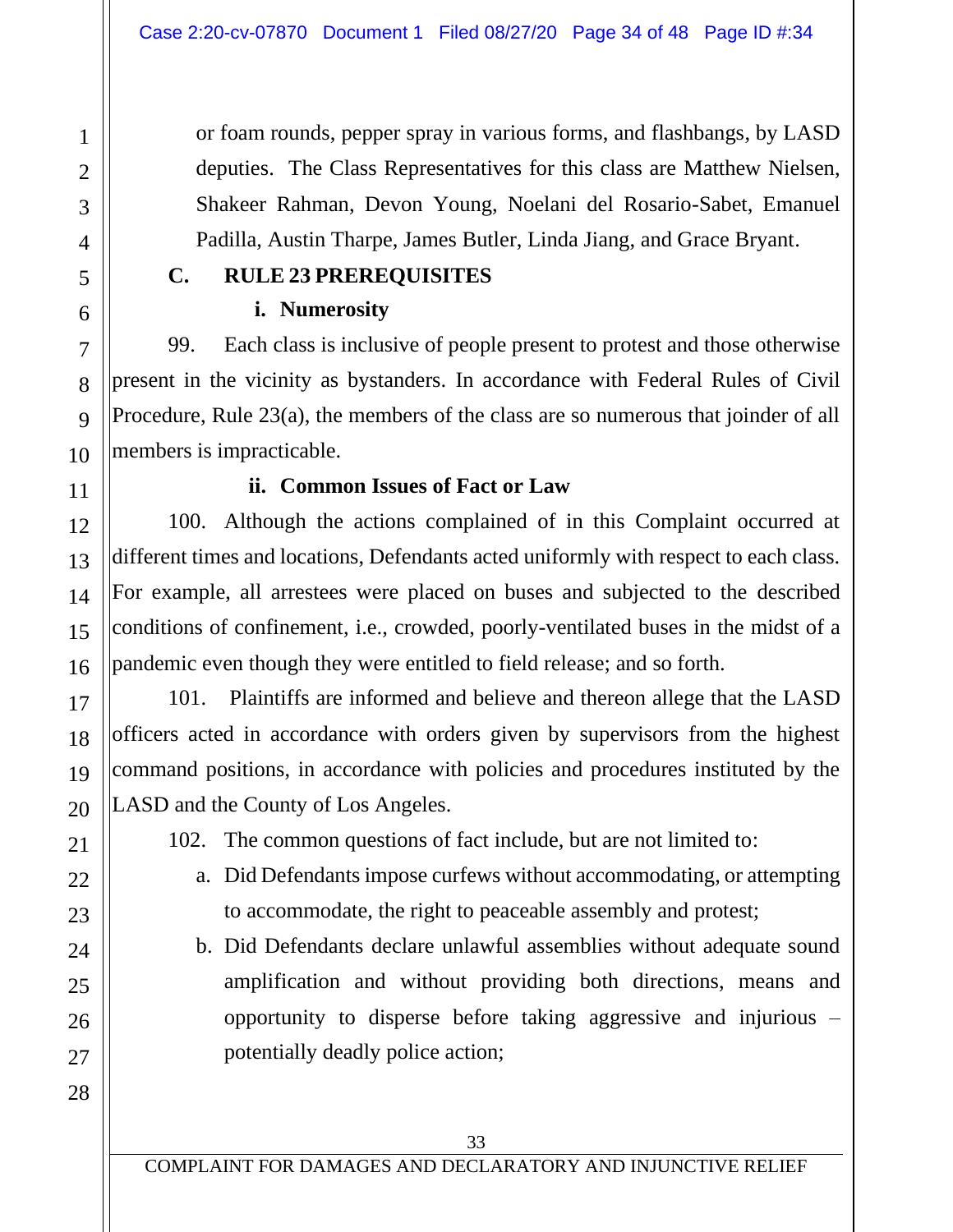- c. Did Defendants routinely break up George Floyd and Andres Guardado and related protests through the use of force (batons, rubber or foam bullets, tear gas or pepper balls, and flash bangs) without regard to whether the individuals against whom such force was used were engaged in conduct justifying such force;
- d. Did Defendants routinely, while breaking up George Floyd and Andres Guardado and related protests, hit people with batons and/or rubber or foam bullets, shot tear gas or pepper balls, and set off flash bangs although those people were not engaging in conduct justifying such force;
- e. When arresting people at the George Floyd and Andres Guardado protests, did Defendants routinely subject arrestees to prolonged detention on buses, while tightly hand-cuffed, denied access to bathrooms, water and food, and where they were kept in enclosed spaces without ventilation;
- f. When arresting people at the George Floyd and Andres Guardado protests, did Defendants routinely subject arrestees charged solely with misdemeanors to custodial arrest without regard to whether they were entitled to field release as provided in California Penal Code §§ 853.5 and 853.6;
- 103. The common questions of law include, but are not limited to:
	- a. Must Defendants, when imposing a curfew based on some present at a protest that is unlawful, accommodate, or attempt to accommodate, the right to peaceable assembly and protest;
	- b. Must Defendants when declaring unlawful assemblies, provide adequate sound amplification and provide both directions, means and opportunity to disperse before taking aggressive and injurious – potentially deadly – police action;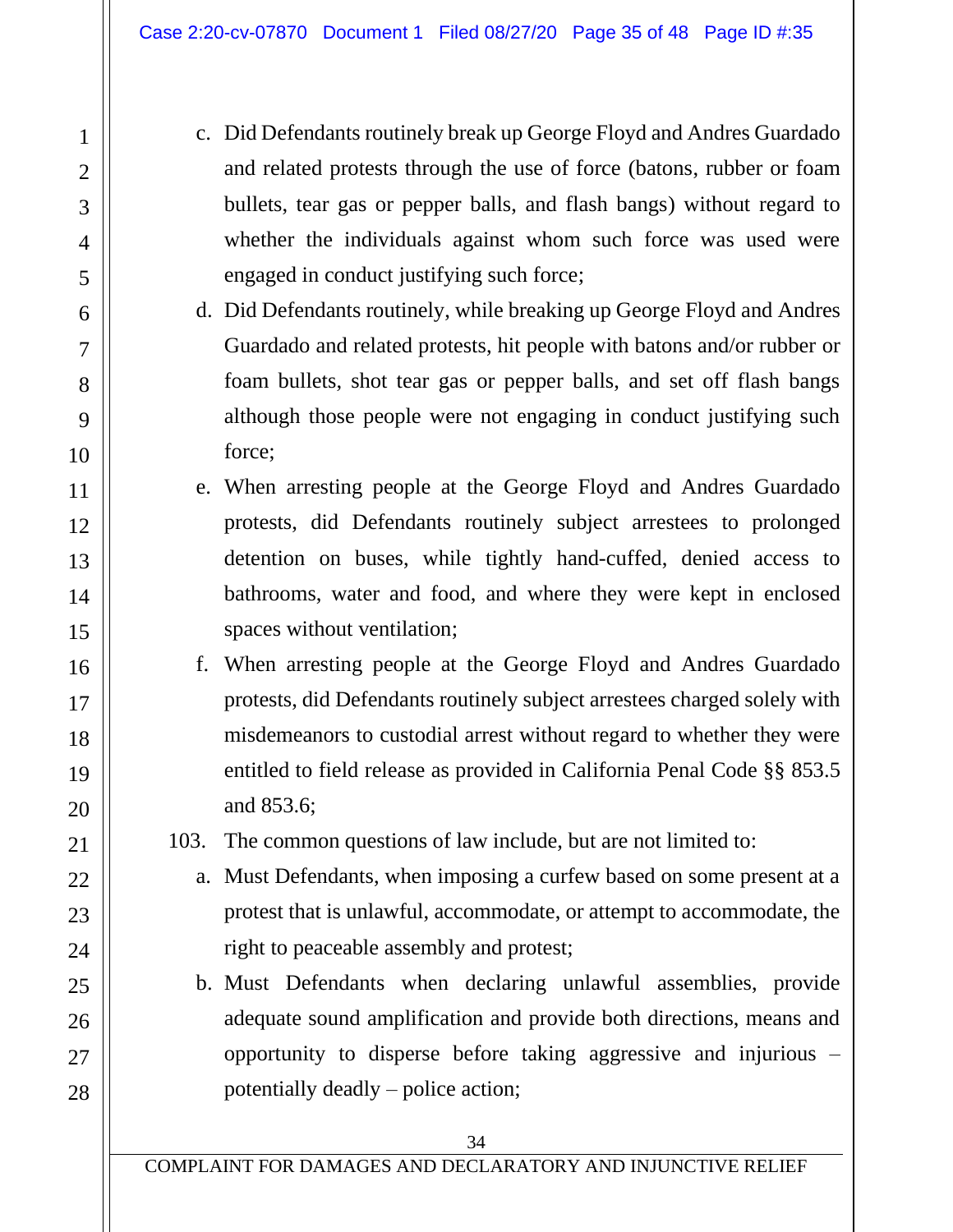- c. Did Defendants routinely break up George Floyd and Andres Guardado and related peaceful protests through the use of force (batons, form rounds, and/or rubber bullets) without regard to whether the individuals against whom such force was used were engaged in conduct justifying such force violate the First, Fourth or Fourteenth Amendments and their state law analogues;
- d. Did the LASD, while breaking up George Floyd and Andres Guardado and related protests routinely hit people with batons, foam rounds and/or rubber bullets, shoot tear gas or pepper balls, and set off flash bangs although those people were not engaging in conduct justifying such force violate the First, Fourth or Fourteenth Amendments and their state law analogues;
- e. Did the LASD, after arresting people at police misconduct protests, and routinely subjecting arrestees to prolonged detention on buses, while tightly hand-cuffed, without access to bathrooms, water and food, and kept in enclosed, crowded spaces without ventilation violate the Fourth or Fourteenth Amendments and their state law analogues;
- f. Did the LASD's custodial arrest of people at the protests who were charged with misdemeanors, and who qualified under California Penal Code §§ 853.5 and/or 815.6 for field release, violate their rights under California Government Code §§ 853.5 and/or 815.6, and their rights under the Fourth and Fourteenth Amendments and their state law analogues;
- g. Did some or all of the conduct described above constitute a policy or custom of Defendant County;
- h. Is any individual Defendant sued in his individual capacity entitled to qualified immunity on the federal claims;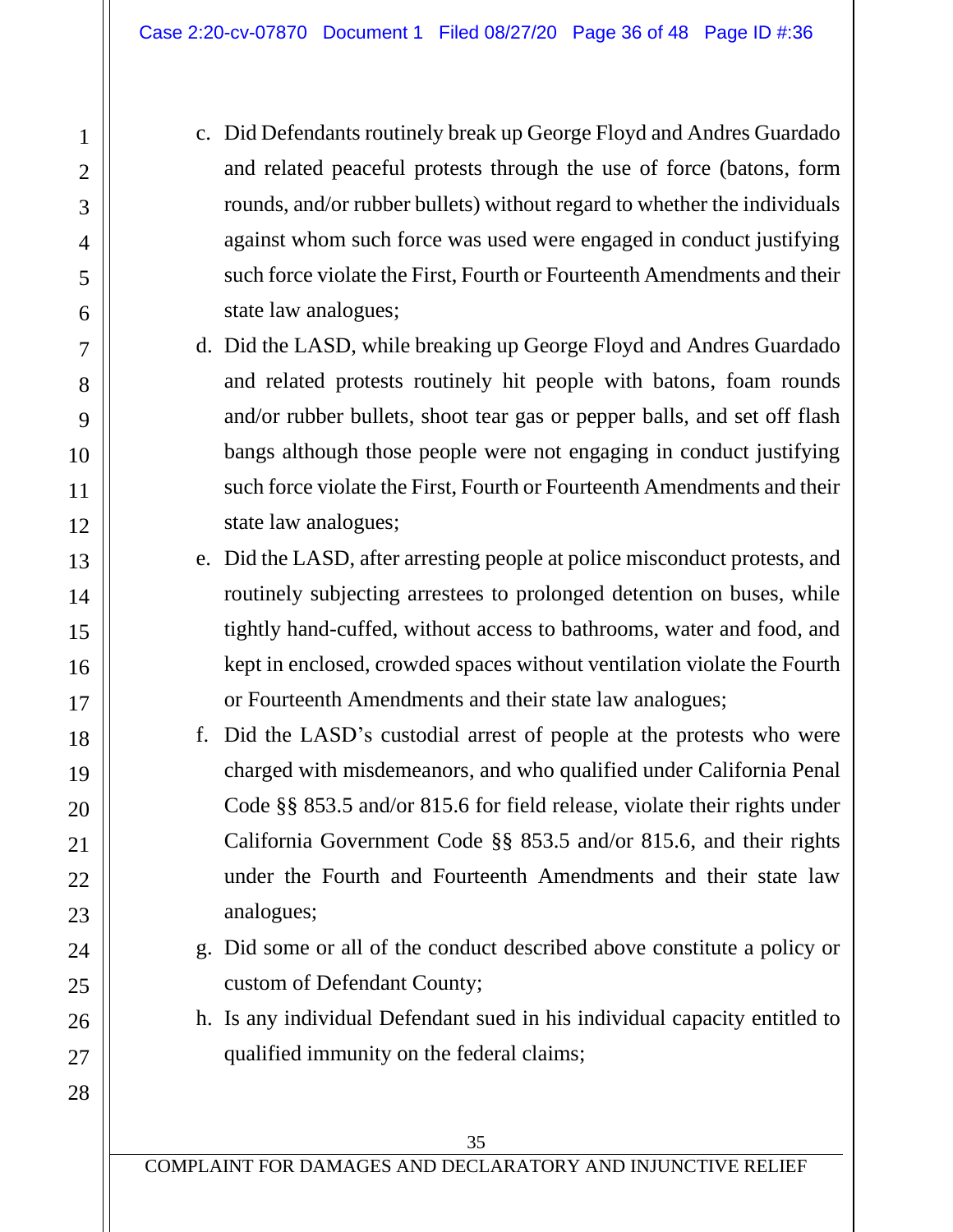- i. Did any of the conduct alleged herein violate California Civil Code § 52.1 (the Bane Act);
- j. Are general classwide damages available to the various classes;
- k. Are statutory damages under California Civil Code § 52.1 available to the various classes.

104. Defendants detained and/or arrested the putative class and sub-classes as a group and treated all similarly, acting on ground applicable to the putative class. The named Plaintiffs' claims that the First, Fourth, and Fourteenth Amendment rights—and their analogous state Constitution, statutory, and common law rights were violated raise common question of law and fact. the Defendants have acted, threaten to act, and will continue to act, on grounds generally applicable to the class, thereby making appropriate final injunctive relief or declaratory relief with respect to the class as a whole.

105. The questions of law and fact common to the classes, which are outlined above, predominate over any questions affecting only individual members.

#### **iii. Typicality**

106. In accordance with Federal Rules of Civil Procedure, Rule 23(a), the claims of the representative Plaintiffs are typical of the class. Plaintiffs were all present at George Floyd and/or Andres Guardado and related protests in the County of Los Angeles; were subjected to one or more of the violations previously enumerated; and seek redress for the past violations of their rights and protection to bar the repeat of those violations in the future.

107. Thus, Plaintiffs have the same interests and have suffered the same type of damages as the class members. Plaintiffs' claims are based upon the same or similar legal theories as the claims of the class members of each class. Each class member suffered actual damages as a result of being subjected to one or more of the violations enumerated above. The actual injuries suffered by Plaintiffs are similar in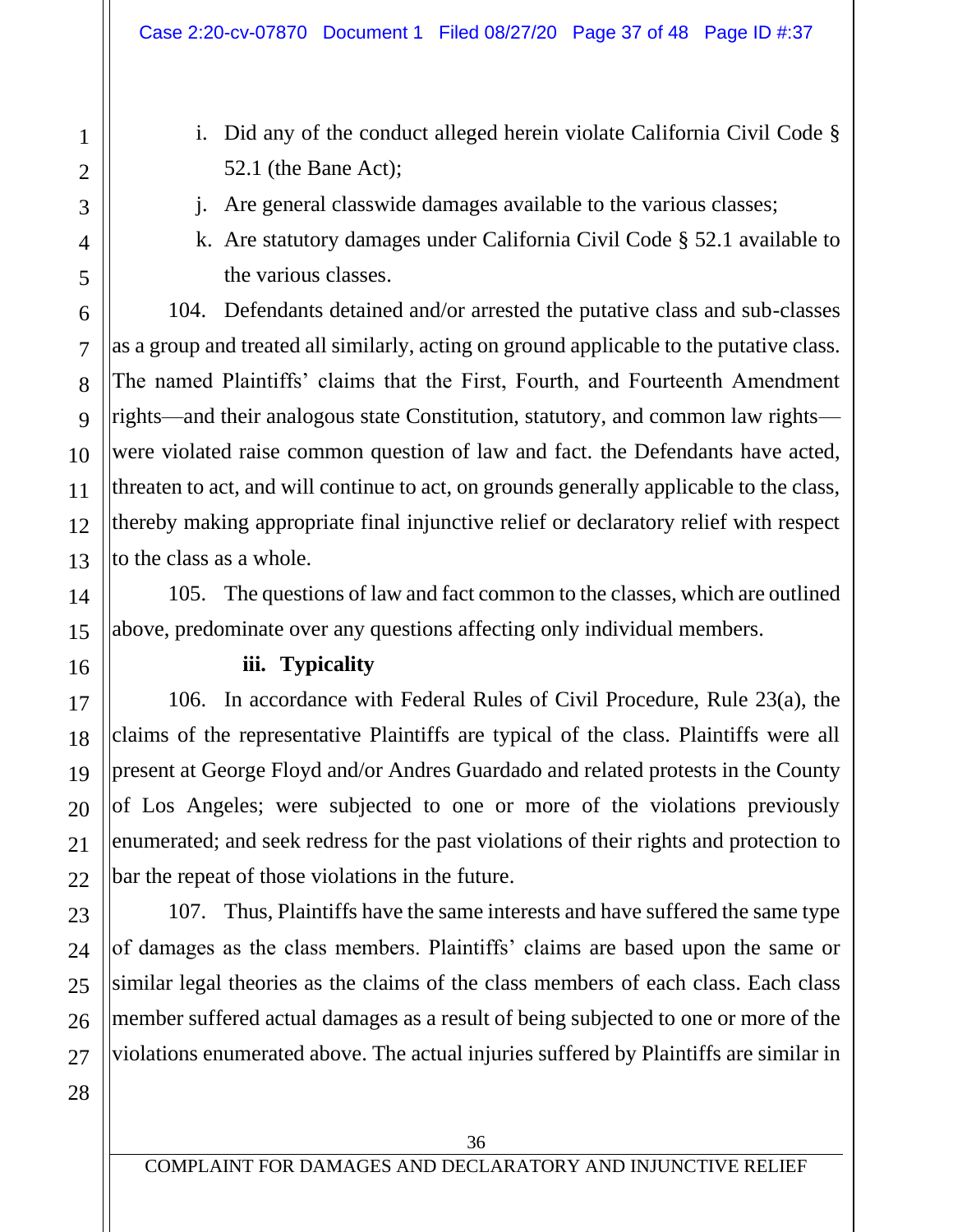type to the actual damages suffered by each class member although the severity of those injuries may vary among class members.

108. In accordance with Federal Rules of Civil Procedure, Rule 23(a), the representative Plaintiffs will fairly and adequately protect the interests of the class. The interests of the representative Plaintiffs are consistent with and not antagonistic to the interests of the class.

#### **iv. Adequate Representation**

109. The named Plaintiffs will fairly and adequately represent the common class interest. The named Plaintiffs have a strong interest in achieving the relief requested in this Complaint, they have no conflicts with members of the Plaintiff class, and they will fairly and adequately protect the interests of the class.

110. The named Plaintiffs are represented by counsel who are wellexperienced in civil rights and class action litigation and are familiar with the issues in this case.

111. Counsel for the named Plaintiffs know of no conflicts among or between members of the class, the named Plaintiffs, or the attorneys in this action.

#### **v. Maintenance and Superiority**

112. In accordance with Federal Rules of Civil Procedure, Rule 23(b)(1)(A), prosecutions of separate actions by individual members of the classes would create a risk that inconsistent or varying adjudications with respect to individual members of the class would establish incompatible standards of conduct for the parties opposing the class.

113. In accordance with Federal Rules of Civil Procedure, Rule 23(b)(1)(B), prosecutions of separate actions by individual members of the classes would create a risk of adjudications with respect to individual members of the class which would, as a practical matter, substantially impair or impede the interests of the other members of the class to protect their interests.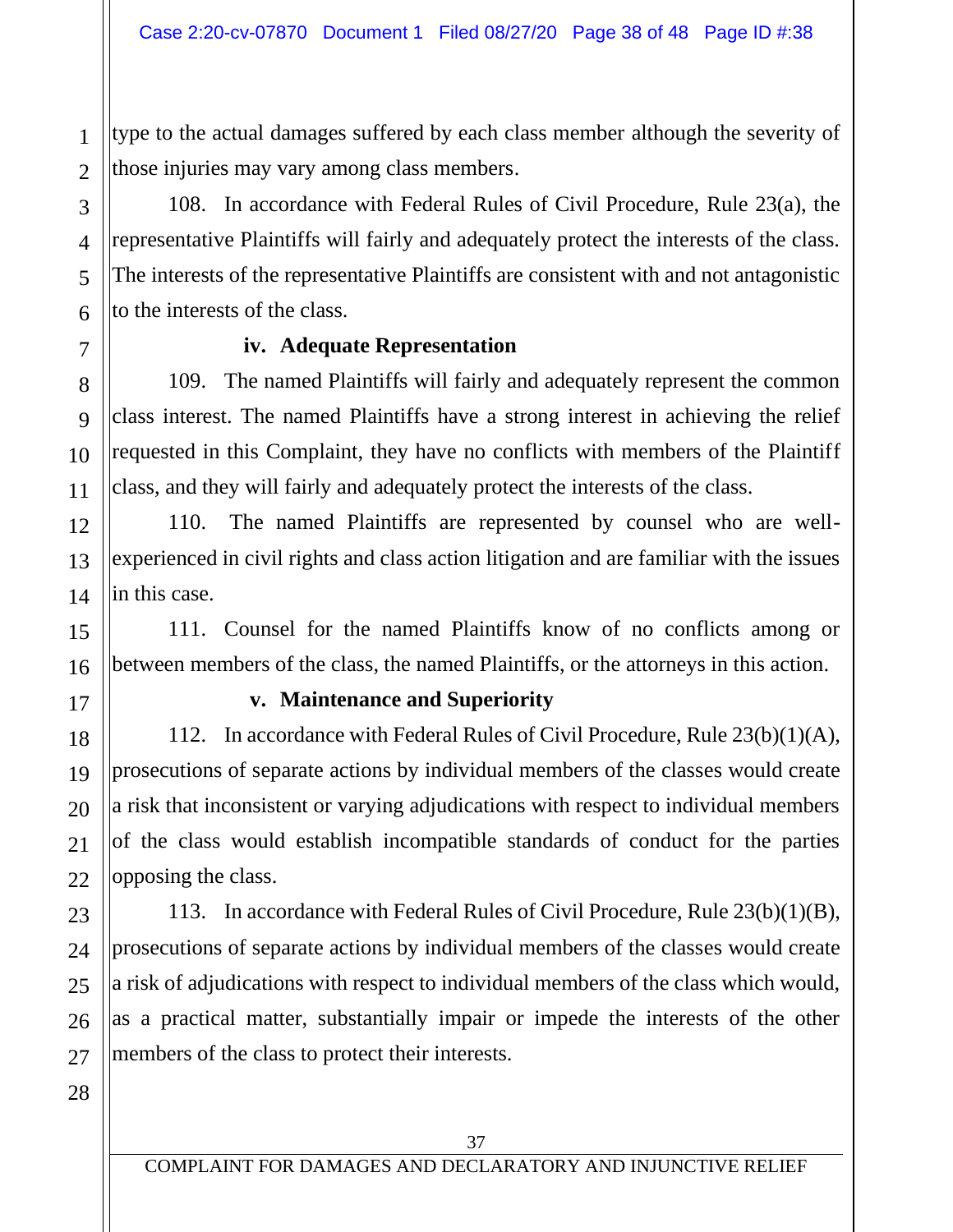114. In accordance with Federal Rules of Civil Procedure, Rule 23(b)(2), Defendants have acted on grounds generally applicable to the class.

115. In accordance with Federal Rules of Civil Procedure, Rule 23(b)(3), the questions of law or fact common to the members of the class predominate over any questions affecting only individual members, and this class action is superior to other available methods for the fair and efficient adjudication of the controversy between the parties. Plaintiffs are informed and believe, and thereon allege, that the interests of class members in individually controlling the prosecution of a separate action is low in that most class members would be unable to individually prosecute any action at all. Plaintiffs are informed and believe, and thereon allege, that the amounts at stake for individuals are such that separate suits would be impracticable in that most members of the class will not be able to find counsel to represent them. Plaintiffs are informed and believe, and thereon allege, that it is desirable to concentrate all litigation in one forum because all of the claims arise in the same location, *i.e.,* the County of Los Angeles. It will promote judicial efficiency to resolve the common questions of law and fact in one forum rather than in multiple courts.

116. Plaintiffs do not know the identities of most class members. Plaintiffs are informed and believe, and thereon allege, that the identities of the class members are ascertainable in significant part from LASD records, at least as it relates to those class members who were arrested. Plaintiffs are informed and believe, and thereon allege, that a significant number of class members may be reached by the use of outreach efforts by organizations that participated in organizing the affected protests.

117. Plaintiffs know of no difficulty that will be encountered in the management of this litigation that would preclude its maintenance as a class action. Leading members of Plaintiffs' counsel have effectively litigated similar class actions to resolution without issue. The class action is superior to any other available means to resolve the issues, and courts have managed similar litigation with similarly disparate damages as a result of LASD misconduct, such as in the *Aichele*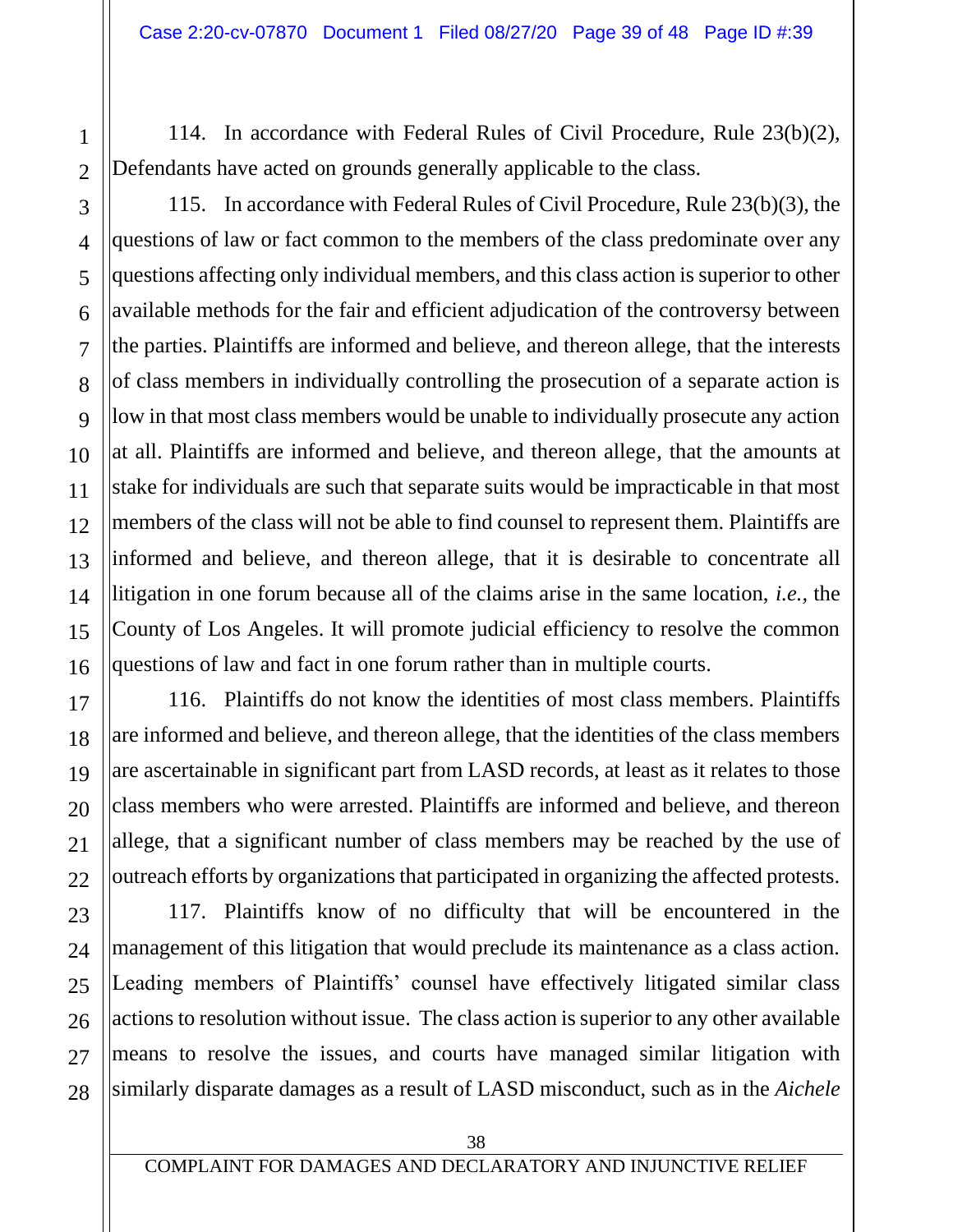litigation (*Aichele, et al. v. City of Los Angeles, et al.*, No. 2:12-CV-10863-DMG (C.D. Cal. August 26, 2012)). Liability can be determined on a class-wide basis. General damages can also be determined on a classwide basis.

118. In accordance with Federal Rules of Civil Procedure, Rule 23(b)(3), class members must be furnished with the best notice practicable under the circumstances, including individual notice to all members who can be identified through reasonable effort. Plaintiffs are informed and believe that LASD computer records contain a last known address for class members who were arrested. Plaintiffs contemplate that individual notice be given to class members at such last known address by first class mail, email and cell phone outreach, social media and efforts of organizations that organized the protests. Plaintiffs contemplate that the notice inform class members of the following regarding their damages claims:

- A. The pendency of the class action, and the issues common to the class;
- B. The nature of the action;
- C. Their right to 'opt out' of the action within a given time, in which event they will not be bound by a decision rendered in the class action;
- D. Their right, if they do not 'opt out,' to be represented by their own counsel and enter an appearance in the case; otherwise, they will be represented by the named Plaintiffs and their counsel; and
- E. Their right, if they do not 'opt out,' to share in any recovery in favor of the class, and conversely to be bound by any judgment on the common issues, adverse to the class.

119. As a direct and proximate cause of the conduct described herein, the named individual Plaintiffs and the class members have been denied their constitutional, statutory, and legal rights as stated herein, and have suffered general

1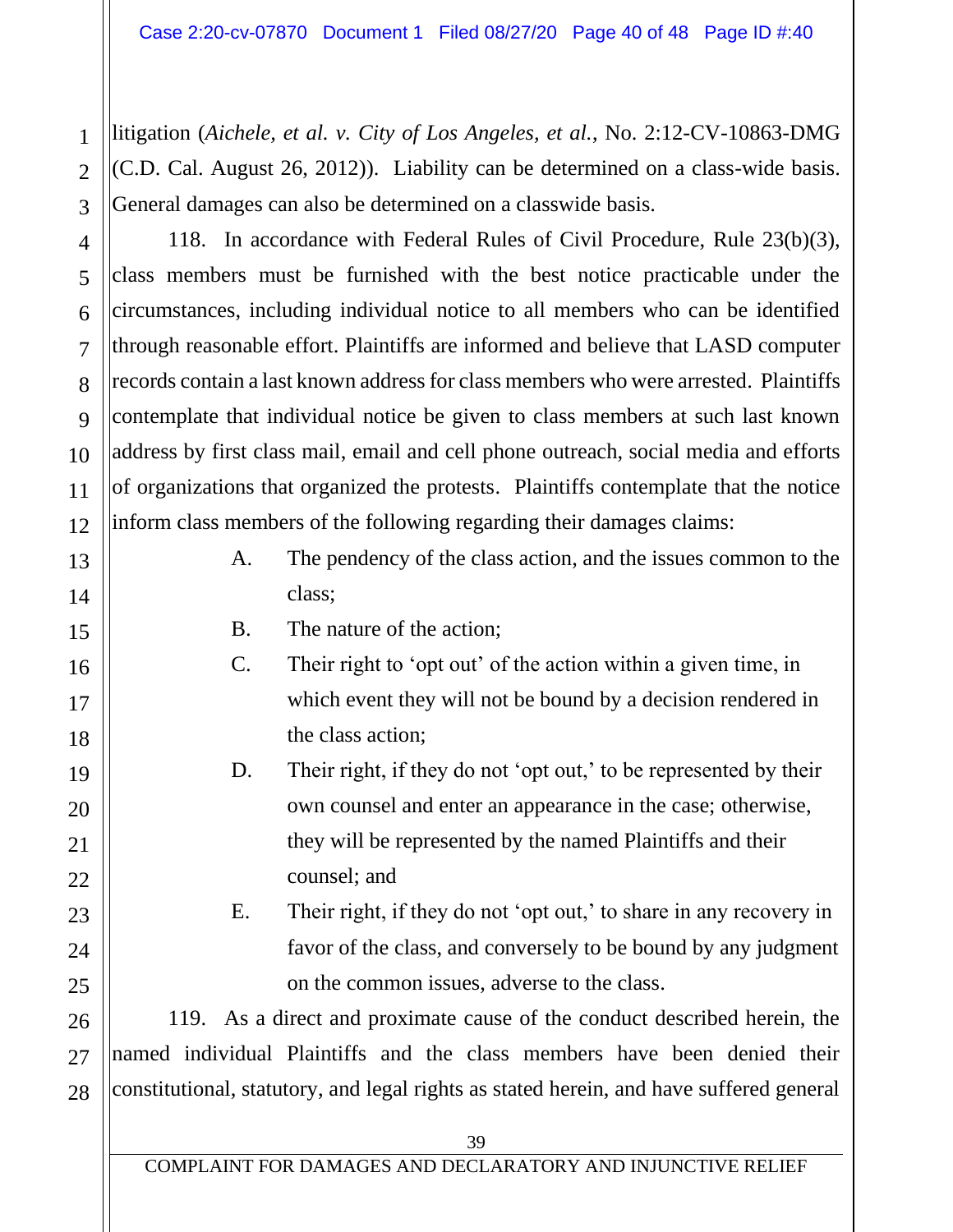and special damages, including but not limited to, mental and emotional distress, physical injuries and bodily harm, pain, fear, humiliation, embarrassment, discomfort, and anxiety and other damages in an amount according to proof.

120. Plaintiffs have not yet filed a California Government Code § 910 class claim addressing their state law damages claims, but intend to do so in the near future. Once that occurs, and the time permitted by California law to file a lawsuit on such claims has elapsed, Plaintiffs intend to amend this complaint to add state law damages claims. Because injunctive relief under state law does not require the filing of a prior administrative claims, Plaintiffs' injunctive relief claims currently entail violation of Plaintiffs' rights under California as well as federal law, including but not limited to Cal. Const. Article 1, §§ 1, 2, 3, 7, 13, 17 and 26; Civil Code § 52.1; Penal Code §§ 853.5, 853.6; and Government Code § 815.6.

121. Defendants' acts were willful, wanton, malicious, and oppressive, and done with conscious or reckless disregard for, and deliberate indifference to, Plaintiffs' rights.

122. All of the following claims for relief are asserted against all Defendants.

123. Although Plaintiffs' legal theories significantly overlap, they apply differently to different classes. Accordingly, Plaintiffs state their claims by class.

124. Plaintiffs restate and incorporate by reference each of the foregoing and ensuing paragraphs in each of the following causes of action as if each paragraph was fully set forth therein.

**VIII. FIRST CLAIM FOR RELIEF – INJUNCTIVE RELIEF CLASS (First, Fourth, and Fourteenth Amendments to the U.S. Constitution; 42 U.S.C. § 1983; California Constitution Article 1, §§ 2, 3, 7, 13; Penal Code §§ 853.5, 853.6; Civil Code §§ 52.1, 815.6 – for Injunctive Relief)** 

125. Plaintiffs reallege and incorporate herein by reference the preceding and any subsequent paragraphs of this Complaint.

126. The Defendants engaged in repeated, widespread violations of law, as outlined above, over the course of at least several nights, shutting down the exercise

1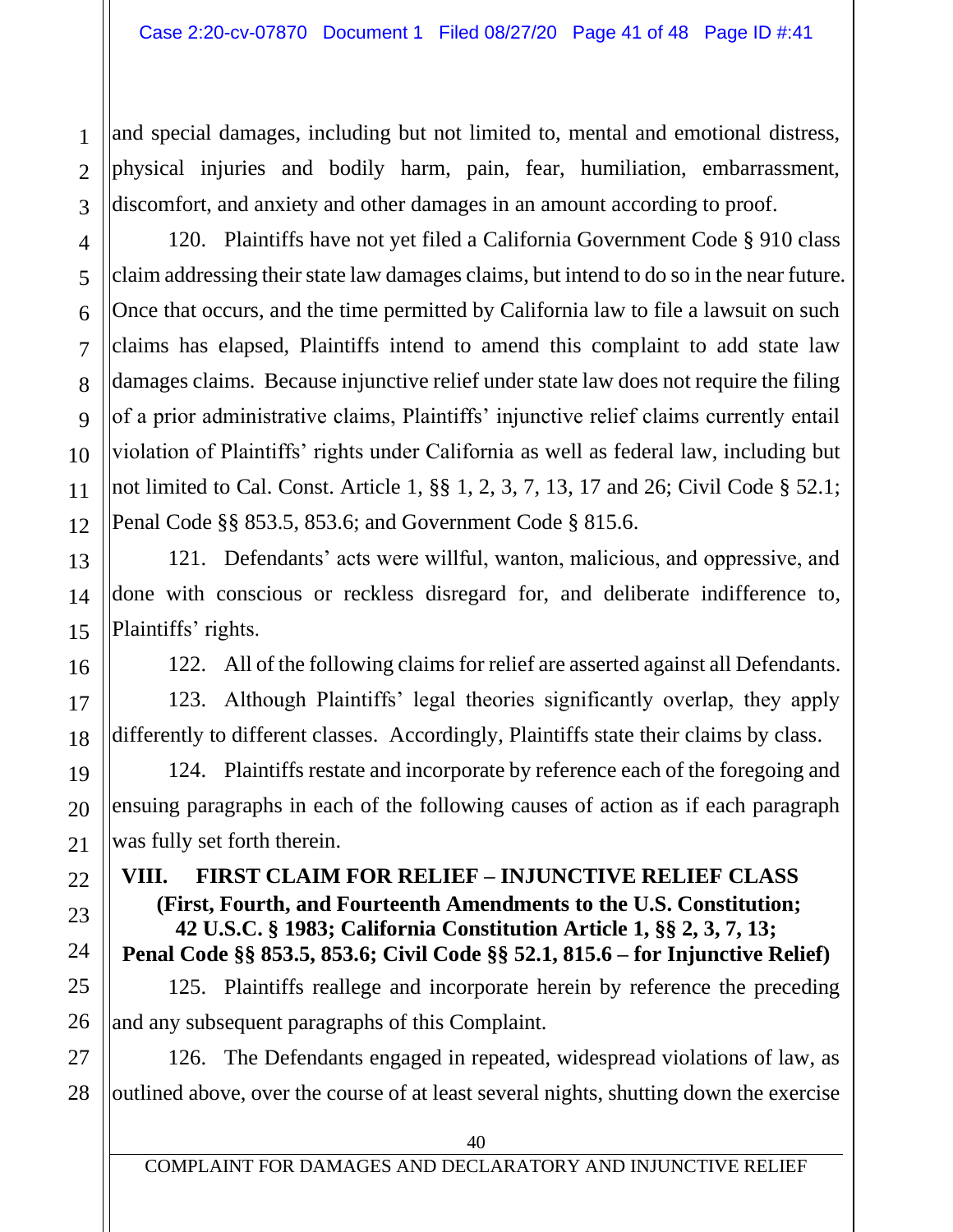of First Amendment activities through the use of indiscriminate and unreasonable force against protesters.

127. Defendant County, through Defendant Villanueva and the LASD, has failed to train its officers in the constitutional responses to peaceful demonstrations, as revealed by the above allegations, despite the long history of such violations in the past, and Defendants' commitment to correct them. The recurrence of the same violations with respect to these arrests indicates an intentional refusal to preserve the constitutional rights of protesters.

128. Without intervention by this Court, members of the Injunctive Relief Class who have participated and wish to participate in protest activities, particularly related to police violence, are at risk of having their rights violated in the future due to the Defendants' demonstrated pattern of constitutional violations and threatened future actions. The Injunctive Relief Class has no adequate remedy at law to protect the future lawful exercise of their constitutional rights, and, without action by this court, will suffer irreparable injury, thereby entitling them to injunctive and declaratory relief.

129. Defendants have acted and refused to act on grounds generally applicable to the putative class. Injunctive and declaratory relief for the putative class as a whole is appropriate.

130. Defendants' polices practices, customs, conduct and acts alleged herein resulted in, and will continue to result in, irreparable injury to the Plaintiffs, including but not limited to violation of their constitutional and statutory rights. Plaintiffs have no plain, adequate, or complete remedy at law to address the wrongs described herein. The Plaintiffs and class members intend in the future to exercise their constitutional rights of freedom of speech and association by engaging in expressive activities in the County of Los Angeles. Defendants' conduct described herein has created uncertainty among Plaintiffs with respect to their exercise now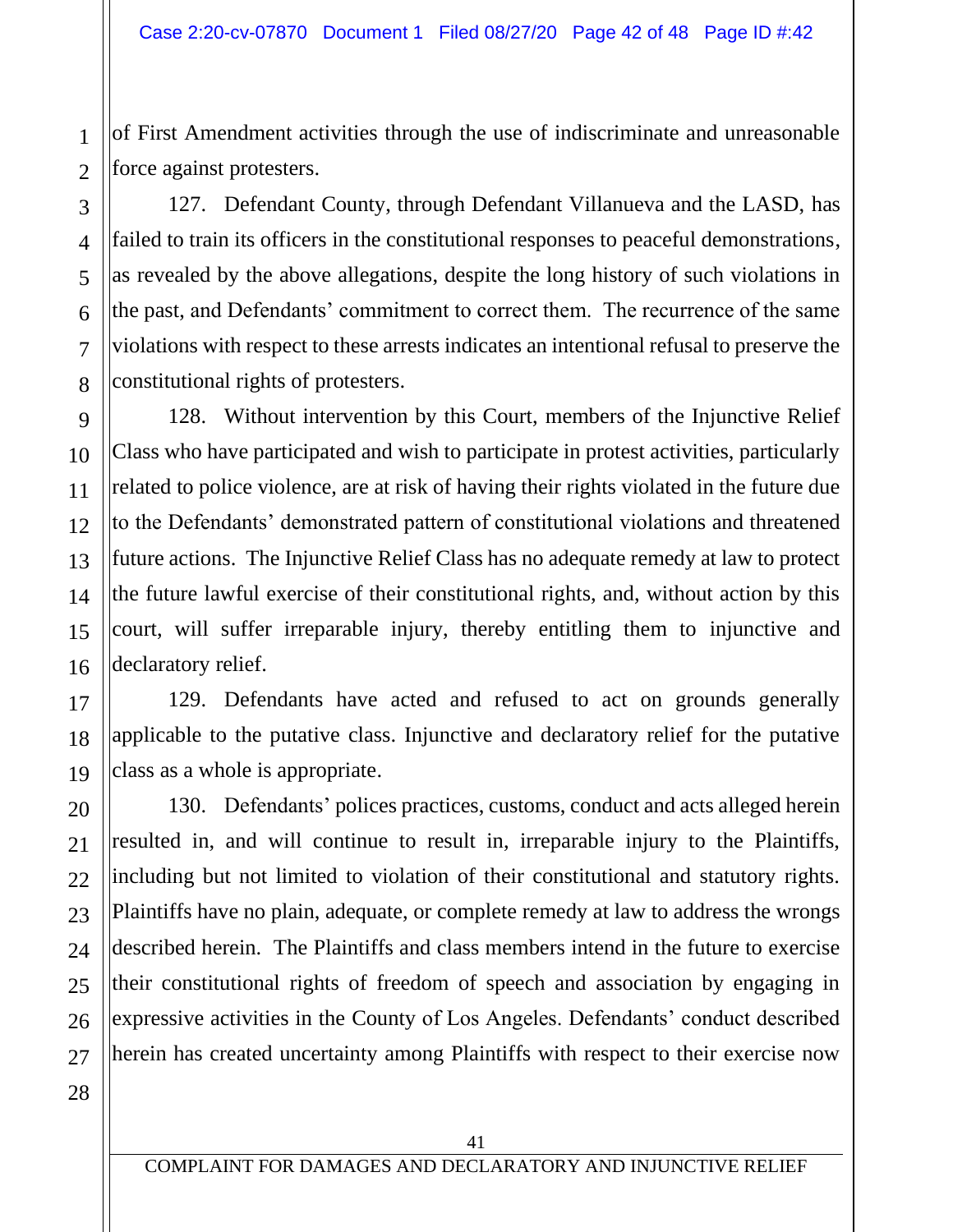and in the future of these constitutional rights, and has chilled their exercise of these rights.

131. Specifically, Plaintiffs are concerned that, if arrested, whether lawfully or unlawfully, they will again be denied the liberty interest codified at California Penal Code §§ 853.5–.6, will be subjected to unlawful conditions of confinement exposing them to increased risk of COVID-19 and/or other communicable diseases, and will be subjected to unreasonable and excessive force by LASD.

132. Plaintiffs are also concerned that, when engaged in protest activities, Defendants will impose curfews without accommodating or attempting to accommodate First Amendment rights; will not provide adequate notice in the event unlawful assemblies are declared; will not provide adequate means and opportunity to disperse; and will again employ indiscriminate, unreasonable or excessive force, injuring and terrifying protesters.

133. Plaintiffs therefore seek injunctive relief from this Court to ensure that Plaintiffs and persons similarly situated will not suffer violations of their rights from Defendants' illegal and unconstitutional policies, customs, and practices described herein.

134. Plaintiffs also seek injunctive relief in the form of an order requiring that Defendants seal and destroy any and all records derived from Plaintiffs' arrests, including fingerprints, photographs, and other identification and descriptive information, and all information, biological samples, and information obtained from such biological samples collected from the Plaintiff class, and identify to the Plaintiff class all entities and agencies to which such information has been disseminated; and that all such disseminated records be collected and destroyed.

///

///

///

1

2

3

4

5

6

7

8

9

10

11

12

13

14

15

16

17

18

19

20

21

22

23

28 ///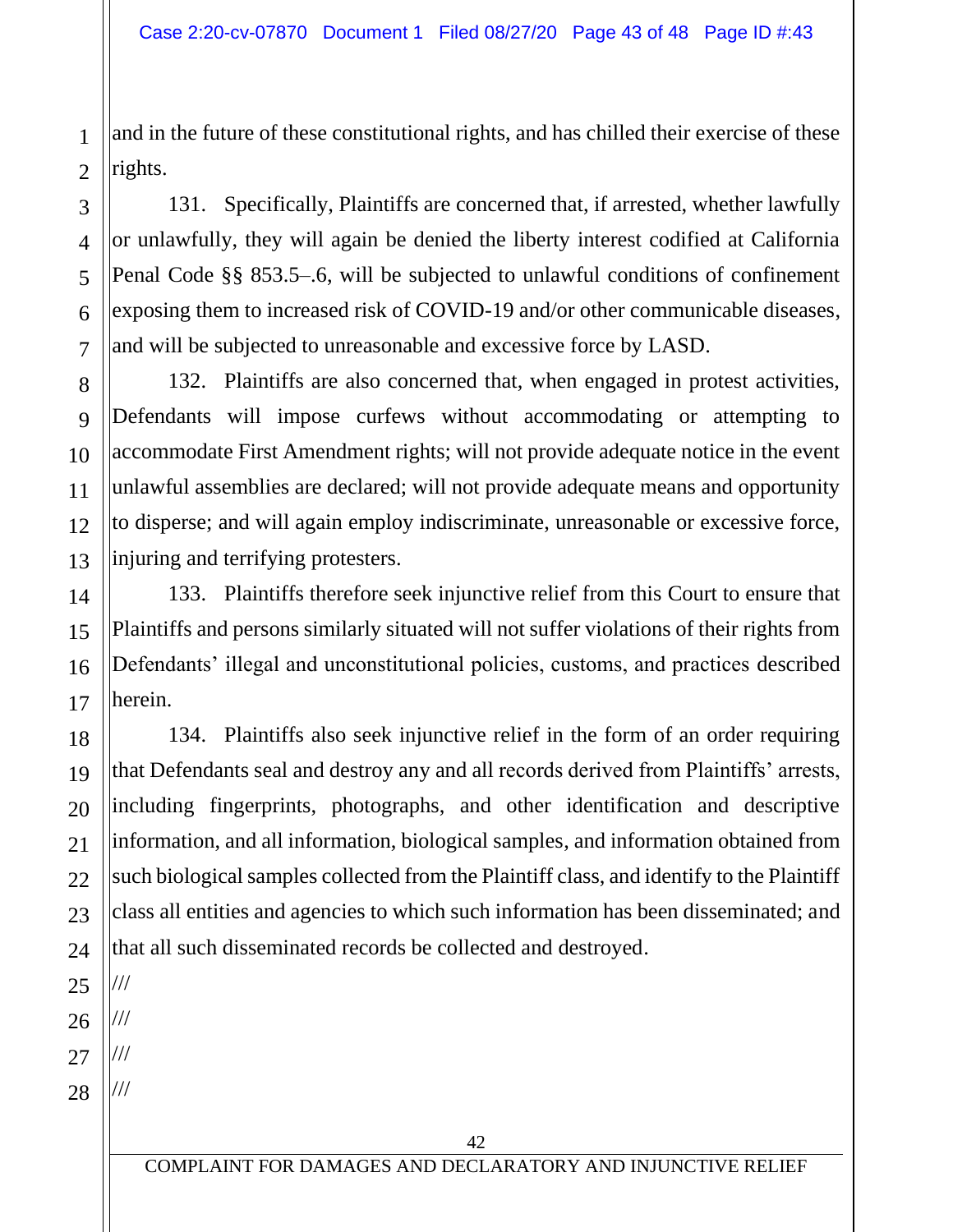#### **IX. SECOND CLAIM FOR RELIEF – ARREST CLASS (Fourth and Fourteenth Amendments to the U.S. Constitution, 42 U.S.C. § 1983 – for Damages and Injunctive Relief)**

135. Plaintiffs reallege and incorporate herein by reference the preceding and any subsequent paragraphs of this Complaint.

136. From May 30, 2020 to the present, all Arrest Class members were arrested on misdemeanor charges of failure to obey a curfew, failure to disperse, failure to follow a lawful order of a police officer and/or unlawful assembly during Floyd protests and were placed on buses and driven to a variety of facilities where they were processed and released. All those arrestees were on the buses for several hours, both to get to their destination and then held on the bus until they were processed. While held on buses or otherwise detained prior to their release, Arrest Class members were subjected to prolonged tight hand-cuffing; denied access to bathrooms, water and food; and held in enclosed, crowded spaces without ventilation, which significantly increased their risk of COVID-19 exposure because, even if they had previously been similarly distanced from others during outside protests, the risk of exposure is significantly greater in enclosed, unventilated spaces.

137. Defendants' above-described conduct violated Arrest Class members' rights to be free from unreasonable seizures under the Fourth Amendment and under the Fourteenth Amendment's due process clause and the state constitutional analogues.

138. As a result of Defendants' wrongful conduct, Arrest Class members suffered damages as alleged above.

139. As a result of Defendants' wrongful conduct, and the potential that such conduct will recur, the Arrest Class is entitled both to full compensation for the damages they have suffered and to relief from the potential that such violations will recur.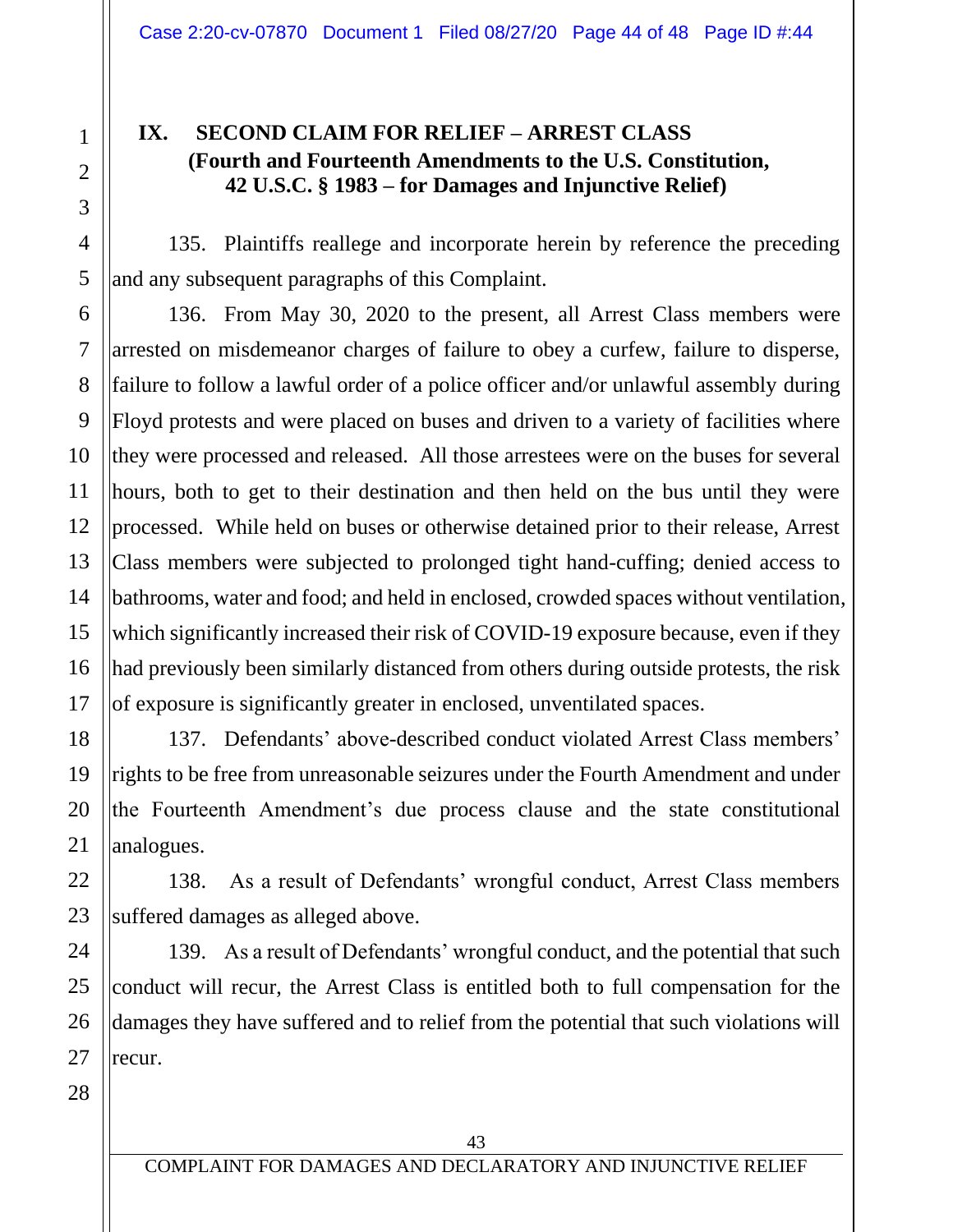#### **X. THIRD CLAIM FOR RELIEF – DIRECT FORCE CLASS (Fourth and Fourteenth Amendments to the U.S. Constitution, and 42 U.S.C. § 1983 – for Damages and Injunctive Relief)**

140. Plaintiffs reallege and incorporate herein by reference the preceding and any subsequent paragraphs of this Complaint.

141. All Direct Force Class members were shot with so-called "less-lethal weapons" and/or struck with batons.

142. From May 30, 2020 to the present, members of the Direct Force Class who were shot with "rubber bullets" or "foam rounds," struck with batons, or tear gassed or struck with pepper balls were injured in a manner that evinced that Defendants applied force unlawfully. Many class members were struck with rubber bullets or foam rounds and other so-called "less-lethal" weapons in the face, head, shoulder and neck areas. LASD has denied shooting rubber bullets or foam rounds even though protesters sustained injuries from "non-lethal" rounds.<sup>23</sup> Video footage of various incidents shows officers shooting straight at peaceful protesters who posed no threat to the police or the public.<sup>24</sup> Similarly, individuals suffered baton strikes meant not to compel people to retreat, but to injure and punish them on site.

143. Defendants used unreasonable and excessive force in indiscriminately engaging in baton strikes, shooting rubber bullets and/or foam rounds, tear gassing, and shooting pepper balls, and setting off flash bang grenades at protesters not based on an individualized determination of individual conduct justifying such force, in violation of the Fourth Amendment and its state law analogues. Further, this conduct

<sup>24</sup> *See* KTLA 5, *Video shows deputies shooting fleeing protesters with pepper* 

*balls*, (June 3, 2020), https://ktla.com/news/local-news/video-shows-deputies-shooting-fleeing-protesterswith-pepper-balls-in-hollywood/ (last visited Aug. 27, 2020).

<sup>23</sup> Suter, Leanne, *Pepper balls deployed at march over Gardena deputy-involved fatal shooting*, ABC 7, (June 22, 2020), https://abc7.com/gardena-deputy-involvedshooting-compton-sheriff-protest-police-brutality/6259240/ (last visited Aug. 27, 2020).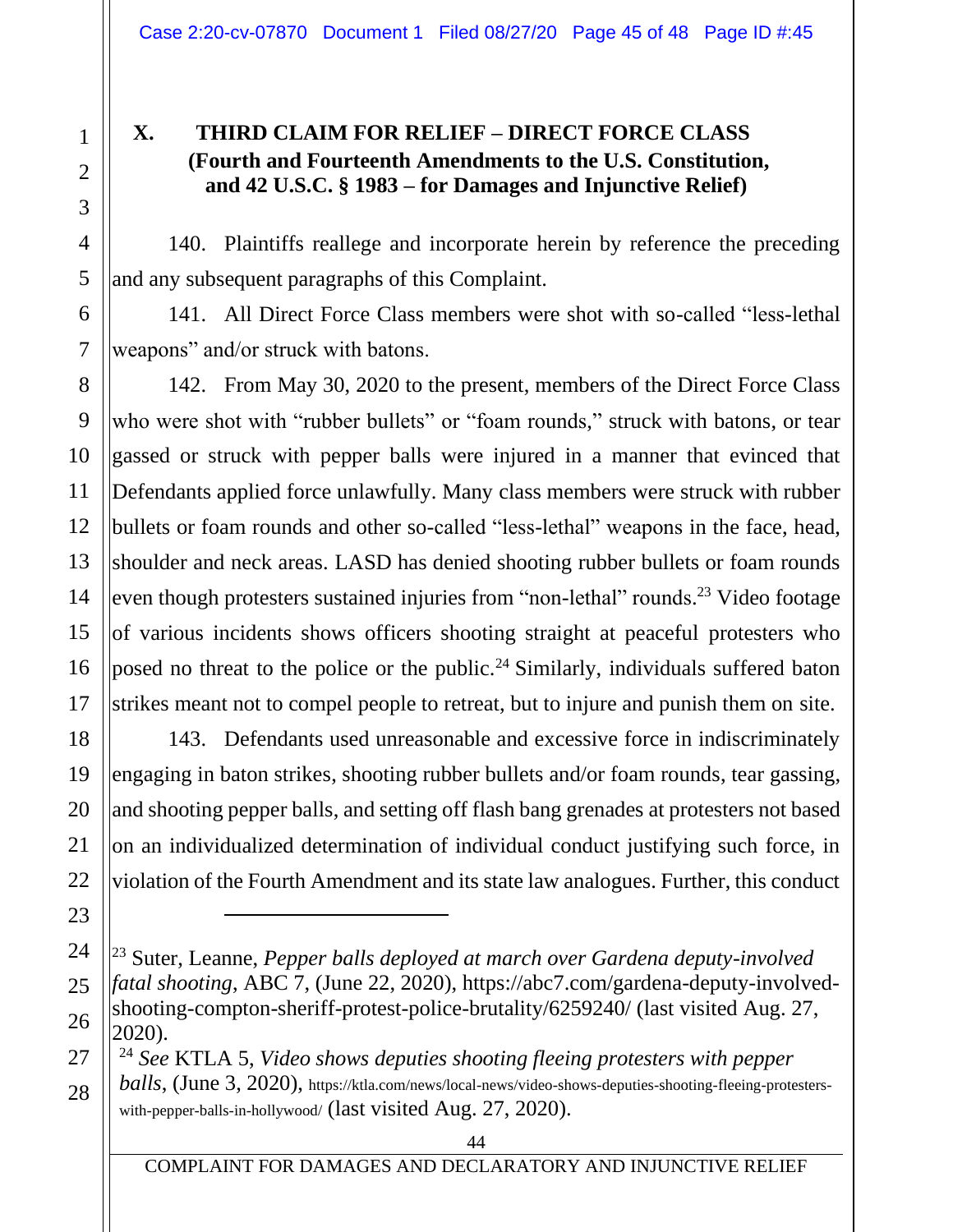was deliberately indifferent to the Direct Force Class members' rights, shocks the conscience, and violates the decencies of civilized conduct, under the Fourteenth Amendment and its state law analogues.

144. As a result of Defendants' wrongful conduct, Direct Force Class members suffered damages as alleged above.

145. As a result of Defendants' wrongful conduct, and the potential that such conduct will recur, the Direct Force Class is entitled both to full compensation for the damages they have suffered and to relief from the potential that such violations will recur.

### **XI. REQUEST FOR RELIEF**

Wherefore, Plaintiffs seek judgment as follows:

146. An order certifying the class and each sub-class defined herein pursuant to Federal Rules of Civil Procedure, Rule 23(b)(2) and (3);

147. A permanent injunction restraining Defendants from engaging in the unlawful and unconstitutional actions detailed above and retaining Court jurisdiction to enforce the terms of the injunction;

148. A declaratory judgment that Defendants' conduct detailed herein was a violation of the rights under the Constitution and laws of the United States and of Plaintiffs and the class members;

149. An order directing that all arrest records be removed from all criminal databases, whether operated by the City or County of Los Angeles, or the State of California, and that all arrests be reduced to a "detention" other than those cases in which the individual arrested is convicted of the charge;

150. General and compensatory damages for Plaintiffs and the class they represent for the violations of their federal and state constitutional and statutory rights, in addition to pain and suffering, all to be determined according to proof;

151. An award of attorneys' fees pursuant to 42 U.S.C. § 1988, Cal. Civil Code §§ 52(b) & 52.1(h), and Cal. Code of Civil Proc. § 1021.5;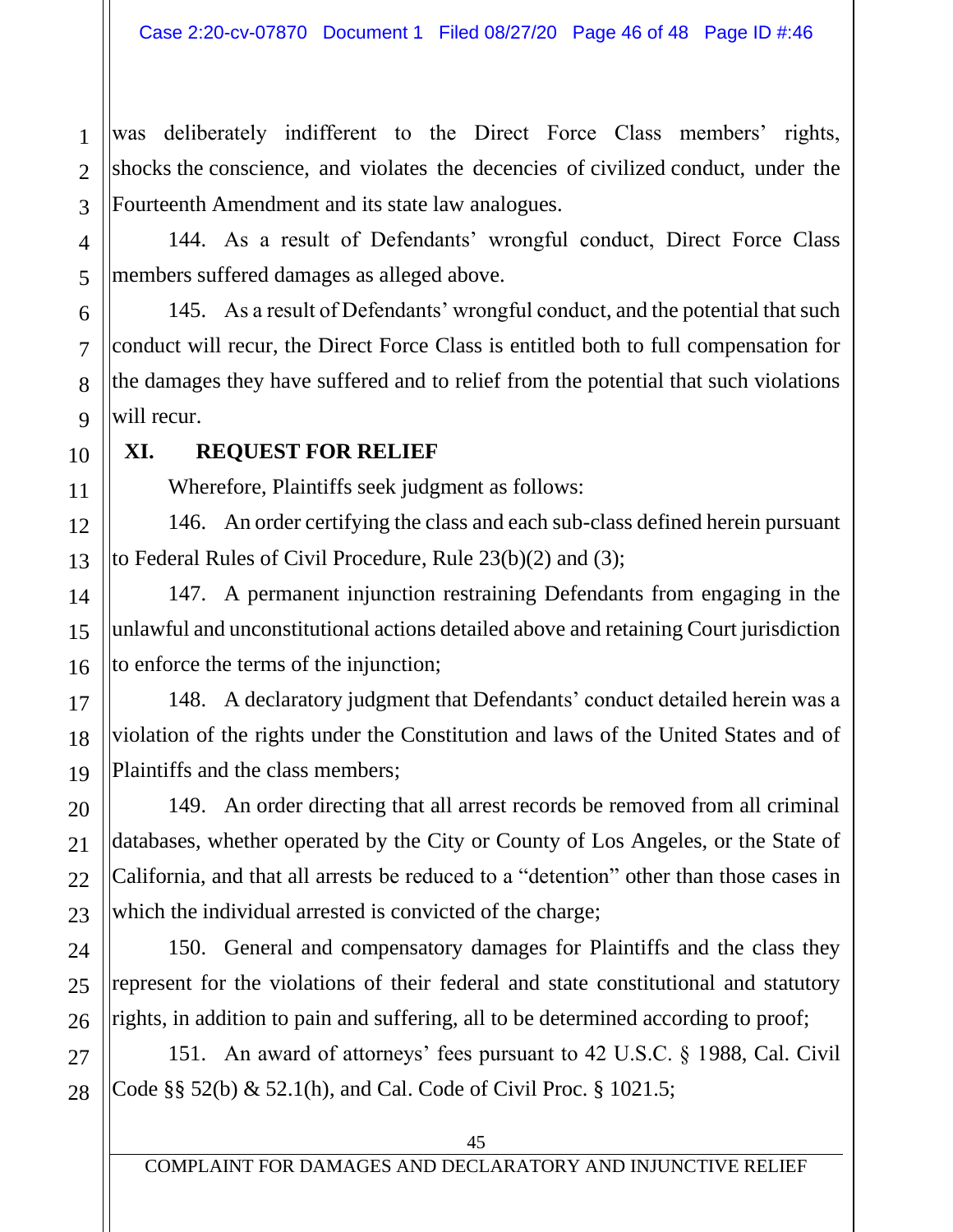|                     |                                                                                                                                               | Case 2:20-cv-07870 Document 1 Filed 08/27/20 Page 47 of 48 Page ID #:47 |  |
|---------------------|-----------------------------------------------------------------------------------------------------------------------------------------------|-------------------------------------------------------------------------|--|
|                     |                                                                                                                                               |                                                                         |  |
| 1                   | 152. Costs of suit;                                                                                                                           |                                                                         |  |
| $\overline{2}$      | Pre- and post-judgment interest as permitted by law; and<br>153.<br>154. Such other and further relief as the Court may deem just and proper. |                                                                         |  |
| 3                   |                                                                                                                                               |                                                                         |  |
| $\overline{4}$<br>5 | Dated: August 27, 2020                                                                                                                        | Respectfully submitted,                                                 |  |
| 6                   |                                                                                                                                               |                                                                         |  |
| 7                   |                                                                                                                                               | By: /s/ Jorge Gonzalez                                                  |  |
| 8                   |                                                                                                                                               | Jorge Gonzalez<br>A PROFESSIONAL CORPORATION                            |  |
| 9                   |                                                                                                                                               | Paul Hoffman                                                            |  |
| 10                  |                                                                                                                                               | Michael D. Seplow<br>Aidan C. McGlaze                                   |  |
| 11                  |                                                                                                                                               | Kristina A. Harootun                                                    |  |
| 12                  |                                                                                                                                               | John Washington<br><b>SCHONBRUN SEPLOW HARRIS</b>                       |  |
| 13                  |                                                                                                                                               | HOFFMAN & ZELDES LLP                                                    |  |
| 14<br>15            |                                                                                                                                               | Carolyn Y. Park<br>LAW OFFICE OF CAROLYN PARK                           |  |
| 16                  |                                                                                                                                               | Arnoldo Casillas                                                        |  |
| 17                  |                                                                                                                                               | Denisse O. Gastélum<br><b>CASILLAS &amp; ASSOCIATES</b>                 |  |
| 18                  |                                                                                                                                               | Morgan E. Ricketts                                                      |  |
| 19                  |                                                                                                                                               | <b>RICKETTS LAW</b>                                                     |  |
| 20<br>21            |                                                                                                                                               | Attorneys for Plaintiffs and Proposed<br>Class.                         |  |
| 22                  |                                                                                                                                               |                                                                         |  |
| 23                  |                                                                                                                                               |                                                                         |  |
| 24                  |                                                                                                                                               |                                                                         |  |
| 25                  |                                                                                                                                               |                                                                         |  |
| 26                  |                                                                                                                                               |                                                                         |  |
| 27                  |                                                                                                                                               |                                                                         |  |
| 28                  |                                                                                                                                               |                                                                         |  |
|                     |                                                                                                                                               | 46                                                                      |  |
|                     | COMPLAINT FOR DAMAGES AND DECLARATORY AND INJUNCTIVE RELIEF                                                                                   |                                                                         |  |
|                     |                                                                                                                                               |                                                                         |  |